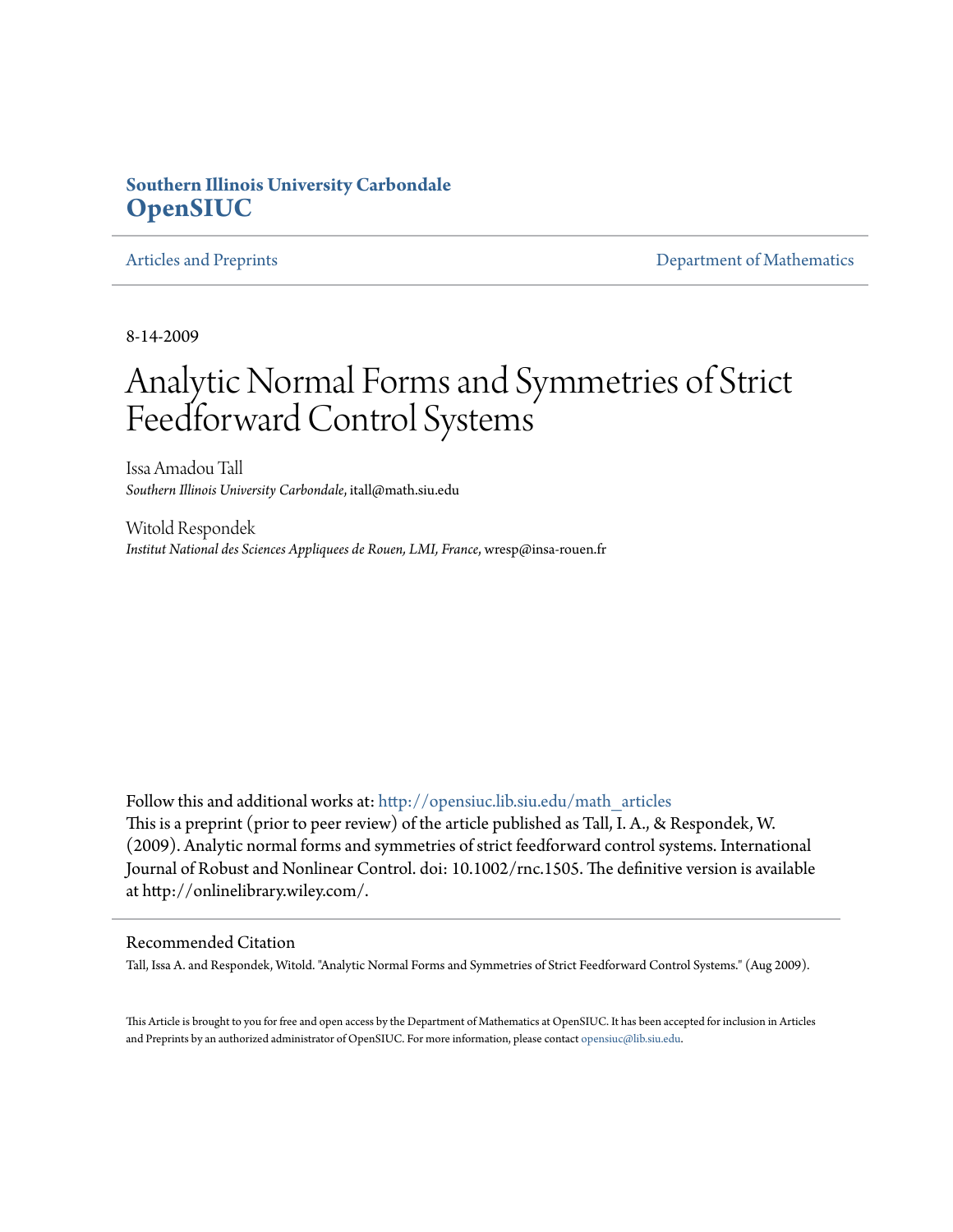

International Journal of<br>Robust and Nonlinear Control

### Analytic Normal Forms and Symmetries of Strict Feedforward Control Systems

| Journal:                                                       | International Journal of Robust and Nonlinear Control                                                                                             |  |
|----------------------------------------------------------------|---------------------------------------------------------------------------------------------------------------------------------------------------|--|
| Manuscript ID:                                                 | draft                                                                                                                                             |  |
| Wiley - Manuscript type:                                       | Research Article                                                                                                                                  |  |
| Date Submitted by the<br>Author:                               | n/a                                                                                                                                               |  |
| Complete List of Authors:                                      | Tall, Issa; Southern Illinois University Carbondale, Mathematics<br>Respondek, Witold; Institut national des Sciences Appliquees de<br>Rouen, LMI |  |
| Keywords:                                                      | Normal Forms, Convergence, Symmetries, Feedback<br>Transformation, Strict Feedforward                                                             |  |
|                                                                |                                                                                                                                                   |  |
| $\triangleright$ SCholarone <sup>"</sup><br>Manuscript Central |                                                                                                                                                   |  |

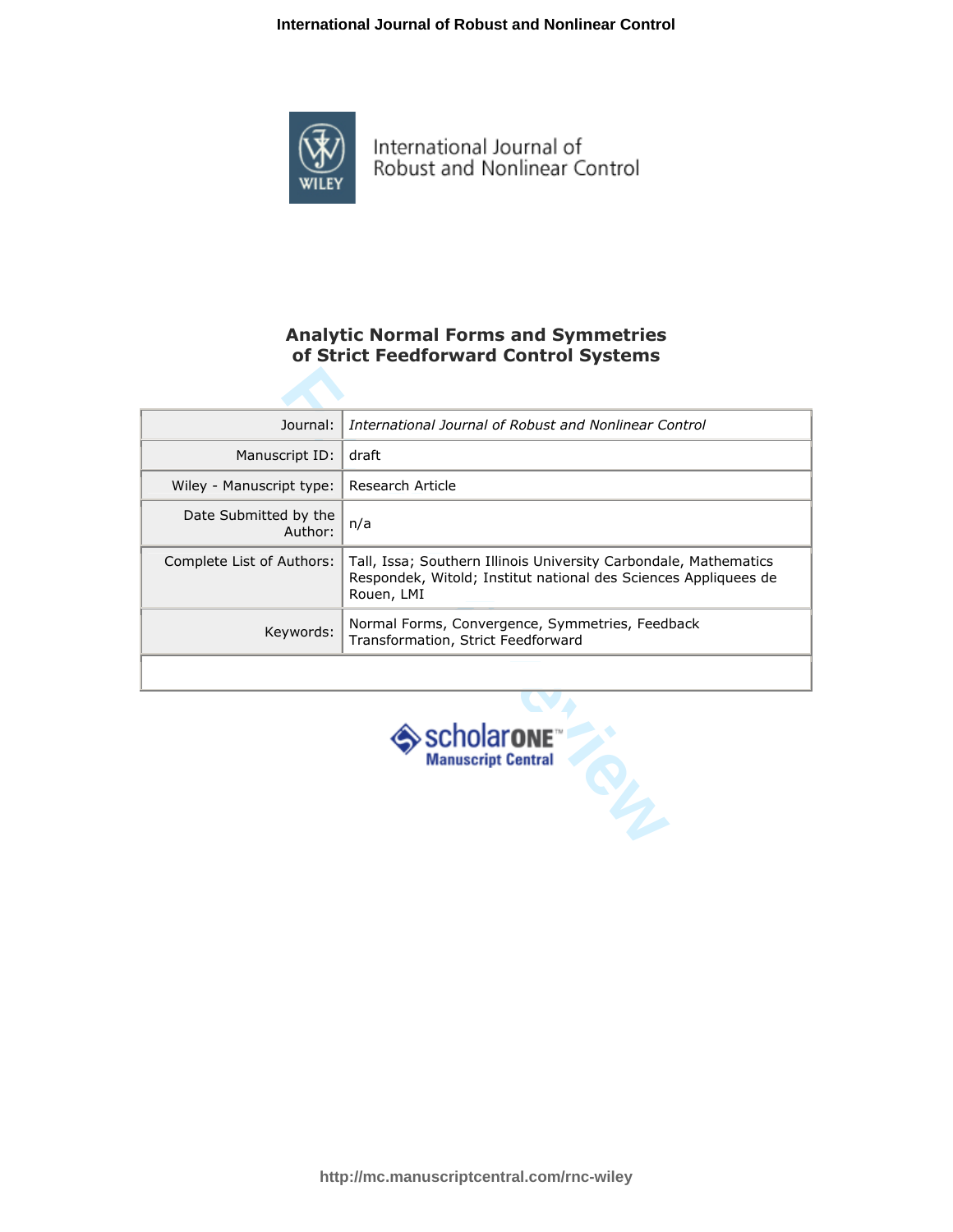INTERNATIONAL JOURNAL OF ROBUST AND NONLINEAR CONTROL Int. J. Robust Nonlinear Control 2009; 00:1–31 Prepared using rncauth.cls [Version: 2002/11/11 v1.00]

## Analytic Normal Forms and Symmetries of Strict Feedforward Control Systems

Issa Amadou Tall <sup>∗</sup>and Witold Respondek

Southern Illinois University carbondale, Department of mathematics, MC 4408, Carbondale, IL 62901, itall@math.siu.edu Institut National des Sciences Appliquées de Rouen, LMI, Place Emile Blondel BP 08, 76131 Mont-Saint-Aignan, Rouen , France, wresp@insa-rouen.fr

#### SUMMARY

76131 Mont-Saint-Aignan, Rouen , France, wresp@insa-rouen.fr<br>
SUMMARY<br>
SUMMARY<br>
th the problem of convergence of normal forms. We iden<br>
fine systems, called *special strict feedforward form*, shortly<br>
a smooth (resp. anal This paper deals with the problem of convergence of normal forms. We identify a  $n$ -dimensional subclass of control-affine systems, called special strict feedforward form, shortly (SSFF), possessing a normal form which is a smooth (resp. analytic) counterpart of the formal normal form of Kang. We provide a constructive algorithm and illustrate by several examples. The second part of the paper is concerned about symmetries of single-input control systems. We show that any symmetry of a smooth system in special strict feedforward form is conjugated to a *scaling translation* and any 1-parameter family of symmetries is conjugated to a family of scaling translations along the first variable. We compute explicitly those symmetries by finding the conjugating diffeomorphism. We illustrate our results by computing the symmetries of the Cart-Pole system.

Copyright  $\odot$  2009 John Wiley & Sons, Ltd.

key words: Normal Forms, Feedback Transformation, Convergence, Strict Feedforward, Symmetries

#### 1. Introduction

In the past twenty five years the problem of feedback equivalence of control systems under change of coordinates and input has been studied extensively. Several methods have been proposed to deal with the problem of transforming the nonlinear control system

$$
\Pi: \ \dot{x} = f(x, u), \quad x \in \mathbb{R}^n, \ u \in \mathbb{R}^m
$$

into a simpler form

$$
\tilde{\Pi}: \ \dot{z} = \tilde{f}(z, v), \quad z \in \mathbb{R}^n, \ v \in \mathbb{R}^m
$$

by an invertible feedback transformation of the form

$$
\Gamma: \begin{array}{rcl} z & = & \phi(x) \\ u & = & \gamma(x, v) \end{array}
$$

Copyright  $\odot$  2009 John Wiley & Sons, Ltd.

Received 07 January 2009

<sup>∗</sup>Correspondence to: Southern Illinois University carbondale, Department of mathematics, MC 4408, Carbondale, IL 62901, itall@math.siu.edu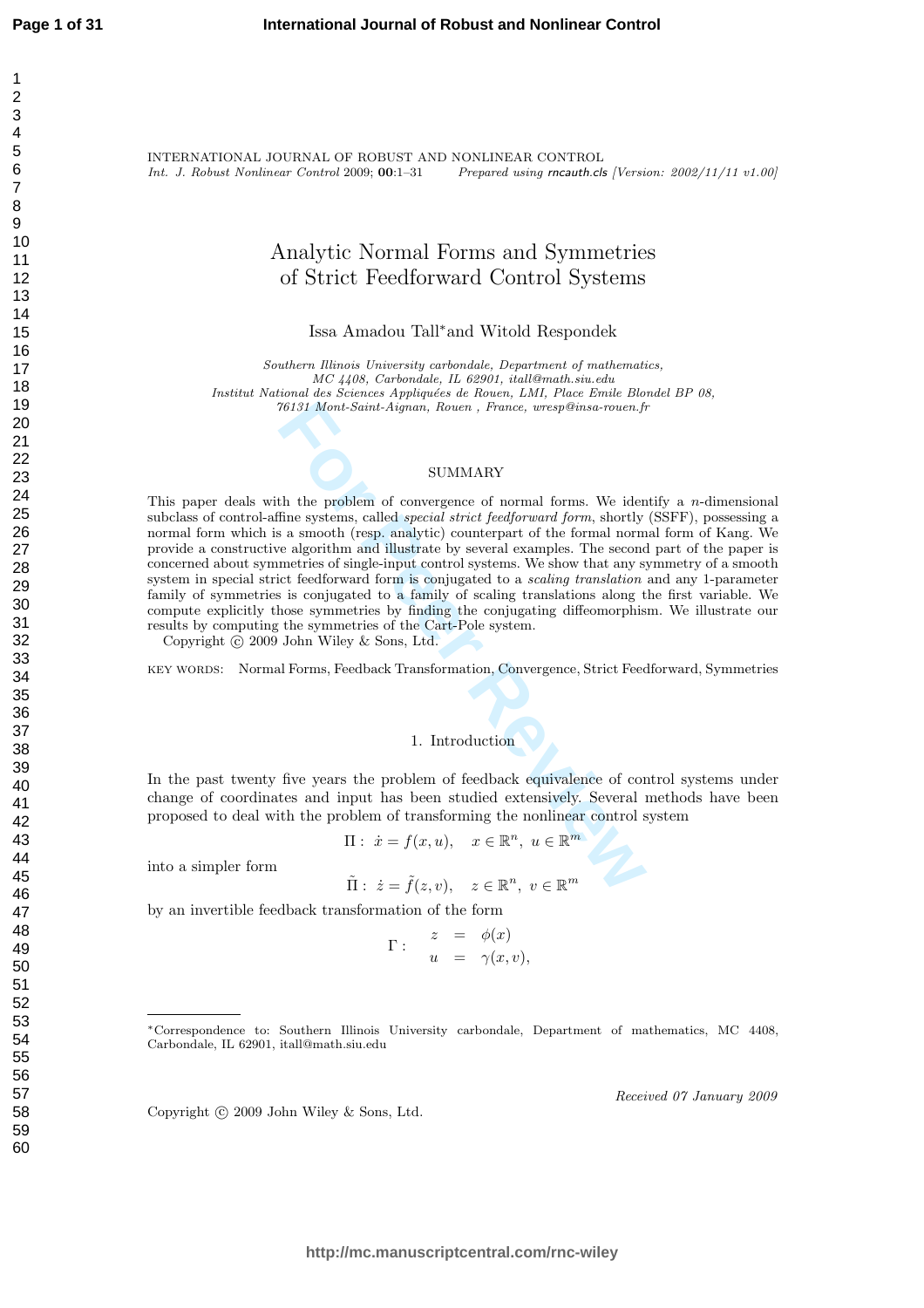where the dynamics of the equivalent system are given by

$$
\tilde{f}(z,v) = d\phi(\phi^{-1}(z)) \cdot f(\phi^{-1}(z), \gamma(\phi^{-1}(z), v)).
$$

When the system  $\tilde{\Pi}$  takes its simplest form  $\dot{z} = Az + Bv$ , that is  $\tilde{\Pi}$  is linear, then the system Π is said to be linearizable via feedback. Necessary and sufficient geometric conditions for this to be the case have been given in [16] and [19]. Except for the planar case, those conditions turn out to be restrictive and a natural problem of finding normal forms for non linearizable systems arose and has been extensively studied during the last two decades (see, e.g., [6], [7], [20], [22], [23], [24], [27], [37], [61], [62] and the recent survey [42]).

by Kang [22], [23]. Their idea, which is closely re<br>for linearization of dynamical systems (see e.g. [1]), is<br>the Taylor series expansion of the feedback transformat<br>the system II. Using that approach, results on normal fi A very fruitful approach leading to normal forms has been proposed by Kang and Krener [24] and then followed by Kang [22], [23]. Their idea, which is closely related with classical Poincaré's technique for linearization of dynamical systems (see e.g. [1]), is to analyze, step by step, the action of the Taylor series expansion of the feedback transformation Γ on the Taylor series expansion of the system Π. Using that approach, results on normal forms of single-input control systems with controllable linearization have been obtained by Kang and Krener [24] for the quadratic terms, and then generalized by Kang [22] for higher order terms. The results of Kang and Krener [24],[22] have been completed by Tall and Respondek who obtained canonical forms and dual canonical forms for single-input nonlinear control systems with controllable linearization [47], [48] and then with uncontrollable linearization [49] (see also [29]). Recently those results have been generalized by Tall [45], [46] to multi-input nonlinear control systems.

The theory of normal forms, although formal, has been very useful in analyzing control systems. Using this method, bifurcations of nonlinear systems were treated in [25], [26] and the references therein, a complete description of symmetries around equilibria were presented in [38], [39], a characterization of systems equivalent to feedforward forms in [52], [53]. Their counterparts, in the discrete case, have also been obtained using a similar approach [9, 10, 11, 12, 13, 14, 15].

The convergence of these normal forms and their normalizing transformations in the  $C^{\infty}$ and analytic categories is still an open problem (see [4]).

A starting point is a result of Kang [22] derived from [27], and [28] (see also [17]) stating that, if an analytic control system is linearizable by a formal transformation, then it is linearizable by an analytic transformation. Kang [22] also gave a class of non linearizable 3-dimensional analytic control systems which are equivalent to their normal forms by analytic transformations. In [57], we gave the largest class ever of n-dimensional systems, namely the subclass of special strict feedforward forms, that can be brought to their normal form via smooth and analytic feedback transformations. Notice however, that  $C^{\infty}$ -smooth and/or analytic normal forms were obtained in  $[6]$ ,  $[18]$ ,  $[20]$ ,  $[36]$ ,  $[43]$ ,  $[63]$  via singularity theory methods.

We will first address the problem of convergence of normal forms in section 3 by providing the largest class ever of smooth (resp. analytic) control systems that can be brought to their normal forms via smooth (resp. analytic) feedback transformations. The class of *special strict* feedforward forms we consider here (see definition later) is a generalization of that, of the same name, studied in [56] with the difference that the linearization is uncontrollable.

Although it is not clear if any smooth (resp. analytic) strict feedforward system can be brought to its smooth (resp. analytic) normal form, we will define in section 4 a strict feedforward normal form, that is close as much as possible to the normal form, to which

Copyright  $\circled{c}$  2009 John Wiley & Sons, Ltd. Prepared using rncauth.cls

Int. J. Robust Nonlinear Control 2009; 00:1–31

123456789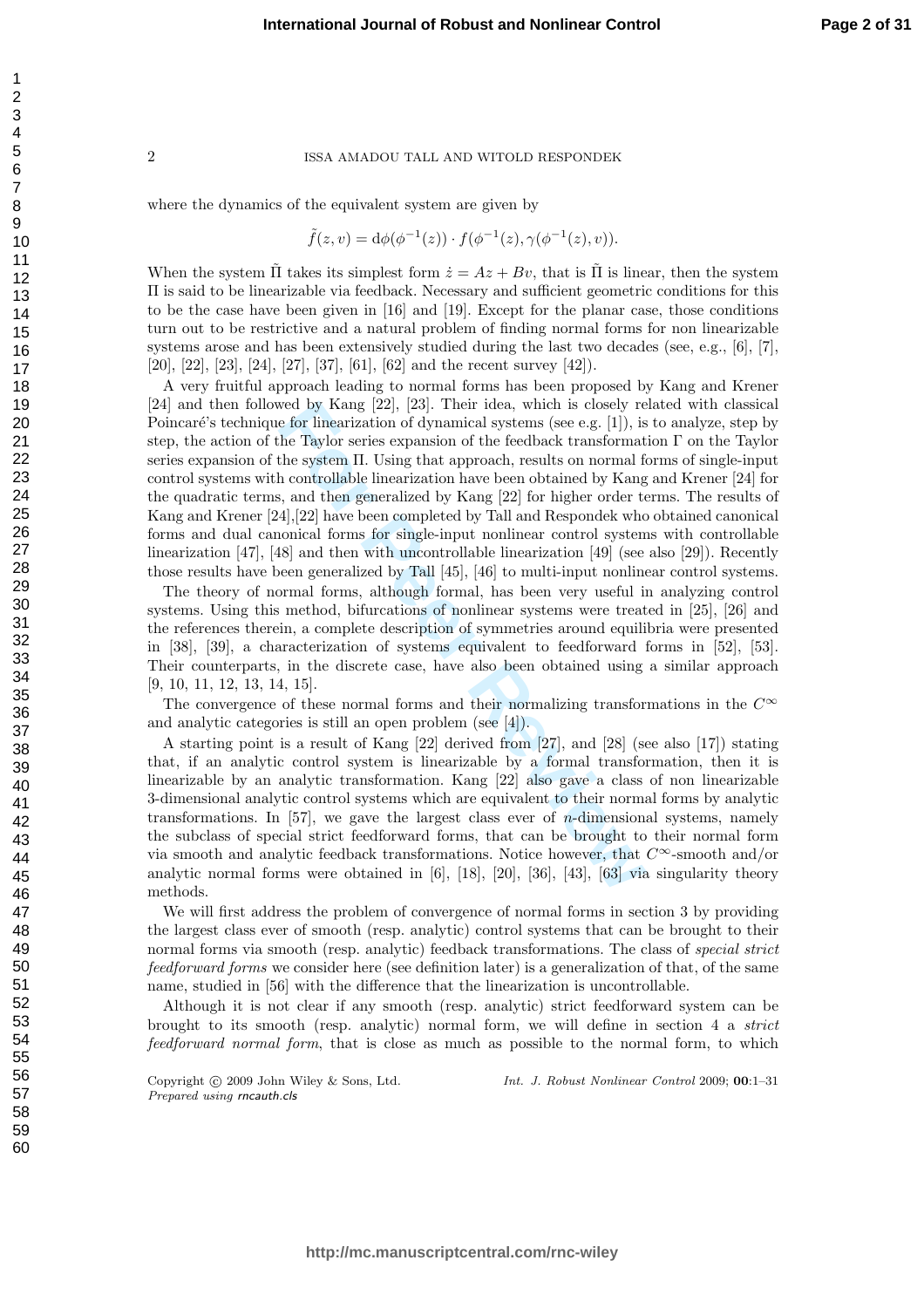#### ANALYTIC NORMAL FORMS AND SYMMETRIES OF (SFF)-CONTROL SYSTEMS

3

any smooth (resp. analytic) strict feedforward form can be transformed via smooth (resp. analytic) feedback transformation.

For simplicity of notations, we will deal with single-input nonlinear control system of the form

$$
\Pi : \dot{x} = f(x, u),
$$

where  $x \in \mathbb{R}^n$  and  $u \in \mathbb{R}$ . This system is in *strict feedforward form* if we have

(SFF)  

$$
\begin{cases}\n\dot{x}_1 = f_1(x_2,...,x_n, u) \\
... \\
\dot{x}_{n-1} = f_{n-1}(x_n, u) \\
\dot{x}_n = f_n(u).\n\end{cases}
$$

A basic structural property of systems in strict feedforward form is that their solutions can be found by quadratures. Indeed, knowing  $u(t)$  we integrate  $f_n(u(t))$  to get  $x_n(t)$ , then we integrate  $f_{n-1}(x_n(t), u(t))$  to get  $x_{n-1}(t)$ , we keep doing that, and finally we integrate  $f_1(x_2(t),...,x_n(t),u(t))$  to get  $x_1(t)$ .

Another property, crucial in applications, of systems in (strict) feedforward form is that we can construct for them a stabilizing feedback. This important result goes back to Teel [59] and has been followed by a growing literature on stabilization and tracking for systems in (strict) feedforward form (see e.g. [21], [32], [44], [60], [3], [33]).

 $x_n = f_n(u)$ .<br> **Force Algent** is strict feedforward form is that<br>
ratures. Indeed, knowing  $u(t)$  we integrate  $f_n(u(t))$ <br>  $u(t)$  to get  $x_{n-1}(t)$ , we keep doing that, and  $u(t)$  to get  $x_1(t)$ .<br>  $v_n(t)$  to get  $x_1(t)$ .<br>  $v_n(t)$  to The natural question of which systems are equivalent to (strict) feedforward forms arose and has been investigated by several authors. In [31], the problem of transforming a system, affine with respect to controls, into (strict) feedforward form via a diffeomorphism, i.e., via a nonlinear change of coordinates, was studied. A geometric description of systems in feedforward form has been given in [2]. Using the formal approach, we proposed a step-by-step constructive method to bring a system into a feedforward form in [52] and strict feedforward form in [53]. Recently, (see [40]), we have shown that feedback equivalence (resp. state-space equivalence) to the strict feedforward form can be characterized by the existence of a sequence of infinitesimal symmetries (resp. strong infinitesimal symmetries) of the system.

Another topic of interest that we have been investigating is about symmetries of nonlinear systems. We showed, even in the formal case, that there is a strong connection between the existence of symmetries and the feedback equivalence to (strict) feedforward systems.

We will further that topic here by providing explicit symmetries of systems in strict feedforward form via the smooth (resp. analytic) normalizing feedback transformation constructed in section 3.

The paper is organized as follows. In section 2 we will recall the Kang normal form and our canonical form for single-input control systems. Analytic normal forms for strict feedforward and special strict feedforward systems are given in section 3, followed by their proofs. In section 4, we discuss symmetries of control systems. Illustrative examples (cart-pole, Kapitsa pendulum, etc) are given throughout the sections.

#### 2. Normal and Canonical Forms

We start by briefly reviewing the results on normal and canonical forms obtained using the formal approach.

Copyright (c) 2009 John Wiley & Sons, Ltd. Prepared using rncauth.cls

Int. J. Robust Nonlinear Control 2009; 00:1–31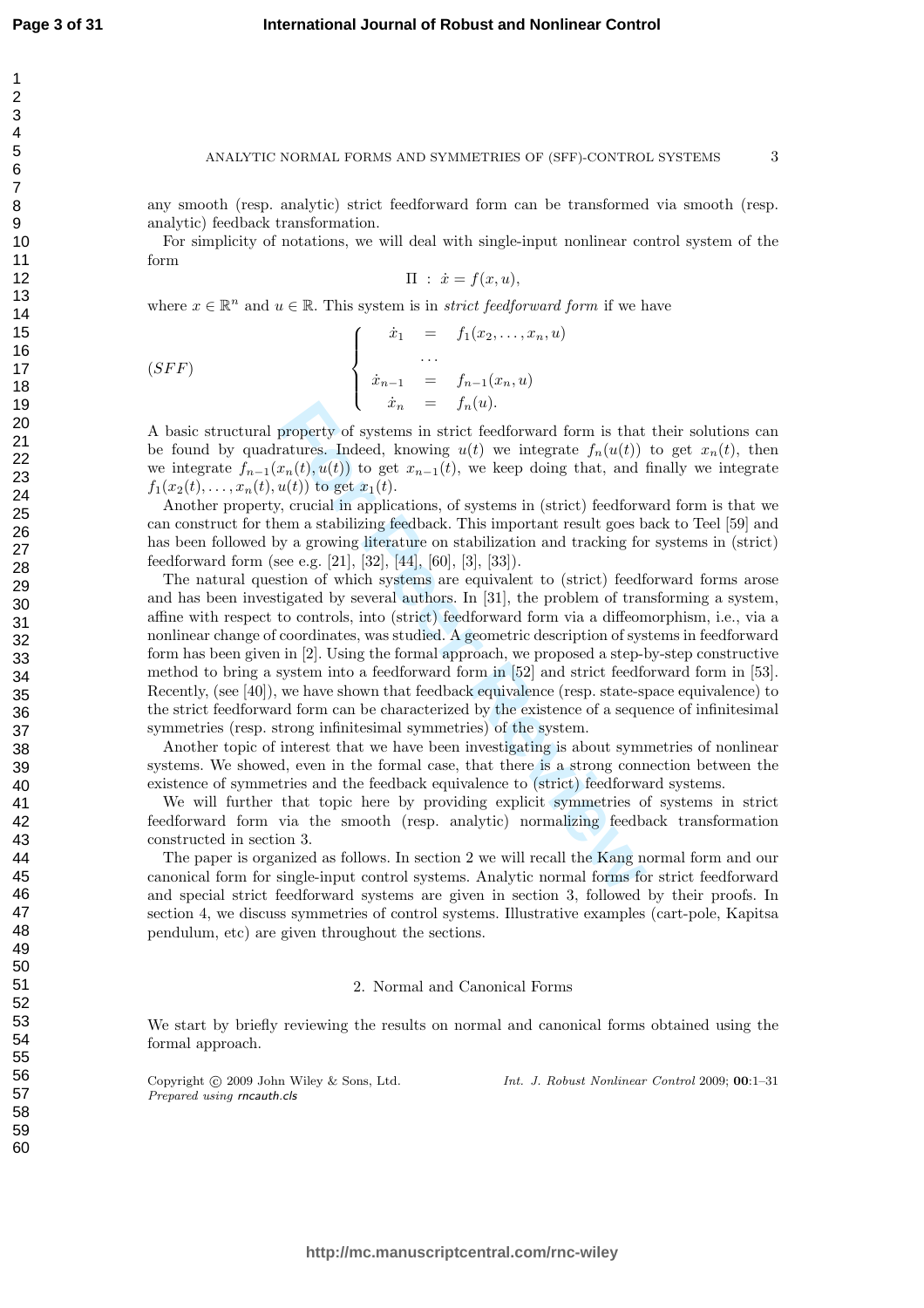#### 2.1. Formal Normal Forms

All objects, i.e., functions, maps, vector fields, control systems, etc., are considered in a neighborhood of  $0 \in \mathbb{R}^n$  and assumed to be  $C^{\infty}$ -smooth (or real analytic, if explicitly stated). Let  $h$  be a smooth function. By

$$
h(x) = h^{[0]}(x) + h^{[1]}(x) + h^{[2]}(x) + \dots = \sum_{m=0}^{\infty} h^{[m]}(x)
$$

we denote its Taylor expansion around zero, where  $h^{[m]}(x)$  stands for a homogeneous polynomial of degree m.

Similarly, for a map  $\phi$  of an open subset of  $\mathbb{R}^n$  to  $\mathbb{R}^n$  (resp. for a vector field f on an open subset of  $\mathbb{R}^n$ ) we will denote by  $\phi^{[m]}$  (resp. by  $f^{[m]}$ ) the term of degree m of its Taylor expansion at zero, i.e., each component  $\phi_j^{[m]}$  of  $\phi^{[m]}$  (resp.  $f_j^{[m]}$  of  $f^{[m]}$ ) is a homogeneous polynomial of degree  $m$  in  $x$ .

Consider the Taylor series expansion of the single-input system Π, given by

$$
\Pi^{\infty} : \dot{x} = f(x, u) = Fx + Gu + \sum_{m=2}^{\infty} f^{[m]}(x, u), \qquad (2.1)
$$

where  $F = \frac{\partial f}{\partial x}(0,0)$  and  $G = \frac{\partial f}{\partial u}(0,0)$ . Except otherwise stated, we will assume the linear approximation around the origin to be controllable.

Consider also the Taylor series expansion  $\Gamma^{\infty}$  of the feedback transformation  $\Gamma$  given by

map 
$$
\varphi
$$
 of an open subset of  $\mathbb{R}^n$  to  $\mathbb{R}^n$  (resp. for a vector field  $J$  on an  
we will denote by  $\phi_j^{[m]}$  (resp. by  $f_{[m]}^{[m]}$ ) the term of degree  $m$  of its Taylor  
i.e., each component  $\phi_j^{[m]}$  of  $\varphi_{[m]}^{[m]}$  (resp.  $f_j^{[m]}$  of  $f_{[m]}$ ) is a homogeneous  
se  $m$  in  $x$ .  
lor series expansion of the single-input system  $\Pi$ , given by  
 $\Pi^{\infty}$ :  $\dot{x} = f(x, u) = Fx + Gu + \sum_{m=2}^{\infty} f_{[m]}(x, u)$ , (2.1)  
) and  $G = \frac{\partial f}{\partial u}(0, 0)$ . Except otherwise stated, we will assume the linear  
and the origin to be controllable.  
: Taylor series expansion  $\Gamma^{\infty}$  of the feedback transformation  $\Gamma$  given by  
 $z = \phi(x) = Tx + \sum_{m=2}^{\infty} \phi^{[m]}(x)$   
 $\Gamma^{\infty}$ :  
 $u = \gamma(x, v) = Kx + Lv + \sum_{m=2}^{\infty} \gamma^{[m]}(x, v)$ ,  
is invertible and  $L \neq 0$ . The action of  $\Gamma^{\infty}$  on the system  $\Pi^{\infty}$  step by step  
ag normal form obtained by Kang [22] (see also [24] and [47]).  
e control system  $\Pi^{\infty}$ , defined by (2.1), is feedback equivalent, by a formal  
of the form (2.2), to the formal normal form  
 $\Pi^{\infty}_{NF} : \dot{z} = Az + Bv + \sum_{m=2}^{\infty} \bar{f}^{[m]}(z, v)$ ,  
Brunovsky canonical form and for any  $m \geq 2$ , we have

where the matrix T is invertible and  $L \neq 0$ . The action of  $\Gamma^{\infty}$  on the system  $\Pi^{\infty}$  step by step leads to the following normal form obtained by Kang [22] (see also [24] and [47]).

**Theorem 2.1.** The control system  $\Pi^{\infty}$ , defined by (2.1), is feedback equivalent, by a formal transformation  $\Gamma^{\infty}$  of the form  $(2.2)$ , to the formal normal form

$$
\Pi_{NF}^{\infty}: \dot{z}=Az+ Bv + \sum_{m=2}^{\infty} \bar{f}^{[m]}(z,v),
$$

where  $(A, B)$  is the Brunovský canonical form and for any  $m \geq 2$ , we have

$$
\bar{f}_j^{[m]}(z,v) = \begin{cases}\n\sum_{i=j+2}^{n+1} z_i^2 P_{j,i}^{[m-2]}(z_1,\ldots,z_i), & 1 \le j \le n-1, \\
0, & j = n,\n\end{cases}
$$
\n(2.3)

with  $P_{j,i}^{[m-2]}$  being homogeneous polynomials of degree  $m-2$  of the indicated variables, and  $z_{n+1}=v.$ 

Copyright  $\circled{c}$  2009 John Wiley & Sons, Ltd. Prepared using rncauth.cls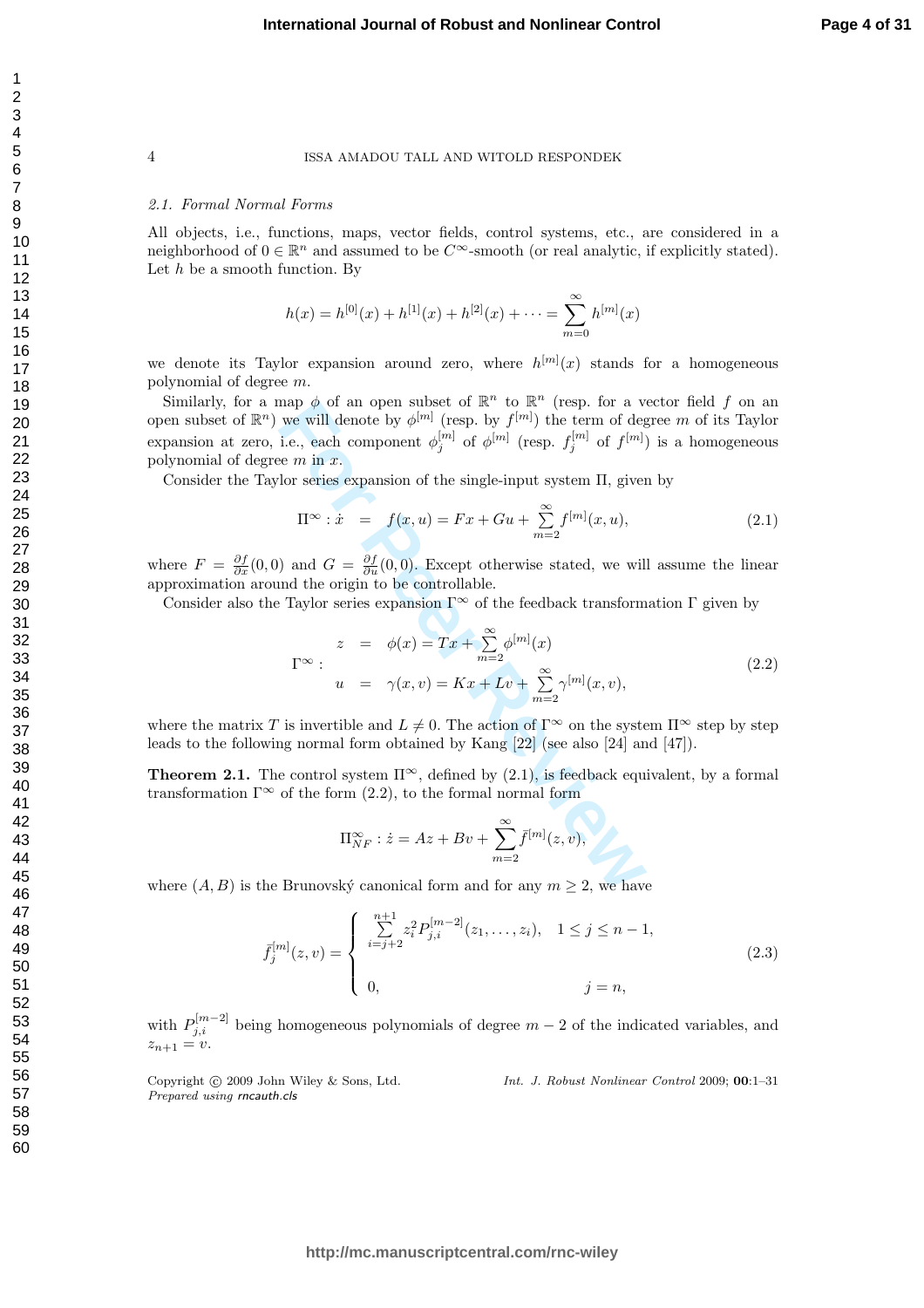$\overline{1}$  $\overline{2}$ 3  $\overline{4}$ 5 6  $\overline{7}$ 8 9

#### **International Journal of Robust and Nonlinear Control**

#### ANALYTIC NORMAL FORMS AND SYMMETRIES OF (SFF)-CONTROL SYSTEMS

The Kang normal form has been re-normalized [47] to obtain a canonical form

$$
\Pi_{CF}^{\infty} : \dot{z} = Az + Bv + \sum_{m=m_0}^{\infty} \bar{f}^{[m]}(z, v),
$$

with the components  $\bar{f}_j^{[m]}(z,v)$  satisfying (2.3) and, in addition

$$
\frac{\partial^{m_0} \bar{f}_j^{[m_0]}}{\partial z_1^{i_1} \cdots \partial z_{n-s}^{i_{n-s}}} = \pm 1.
$$
\n(2.4)

5

Moreover, for any  $m \geq m_0 + 1$ ,

$$
\frac{\partial^{m_0} \bar{f}_{j^*}^{[m]}}{\partial z_1^{i_1} \cdots \partial z_{n-s}^{i_{n-s}}}(z_1,0,\ldots,0)=0.
$$

For the definitions of the integers  $m_0$ ,  $j^*$ , and s, we refer the reader to [47].

The importance of the canonical form resides in the fact that two systems  $\Sigma_1^{\infty}$  and  $\Sigma_2^{\infty}$  are formally feedback equivalent if and only if their canonical forms  $\Sigma_{1,CF}^{\infty}$  and  $\Sigma_{2,CF}^{\infty}$  coincide. The canonical form played a key role in computing the symmetries of control systems.

 $m \geq m_0 + 1$ ,<br>  $\frac{\partial^{m_0} \bar{f}_{j^*}^{[m]}}{\partial z_1^{i_1} \cdots \partial z_{n-s}^{i_{n-s}}}(z_1, 0, \ldots, 0) = 0.$ <br>
of the integers  $m_0$ ,  $j^*$ , and  $s$ , we refer the reader to [47]<br>
of the canonical form resides in the fact that two system<br>
played If the linearization of the system around the origin is uncontrollable, we introduced weights corresponding to the uncontrollable variables [49]. Assuming the linearly uncontrollable part to be of dimension s, we split the coordinates as  $(x_1, \ldots, x_s)$ , denoting the uncontrollable variables, and  $(x_{s+1},...,x_n)$ , denoting the controllable variables. We then proved [49] (see [55]) that any single-input system, with uncontrollable linearization, is feedback equivalent to a weighted normal form

$$
\Pi_{NF}^{\infty} : \begin{cases} \dot{z}_j = R_j(z_1, \dots, z_s) + z_{s+1} S_j(z_1, \dots, z_s) + \sum_{i=s+1}^{n+1} z_i^2 Q_{j,i}^{\infty}(z_1, \dots, z_i), & 1 \le j \le s \\ \dot{z}_j = z_{j+1} + \sum_{i=j+2}^{n+1} z_i^2 P_{j,i}^{\infty}(z_1, \dots, z_i), & s+1 \le j \le n-1 \\ \dot{z}_n = z_{n+1} = v, & \end{cases}
$$

where the functions  $Q_{j,i}^{\infty}$  and  $P_{j,i}^{\infty}$  are formal power series in the controllable variables  $z_{s+1}, \ldots, z_n, v$  whose coefficients are smooth (resp. analytic) functions of the uncontrollable variables  $(z_1, \ldots, z_s)$ . Those results stand for the single-input case, and have been generalized in the multi-input case [45, 46].

The problem whether an analogous result holds in the smooth (resp. analytic) category is actually a challenging question, which can be formulated as whether for a smooth (resp. analytic) system  $\Pi$  the normalizing feedback transformation  $\Gamma^{\infty}$  gives rise to a smooth (resp. convergent) Γ and thus leads to a smooth (resp. analytic) normal form  $\Pi_{NF}$  or canonical form  $\Pi_{CF}$ . One of the difficulties resides in the fact that it is not clear at all how to express, in terms of the original system, homogeneous invariants transformed via an infinite composition of homogeneous feedback transformations. We will study in this paper a special class of smooth (resp. analytic) control systems, namely special strict feedforward systems, that can be brought to their thus normal form by smooth (resp. analytic) transformations.

Copyright  $\circled{c}$  2009 John Wiley & Sons, Ltd. Prepared using rncauth.cls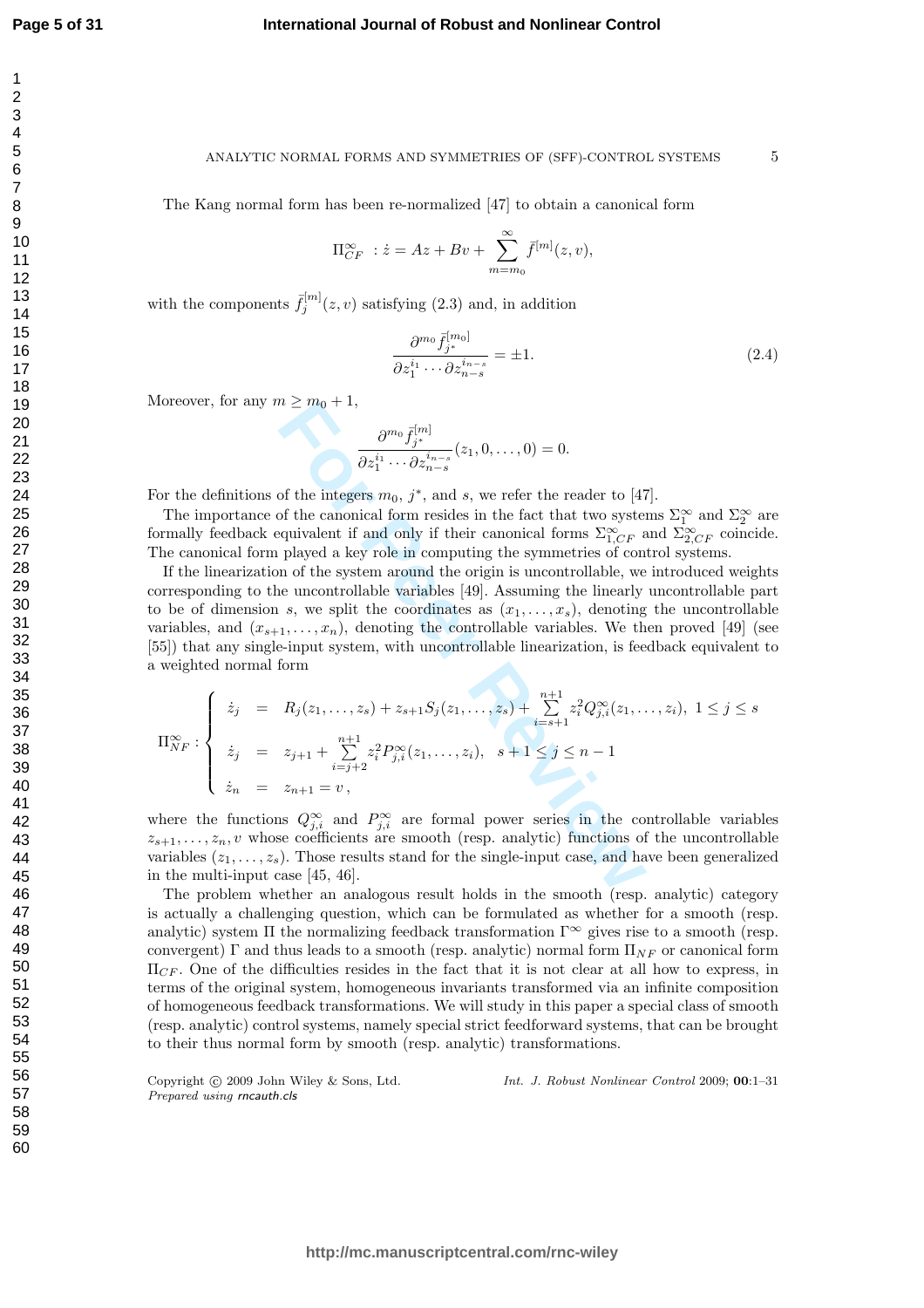#### 3. Smooth and Analytic Normal Forms

Let start by recalling the results obtained by Kang for 3-dimensional systems. He pointed out that any system of the form

$$
\begin{cases}\n\dot{x}_1 = x_2 + f_{1,2}(x_2) + x_3 f_{1,3}(x_2) + x_3^2 P(x_1, x_2, x_3) \\
\dot{x}_2 = x_3 + x_3 f_{2,3}(x_2, x_3) \\
\dot{x}_3 = u,\n\end{cases}
$$

where 
$$
f_{1,2}, f_{1,3}
$$
, and  $f_{2,3}$  are analytic functions, is feedback equivalent to its normal form  
\n
$$
\begin{cases}\n\dot{z}_1 = z_2 + z_3^2 \tilde{P}(z_1, z_2, z_3) \\
\dot{z}_2 = z_3 \\
\dot{z}_3 = v.\n\end{cases}
$$

Indeed, the change of coordinates and feedback

$$
\begin{cases}\n\dot{z}_2 = z_3 \\
\dot{z}_3 = v.\n\end{cases}
$$
\n  
\ne of coordinates and feedback  
\n
$$
z_1 = x_1 - \int_0^{x_2} f_{1,3}(\epsilon) d\epsilon
$$
\n
$$
z_2 = x_2 + f_{1,2}(x_2)
$$
\n
$$
z_3 = x_3 + x_3 f_{2,3}(x_2, x_3)
$$
\n
$$
v = \dot{z}_3 = (\partial z_3/\partial x_1)\dot{x}_1 + (\partial z_3/\partial x_2)\dot{x}_2 + (\partial z_3/\partial x_3)\dot{x}_3
$$
\n  
\nass of 3-dimensional systems with one uncontrolled model mod  
\n
$$
\begin{cases}\n\dot{x}_0 = \lambda x_0 + f_0(x_0, x_1, x_2) \\
\dot{x}_1 = x_2 + f_1(x_0, x_1, x_2) \\
\dot{x}_2 = u,\n\end{cases}
$$
\n  
\nAt to a normal form  
\n
$$
\begin{cases}\n\dot{x}_0 = \lambda x_0 + f_0(x_0, x_1, x_2) \\
\dot{x}_2 = u,\n\end{cases}
$$
\n
$$
\begin{cases}\n\dot{x}_0 = \lambda x_0 + f_1(x_0, x_1, x_2) \\
\dot{x}_2 = u,\n\end{cases}
$$
\n
$$
\begin{cases}\n\dot{x}_0 = \lambda x_0 + f_1(x_0, x_1, x_2) \\
\dot{x}_2 = u,\n\end{cases}
$$
\n
$$
\begin{cases}\n\dot{x}_0 = \lambda x_0 + f_1(x_0, x_1, x_2) \\
\dot{x}_2 = u,\n\end{cases}
$$
\n
$$
\begin{cases}\n\dot{x}_0 = \lambda x_0 + f_1(x_0, x_1, x_2) \\
\dot{x}_1 = z_2 \\
\dot{x}_2 = v \\
\lambda \neq 0.\n\end{cases}
$$
\n
$$
\lambda \neq 0.
$$
\n  
\nthe the first class is linearly controllable, the second class h is the analytic counterpart of our weighted normal form  
\n
$$
y = w
$$
 will give an *n*-dimensional class of smooth (resp.)

do the job.

He also gave a class of 3-dimensional systems with one uncontrollable mode, namely, systems of the form

$$
\begin{cases}\n\dot{x}_0 = \lambda x_0 + f_0(x_0, x_1, x_2) \\
\dot{x}_1 = x_2 + f_1(x_0, x_1, x_2) \\
\dot{x}_2 = u,\n\end{cases}
$$

that can be brought to a normal form

$$
\begin{cases}\n\dot{z}_0 = \lambda z_0 + z_1 Q_0(z_0) + z_1^2 Q_1(z_0, z_1) + z_2^2 P(z_0, z_1, z_2) \\
\dot{z}_1 = z_2 \\
\dot{z}_2 = v\n\end{cases}
$$

with  $Q_0(z_0) \equiv 0$  if  $\lambda \neq 0$ .

Notice that while the first class is linearly controllable, the second class has a controllability index  $p = 2$  and is the analytic counterpart of our weighted normal form when  $s = 1$  and  $n=3$ .

In the following we will give an *n*-dimensional class of smooth (resp. analytic) control systems, with uncontrollable linearization, that can be brought to their normal form (weighted normal form) via smooth (resp. analytic) feedback transformation.

Consider the class of smooth (resp. analytic) single-input control systems

$$
\Pi : \dot{x} = f(x, u),
$$

either locally in a neighborhood  $X \times U$  of  $(0,0) \in \mathbb{R}^n \times \mathbb{R}$  or globally on  $\mathbb{R}^n \times \mathbb{R}$ , in strict feedforward form (SFF), that is, such that

$$
(SFF)
$$
  $f_j(x, u) = f_j(x_{j+1},..., x_n, u), \quad 1 \le j \le n.$ 

Copyright © 2009 John Wiley & Sons, Ltd. Prepared using rncauth.cls

Int. J. Robust Nonlinear Control 2009; 00:1–31

 $\mathbf{1}$  $\overline{2}$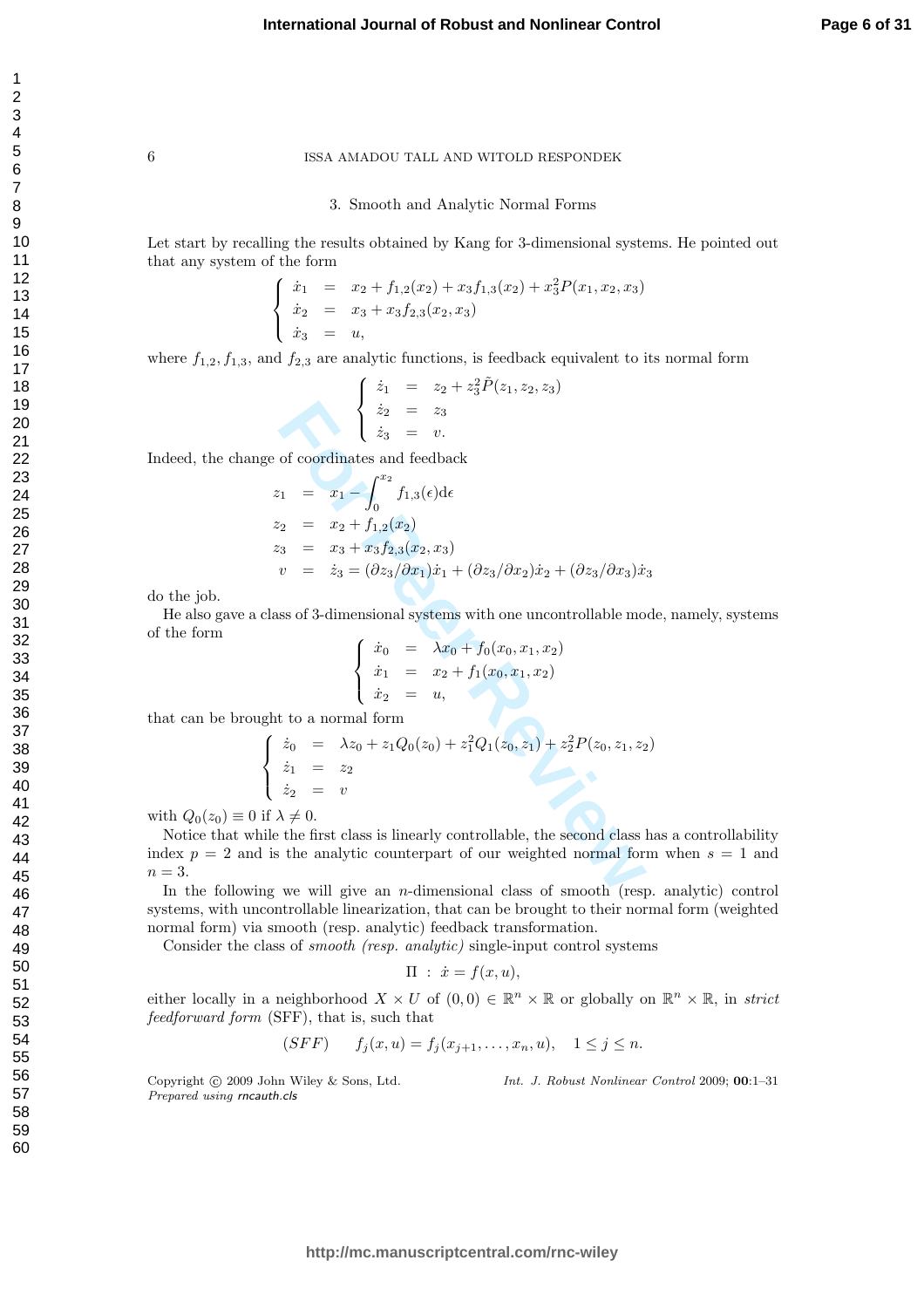$\overline{1}$  $\overline{2}$ 3  $\overline{4}$ 5 6  $\overline{7}$ 8 9

#### ANALYTIC NORMAL FORMS AND SYMMETRIES OF (SFF)-CONTROL SYSTEMS

Notice that for any  $1 \leq i \leq n$ , the subsystem  $\Pi^i$ , defined as the projection of  $\Pi$  onto  $\mathbb{R}^{n-i+1}$ via  $\pi(x_1, \ldots, x_n) = (x_i, \ldots, x_n)$ , is a well defined system whose dynamics are given by

$$
\dot{x}_j = f_j(x_{j+1},\ldots,x_n,u)
$$

for  $i \leq j \leq n$ . Define the linearizability index of the (SFF)-system to be the largest integer p such that the subsystem  $\Pi^r$ , where  $p+r=n$ , is feedback linearizable. Clearly, the linearizability index is feedback invariant and hence the linearizability indices of two feedback equivalent systems coincide.

Notice that each component of a strict feedforward system (SFF) decomposes uniquely, locally or globally, as:

$$
\begin{cases}\nf_j(x, u) = h_j(x_{j+1}) + F_j(x_{j+1}, \dots, x_n, u) \\
F_j(x_{j+1}, 0, \dots, 0) = 0, \quad 1 \le j \le n, \\
F_n = 0.\n\end{cases}
$$
\n(3.1)

Let s be the smallest integer such that

$$
\frac{\partial h_j}{\partial x_{j+1}}(0) \neq 0 \quad \text{for } s+1 \le j \le n,
$$
\n(3.2)

where  $x_{n+1} = u$ . This means, in particular, that the linearization of the system around the origin is controllable when  $s = 0$  and is uncontrollable when  $s > 0$ .

A strict feedforward form for which

$$
h_j(x_{j+1}) = k_j x_{j+1}, \quad s+1 \le j \le r-1,\tag{3.3}
$$

for some non zero real numbers  $k_{s+1}, \ldots, k_{r-1}$ , will be called a *special strict feedforward form*, shortly, (SSFF).

The first result of this paper is stated as following.

Theorem 3.1. Consider a smooth (resp. analytic) special strict feedforward form (SSFF) given by  $(3.1)-(3.2)-(3.3)$  in a neighborhood of  $(0,0) \in \mathbb{R}^n \times \mathbb{R}$ . There exists a smooth (resp. analytic) local feedback transformation that brings the system  $(3.1)-(3.2)-(3.3)$  into the normal form

Let *s* be the smallest integer such that  
\n
$$
\begin{cases}\nF_j(x_{j+1}, 0, \ldots, 0) = 0, \quad 1 \leq j \leq n, \\
F_1(x_{j+1}, 0, \ldots, 0) = 0, \quad 1 \leq j \leq n,\n\end{cases}
$$
\n(3.1)  
\nwhere  $x_{n+1} = u$ . This means, in particular, that the linearization of the system around the origin is controllable when *s* = 0 and is uncontrollable when *s* > 0.  
\nA strict feedforward form for which  
\n
$$
\begin{cases}\nh_j(x_{j+1}) = k_j x_{j+1}, \quad s+1 \leq j \leq r-1, \\
h_j(x_{j+1}) = k_j x_{j+1}, \quad s+1 \leq j \leq r-1,\n\end{cases}
$$
\n(3.3)  
\nfor some non zero real numbers  $k_{s+1}, \ldots, k_{r-1}$ , will be called a *special strict feedforward form*,  
\nshortly, (SSFF).  
\nThe first result of this paper is stated as following.  
\n**Theorem 3.1.** Consider a smooth (resp. analytic) special strict feedforward form (SSFF)  
\ngiven by (3.1)-(3.2)-(3.3) in a neighborhood of (0,0)  $\in \mathbb{R}^n \times \mathbb{R}$ . There exists a smooth (resp.  
\nanalytic) local feedback transformation that brings the system (3.1)-(3.2)-(3.3) into the normal  
\nform  
\n
$$
\begin{cases}\n\dot{z}_j = R_j(z_{j+1}, \ldots, z_s) + z_{s+1}S_j(z_{j+1}, \ldots, z_s) + \sum_{i=s+1}^{n+1} z_i^2 Q_{j,i}(z_{j+1}, \ldots, z_i), \\
\dot{z}_j = z_{j+1} + \sum_{i=j+2}^{n+1} z_i^2 P_{j,i}(z_{j+1}, \ldots, z_i), \\
\dot{z}_j = z_{j+1} + \sum_{i=j+2}^{n+1} z_i^2 P_{j,i}(z_{j+1}, \ldots, z_i), \\
\dot{z}_j = z_{n+1} = z_n, \\
\dot{z}_n = z_n, \qquad (3.4)\n\end{cases}
$$

where  $R_j(z_{j+1},...,z_s)$  and  $S_j(z_{j+1},...,z_s)$  are smooth (resp. analytic) functions depending on the uncontrollable variables only,  $Q_{j,i}(z_{j+1},...,z_i)$  and  $P_{j,i}(z_{j+1},...,z_i)$  are smooth (resp. analytic) functions of the indicated variables and  $z_{n+1} = v$ . Moreover, if the system is defined globally on  $\mathbb{R}^n \times \mathbb{R}$ , then so are the feedback transformation and the normal form.

Copyright (c) 2009 John Wiley & Sons, Ltd. Prepared using rncauth.cls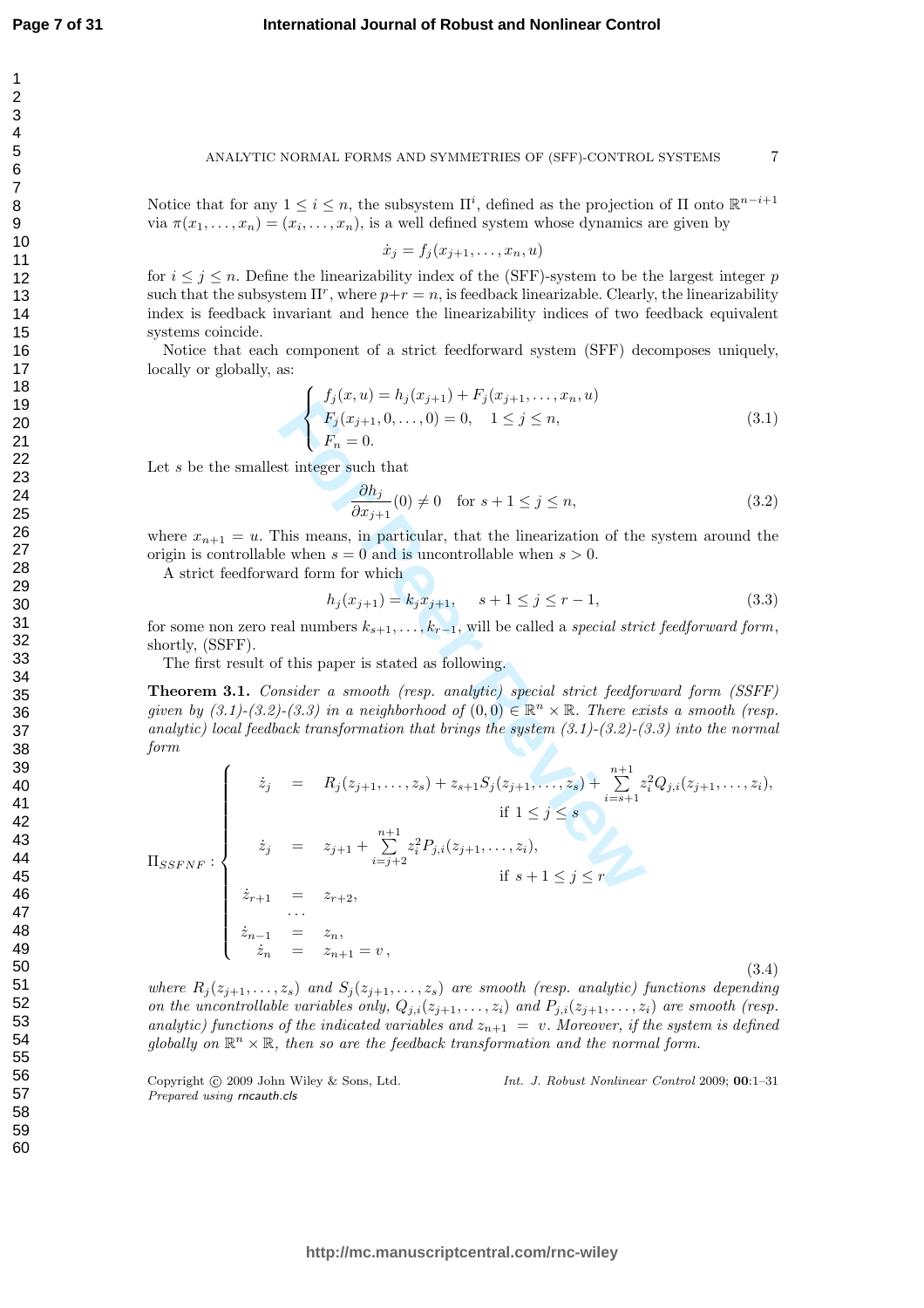This result, although stated for strict feedforward systems, remains true even if the uncontrollable part corresponding to the variables  $(x_1, \ldots, x_s)^\top$  is not in strict feedforward form. In other words, if the projection  $\Pi^s$  is in strict feedforward form (with s defined as above), then the system is smoothly (resp. analytically) feedback equivalent to its normal form. This provides the largest class ever of nonlinear control systems that can be brought to their normal form via a smooth (resp. analytic) feedback transformation.

When  $s = 0$ , that is, the linearization about the origin is controllable, the normal form reduces to (see [41], [56])

$$
\begin{aligned}\n\hat{z}_1 &= z_2 + \sum_{i=3}^{n+1} z_i^2 P_{1,i}(z_2, \ldots, z_i), \\
&\vdots \\
\hat{z}_j &= z_{j+1} + \sum_{i=j+2}^{n+1} z_i^2 P_{j,i}(z_{j+1}, \ldots, z_i), \\
&\vdots \\
\hat{z}_r &= z_{r+1} + \sum_{i=r+2}^{n+1} z_i^2 P_{r,i}(z_{r+1}, \ldots, z_i), \\
&\vdots \\
\hat{z}_{r+1} &= z_{r+2}, \\
&\vdots \\
\hat{z}_{n-1} &= z_n, \\
&\vdots \\
\hat{z}_n &= v. \\
\text{ation is that the above normal form } \Pi_{SSFNF} \text{ given by (3.4) } \text{ the other hand, it constitutes a smooth (resp. analytic) coul and form } \Pi_{NF}^{\infty} \text{ (actually, the weighted normal form) given } \text{nvergence to the canonical form is only guaranteed in the a importance is whether we can always transform a strict feed a special strict feedforward form (3.1)-(3.2)-(3.3). To answer smooth (resp. analytic) system  $\tilde{\Pi} : \dot{z} = \tilde{f}(z, v), \\
&\text{and form (SFF), that is, such that} \\
\begin{cases}\n\tilde{f}_j(z, u) &= \tilde{h}_j(z_{j+1}) + \tilde{F}_j(z_{j+1}, \ldots, z_n, v), \\
\tilde{F}_j(z_{j+1}, 0, \ldots, 0) &= 0, \quad 1 \leq j \leq n, \\
\tilde{F}_n &= 0.\n\end{cases}\n\end{aligned}$
$$

A main observation is that the above normal form  $\Pi_{SSFNF}$  given by (3.4) is itself a (SSFF)system and, on the other hand, it constitutes a smooth (resp. analytic) counterpart  $\Pi_{NF}$  of the formal normal form  $\Pi_{NF}^{\infty}$  (actually, the weighted normal form) given by Theorem 2.1. However, the convergence to the canonical form is only guaranteed in the analytic case.

A question of importance is whether we can always transform a strict feedforward form, say  $(3.1)-(3.2)$ , into a special strict feedforward form  $(3.1)-(3.2)-(3.3)$ . To answer that question, consider another smooth (resp. analytic) system

$$
\tilde{\Pi} \; : \; \dot{z} = \tilde{f}(z,v),
$$

in strict feedforward form (SFF), that is, such that

$$
\begin{cases}\n\tilde{f}_j(z, u) = \tilde{h}_j(z_{j+1}) + \tilde{F}_j(z_{j+1}, \dots, z_n, v), \\
\tilde{F}_j(z_{j+1}, 0, \dots, 0) = 0, \quad 1 \le j \le n, \\
\tilde{F}_n = 0.\n\end{cases}
$$
\n(3.5)

Let  $\tilde{q}$  denote the smallest integer such that

$$
\frac{\partial \tilde{h}_j}{\partial z_{j+1}}(0) \neq 0, \quad \text{for } \tilde{s} + 1 \le j \le n.
$$
\n(3.6)

It is in the special strict feedforward form (SSFF) if

$$
\tilde{h}_j(z_{j+1}) = \tilde{k}_j z_{j+1}, \quad \tilde{s} + 1 \le j \le \tilde{r} - 1 \tag{3.7}
$$

for some non zero real numbers  $\tilde{k}_{\tilde{s}+1}, \ldots, \tilde{k}_{\tilde{r}-1}$ .

Copyright © 2009 John Wiley & Sons, Ltd. Int. J. Robust Nonlinear Control 2009; 00:1–31 Prepared using rncauth.cls

123456789

 $\mathbf{1}$  $\overline{2}$ 3  $\overline{4}$ 5 6  $\overline{7}$ 8 9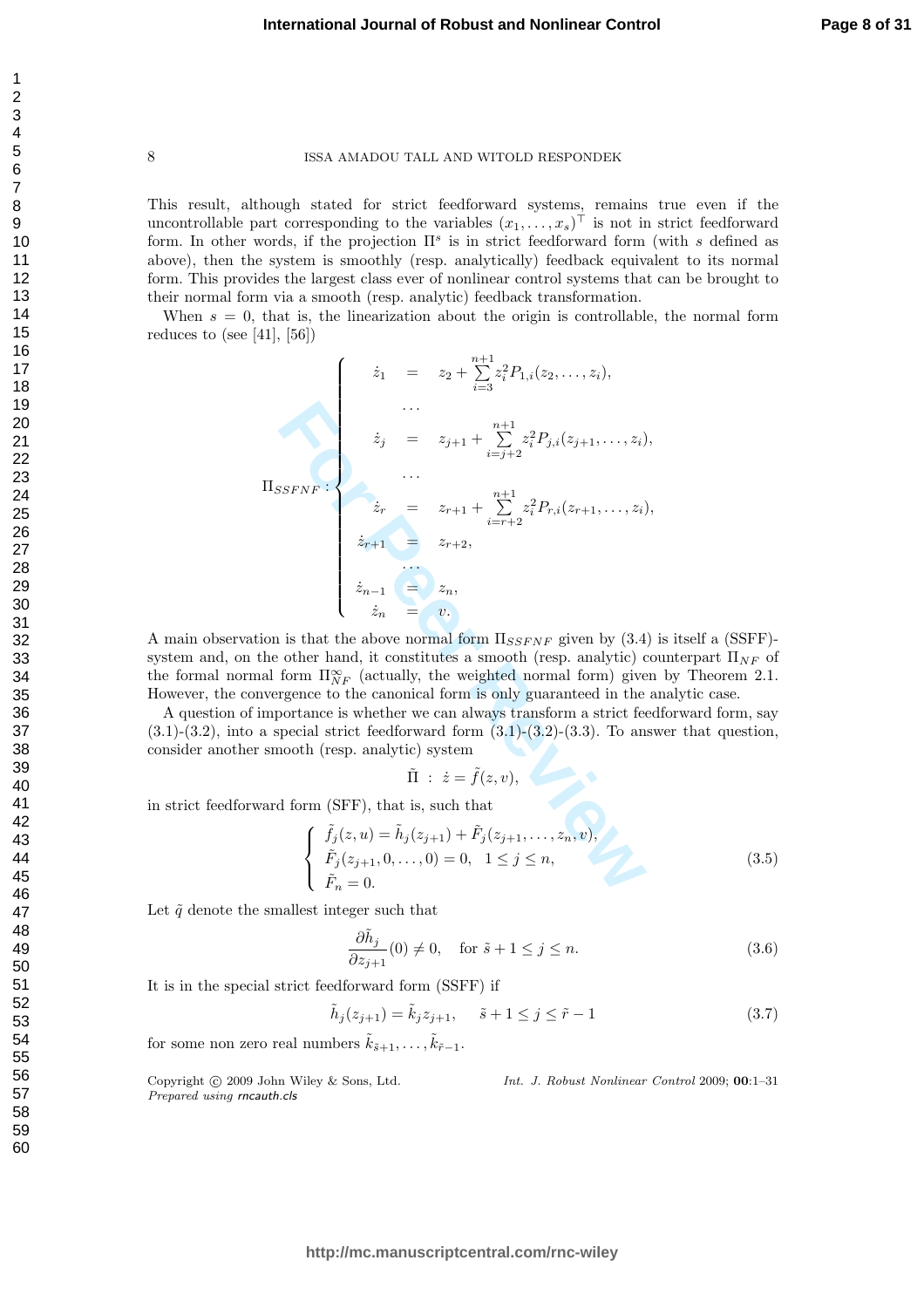#### ANALYTIC NORMAL FORMS AND SYMMETRIES OF (SFF)-CONTROL SYSTEMS

9

**Theorem 3.2.** If two smooth (resp. analytic) (SFF)-systems given, respectively, by  $(3.1)$ - $(3.2)$ and  $(3.5)-(3.6)$  are feedback equivalent, then  $s = \tilde{s}$ ,  $r = \tilde{r}$  and

$$
\tilde{h}_j(l_{j+1}z_{j+1}) = l_j h_j(z_{j+1}), \quad s+1 \le j \le r-1,
$$

for some non zero real numbers  $l_{s+1}, \ldots, l_{r-1}.$ 

The following corollary provides the answer to the question stated above.

**Corollary 3.3.** A strict feedforward system (SFF), given by  $(3.1)-(3.2)$ , is feedback equivalent to the special strict feedforward form (SSFF), given by  $(3.5)-(3.6)-(3.7)$ , if and only if

$$
h_j(x_{j+1}) = k_j x_{j+1},
$$

for  $s + 1 \leq j \leq r - 1$ , that is, the  $(x_{s+1},...,x_{r-1})$ -part of the system is already in (SSFF) in its original coordinates.

1, that is, the  $(x_{s+1},...,x_{r-1})$ -part of the system is a<br>
tites.<br>
ms  $h_j(x_{j+1})$  for  $s+1 \leq j \leq n$  are feedback linearizable<br>
k linearizable terms of the form  $\Pi_{SFWF}$  given by Theorollary 3.3 imply that the linearizable t Notice that the terms  $h_j(x_{j+1})$  for  $s+1 \leq j \leq n$  are feedback linearizable (actually  $h_j$  form exactly the feedback linearizable terms of the form  $\Pi_{SFNF}$  given by Theorem 3.1). Basically, Theorem 3.2 and Corollary 3.3 imply that the linearizable terms  $h_j(x_{j+1})$ , for  $s+1 \leq j \leq r-1$ , of a strict feedforward form (SFF) cannot be linearized (unless they are already linear) via any feedback transformation that preserves the strict feedforward structure of the system. This means that special strict feedforward forms (SSFF) define the only subclass of strict feedforward systems that can be brought to the Kang normal form  $\Pi_{NF}$  still being in the strict feedforward form. Whether it is possible to bring a (SFF)-system into its normal form  $\Pi_{NF}$  by a smooth (resp. analytic) transformation is unclear but if true, then the normal form  $\Pi_{NF}$  will loose the structure of (SFF) (unless the system is (SSFF)). On the other hand, any strict feedforward form (SFF) can be brought to a form  $\Pi_{SFNF}$ , called *strict feedforward* normal form (introduced by the authors in [52] in the formal category), which is close as much as possible to the normal form  $\Pi_{NF}$  that is generalized here as

$$
\Pi_{SSFNF}: \begin{cases}\n\dot{z}_{j} = R_{j}(z_{j+1},...,z_{s}) + z_{s+1}S_{j}(z_{j+1},...,z_{s}) + \sum_{i=s+1}^{n+1} z_{i}^{2}Q_{j,i}(z_{j+1},...,z_{i}), \\
\text{if } 1 \leq j \leq s \\
\dot{z}_{j} = h_{j}(z_{j+1}) + \sum_{i=j+2}^{n+1} z_{i}^{2}P_{j,i}(z_{j+1},...,z_{i}), \\
\text{if } s+1 \leq j \leq r \\
\dot{z}_{n-1} = z_{n}, \\
\dot{z}_{n} = v.\n\end{cases}
$$

Moreover, if the system is defined globally on  $\mathbb{R}^n \times \mathbb{R}$ , then so are the feedback transformation and the normal form.

In order to explain relations between various results proved in this section, let us recall that according to Theorem 2.1, we can bring the infinite Taylor expansion  $\Pi^{\infty}$  of a control system into its formal normal form  $\Pi_{NF}^{\infty}$ :

$$
\Pi^\infty \xrightarrow{\quad\; formal \quad} \Pi^\infty_{NF}.
$$

Copyright © 2009 John Wiley & Sons, Ltd. Prepared using rncauth.cls

Int. J. Robust Nonlinear Control 2009; 00:1–31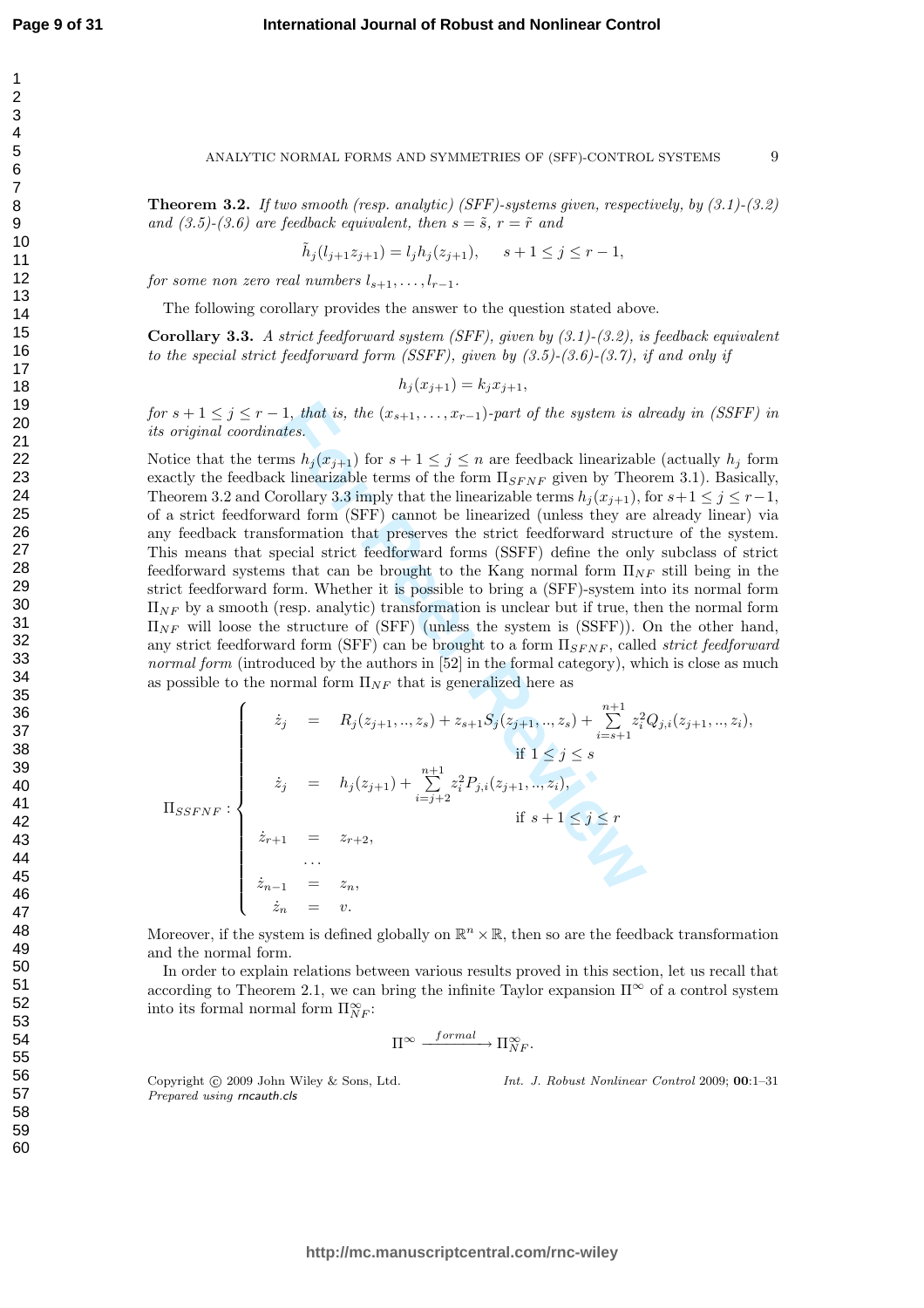Theorem 3.1 says that any smooth (resp. analytic) strict feedforward system can be transformed into its strict feedforward normal forms via a smooth (resp. analytic) feedback transformation, locally or globally:

$$
\Pi_{SFF} \xrightarrow{\quad C^{\infty} \quad} \Pi_{SFNF}.
$$

Provided that the linear approximation is controllable, the linearizability index of a general (SFF)-system on  $\mathbb{R}^2$  is at least one while the linearizability index of a general control-affine system on  $\mathbb{R}^3$  is at least two. It follows that in those two cases the functions  $h_j$  are not invariant (compare Theorem 3.2), which implies the following:

Corollary 3.4. Any smooth (resp. analytic) strict feedforward form (SFF) on  $\mathbb{R}^2$ , given by  $(3.1)$ - $(3.2)$ , is feedback equivalent to the normal form

$$
\Pi_{SSFNF}: \begin{cases} \dot{z}_1 = z_2 + v^2 P_{1,3}(z_2, v) \\ \dot{z}_2 = v, \end{cases}
$$

where  $P_{1,3}$  is a smooth (resp. analytic) function of the indicated variables.

Any smooth (resp. analytic) control-affine strict feedforward (SFF) on  $\mathbb{R}^3$  is feedback equivalent to the normal form

$$
\Pi_{SSFNF}: \begin{cases} \dot{z}_1 & = & z_2 + z_3^2 P_{1,3}(z_2, z_3) \\ \dot{z}_2 & = & z_3 \\ \dot{z}_3 & = & v. \end{cases}
$$

where  $P_{1,3}$  is a smooth (resp. analytic) function of the indicated variables.

Normal forms for strict feedforward systems on  $\mathbb{R}^2$  with noncontrollable linearization are given in [40].

# Examples

ack equivalent to the normal form<br>  $\Pi_{SSFNF}: \begin{cases} \dot{z}_1 = z_2 + v^2 P_{1,3}(z_2, v) \\ \dot{z}_2 = v, \end{cases}$ <br> *For Peer Reviewalitic control-affine strict feedforward (SFF)*<br>
Formal form<br>  $\Pi_{SSFNF}: \begin{cases} \dot{z}_1 = z_2 + z_3^2 P_{1,3}(z_2, z_3) \\ \dot{z}_2 =$ Example 3.5. Cart-Pole System. In this example we consider a cart-pole system that is represented by a cart with an inverted pendulum on it [34], [58]. The Lagrangian equations of motion for the cart-pole system are

$$
(m_1 + m_2)\ddot{q}_1 + m_2l\cos(q_2)\ddot{q}_2 = m_2l\sin(q_2)\dot{q}_2^2 + F
$$
  

$$
\cos(q_2)\ddot{q}_1 + l\ddot{q}_2 = g\sin(q_2),
$$

where  $m_1$  and  $q_1$  are the mass and position of the cart,  $m_2$ ,  $l$ ,  $q_2 \in (-\pi/2, \pi/2)$  are the mass, length of the link, and angle of the pole, respectively.

Taking  $\ddot{q}_2 = u$  and applying the feedback law (see [34])

$$
F = -uI(m_1 + m_2\sin^2(q_2))/\cos(q_2 + (m_1 + m_2)g\tan(q_2) - m_2l\sin(q_2)\dot{q}_2^2,
$$

the dynamics of the cart-pole system are transformed into

$$
x_1 = x_2,\n\dot{x}_2 = g \tan(x_3) - \ln(\cos(x_3)),\n\dot{x}_3 = x_4,\n\dot{x}_4 = u,
$$
\n(3.8)

Copyright (c) 2009 John Wiley & Sons, Ltd. Prepared using rncauth.cls

Int. J. Robust Nonlinear Control 2009; 00:1–31

123456789

 $\mathbf{1}$  $\overline{2}$ 3  $\overline{4}$ 5 6  $\overline{7}$ 8 9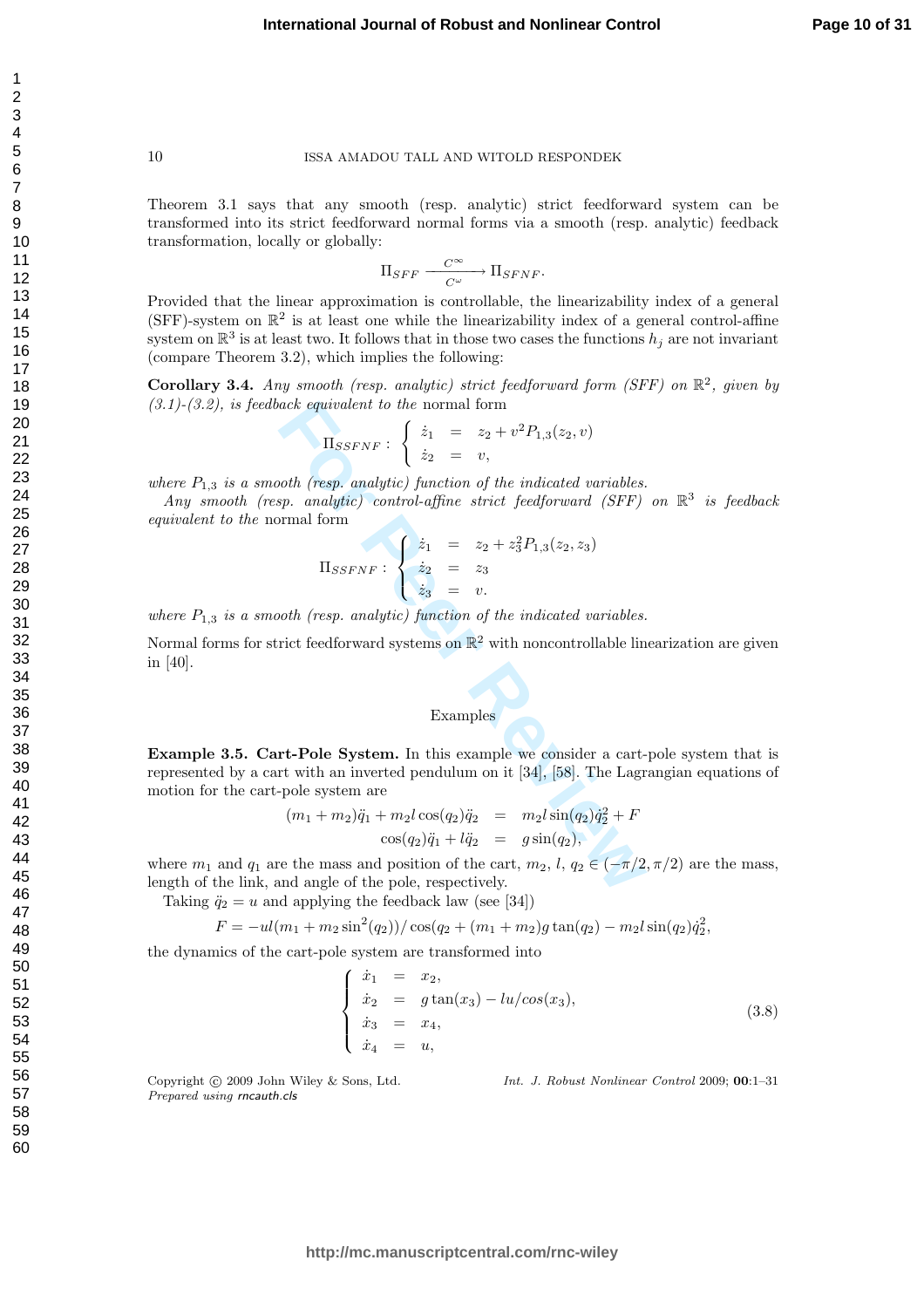#### ANALYTIC NORMAL FORMS AND SYMMETRIES OF (SFF)-CONTROL SYSTEMS 11

where we take  $x_1 = q_1, x_2 = \dot{q}_1, x_3 = q_2$ , and  $x_4 = \dot{q}_2$ .

This system is in strict feedforward form (SFF) with the linearizability index  $p = 2$ . We showed in [38] that the diffeomorphism

$$
z = \sigma(x) = (\sigma_1(x), \sigma_2(x), \sigma_3(x), \sigma_4(x))^\top
$$

defined by

$$
z_1 = \sigma_1(x) = \mu x_1 + \mu l \int_0^{x_3} \frac{ds}{\cos s},
$$
  
\n
$$
z_2 = \sigma_2(x) = \mu x_2 + \mu l \frac{x_4}{\cos x_3}
$$
  
\n
$$
z_3 = \sigma_3(x) = \mu g \tan x_3,
$$
  
\n
$$
z_4 = \sigma_4(x) = \mu g \frac{x_4}{\cos^2 x_3}
$$

takes the system into its canonical form  $\Sigma_{SFCF}$ :

$$
\begin{cases}\n\dot{z}_1 = z_2, \\
\dot{z}_2 = z_3 + \frac{z_3}{(1 + (g/l)z_3^2)^{3/2}}z_4^2, \\
\dot{z}_3 = z_4, \\
\dot{z}_4 = v.\n\end{cases}
$$

In the next example, we consider a case where the linearization about the origin is not controllable.

Example 3.6. (Kapitsa Pendulum) We consider in this example the Kapitsa Pendulum whose equations (see [5] and [8]) are given by

$$
z_3 = \sigma_3(x) = \mu g \tan x_3,
$$
  
\n
$$
z_4 = \sigma_4(x) = \mu g \frac{x_4}{\cos^2 x_3}
$$
  
\nto its canonical form  $\Sigma_{SFCF}$ :  
\n
$$
\begin{cases}\n\dot{z}_1 = z_2, \\
\dot{z}_2 = z_3 + \frac{z_3}{(1 + (g/l)z_3^2)^{3/2}} z_4^2, \\
\dot{z}_3 = z_4, \\
\dot{z}_4 = v.\n\end{cases}
$$
  
\n
$$
z_4 = v.
$$
  
\n
$$
z_5 = \frac{1}{2} \int_{z_4}^{z_5} z_5 z_6 z_7 \, dz_8 + \frac{1}{2} \int_{z_5}^{z_6} z_7 \, dz_9 + \frac{1}{2} \int_{z_6}^{z_7} z_8 \, dz_9 + \frac{1}{2} \int_{z_7}^{z_7} z_9 \, dz_9 + \frac{1}{2} \int_{z_7}^{z_7} z_9 \, dz_9 + \frac{1}{2} \int_{z_7}^{z_7} z_9 \, dz_9 + \frac{1}{2} \int_{z_7}^{z_7} z_9 \, dz_9 + \frac{1}{2} \int_{z_7}^{z_7} z_9 \, dz_9 + \frac{1}{2} \int_{z_7}^{z_7} z_9 \, dz_9 + \frac{1}{2} \int_{z_7}^{z_7} z_9 \, dz_9 + \frac{1}{2} \int_{z_7}^{z_7} z_9 \, dz_9 + \frac{1}{2} \int_{z_7}^{z_7} z_9 \, dz_9 + \frac{1}{2} \int_{z_7}^{z_7} z_9 \, dz_9 + \frac{1}{2} \int_{z_7}^{z_7} z_9 \, dz_9 + \frac{1}{2} \int_{z_7}^{z_7} z_9 \, dz_9 + \frac{1}{2} \int_{z_7}^{z_7} z_9 \, dz_9 + \frac{1}{2} \int_{z_7}^{z_7} z_9 \, dz_9 + \frac{1}{2} \int_{z_7}^{z_7} z_9 \, dz_9 + \frac{1}{2} \int_{z_7}^{z_7} z_9 \, dz_9 + \frac{1}{2} \int_{z_7
$$

where  $\alpha$  denotes the angle of the pendulum with the vertical axis z, w the velocity of the suspension point  $z$ ,  $p$  is proportional to the generalized impulsion,  $q$  is the gravity constant and l the length of the pendulum.

Assume we control the acceleration  $a = \dot{w}$ . Introducing the coordinates system  $(x_1, x_2, x_3, x_4) = (\alpha, p, z/l, w/l)$ , we take  $u = a/l$  as a control.

The system (3.9) considered around an equilibrium point  $(\alpha_0, p_0, z_0, u_0) = (k\pi, 0, 0, 0),$ rewrites

$$
\begin{cases}\n\dot{x}_1 = x_2 + x_1 x_4 + x_4 P_1(x_1) \\
\dot{x}_2 = \epsilon g_0 x_1 - x_2 x_4 + x_2 x_4 P_2(x_1) + x_4^2 Q_2(x_1) + R_2(x_1) \\
\dot{x}_3 = x_4 \\
\dot{x}_4 = u,\n\end{cases}
$$
\n(3.10)

where  $g_0 = g/l$ ,  $\epsilon = \pm 1$ ,  $P_1, P_2, R_2$  are analytic functions whose 1-jets at  $(k\pi, 0, 0, 0)$  vanish and  $Q_2$  an analytic function vanishing at  $(k\pi, 0, 0, 0)$ . Above,  $\epsilon = 1$  corresponds to  $\alpha_0 = 2n\pi$ and  $\epsilon = -1$  to  $\alpha_0 = (2n + 1)\pi$ .

Copyright © 2009 John Wiley & Sons, Ltd. Prepared using rncauth.cls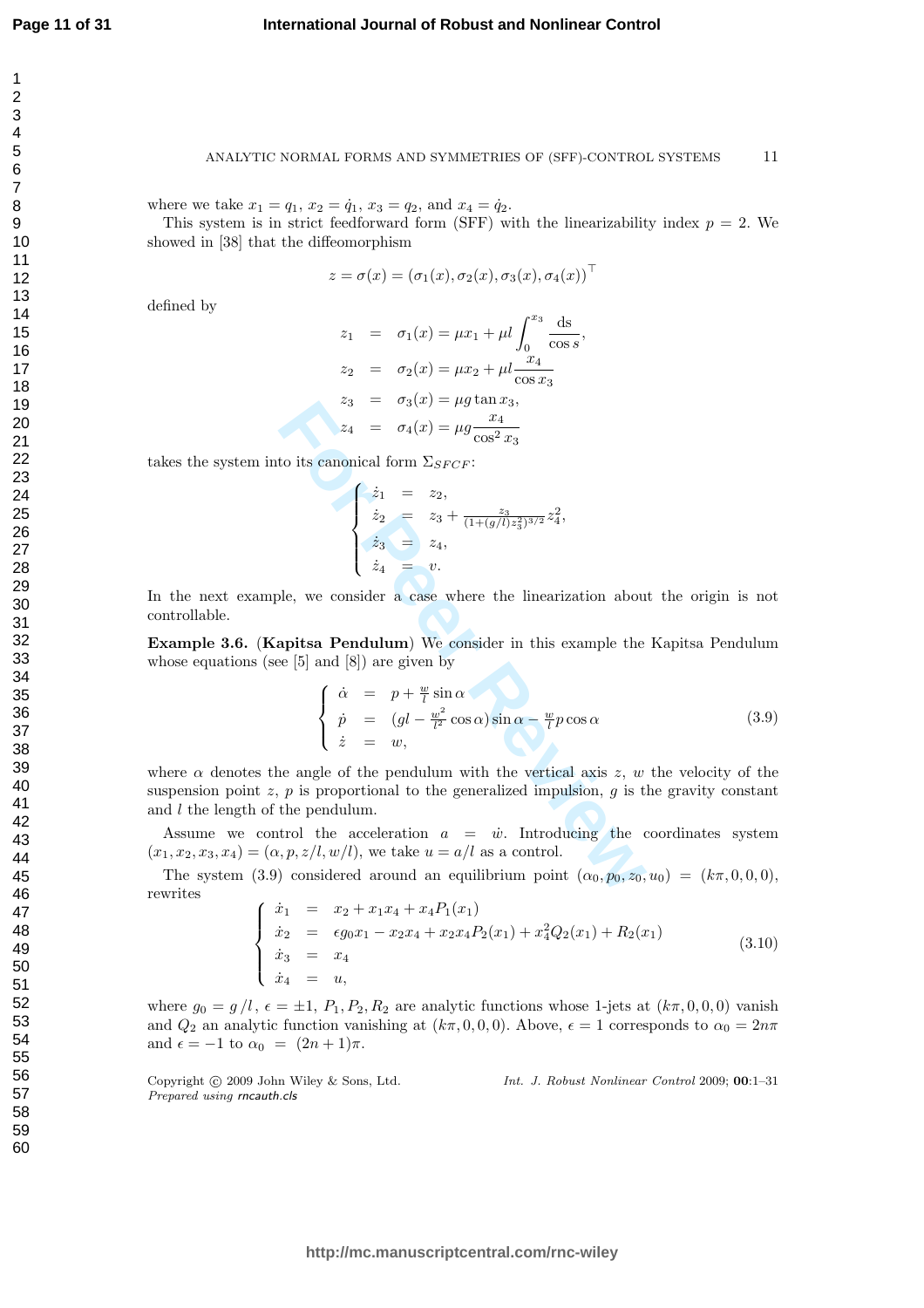We can notice that the linearization about any equilibrium point is uncontrollable with a 2dimensional controllable part. Since the projection of the system on the controlled variables is in linear canonical form, hence in strict feedforward form, we expect the system to be brought to its normal form via analytic feedback transformation (according to Theorem 3.1).

Indeed, one can easily check that the quadratic feedback transformation

$$
y_1 = x_1 - x_1x_3
$$
  
\n
$$
\Gamma^2 : y_2 = x_2 + x_2x_3
$$
  
\n
$$
y_3 = x_3
$$
  
\n
$$
y_4 = x_4
$$

brings the system (3.10) into the system

$$
f(s) = \frac{1}{2}y_1 + \frac{1}{2}y_2y_3\tilde{P}_1(y_3) + \frac{1}{2}y_1(y_1, y_3)
$$
\n
$$
\begin{cases}\n\dot{y}_1 = y_2 + \frac{1}{2}y_2y_3\tilde{P}_1(y_3) + \frac{1}{2}y_1(y_1, y_3) \\
\dot{y}_2 = \frac{1}{2}y_2y_3\tilde{P}_2(y_1, y_3) + \frac{1}{2}y_2(y_1, y_2, y_3) + \frac{1}{2}y_1\tilde{P}_2(y_1, y_3) + \tilde{S}_2(y_1)\n\end{cases}
$$
\n
$$
f(s) = \begin{cases}\n\dot{y}_1 = y_1 \\
\dot{y}_2 = u\n\end{cases}
$$
\n
$$
= \tilde{P}_1, \tilde{Q}_1, \tilde{P}_2, \tilde{Q}_2, \tilde{R}_2 \text{ and } \tilde{S}_2 \text{ are analytic functions.}
$$
\n
$$
f = \tilde{Q}_1(y_1, y_3)\partial/\partial y_1 + \tilde{Q}_2(y_1, y_2, y_3)\partial/\partial y_2 + \partial/\partial y_3
$$
\n
$$
= \tilde{Q}_1(y_1, y_3)\partial/\partial y_1 + \tilde{Q}_2(y_1, y_2, y_3)\partial/\partial y_2 + \partial/\partial y_3
$$
\n
$$
= \phi_1(y_1, y_2, y_3)
$$
\n
$$
= \phi_1(y_1, y_2, y_3)
$$
\n
$$
= \phi_2(y_1, y_2, y_3)
$$
\n
$$
= \phi_2(y_1, y_2, y_3)
$$
\n
$$
= \phi_2(y_1, y_2, y_3)
$$
\n
$$
= \phi_2(y_1, y_2, y_3)
$$
\n
$$
= \phi_2(y_1, y_2, y_3)
$$
\n
$$
= \phi_2(y_1, y_2, y_3)
$$
\n
$$
= \phi_2(y_1, y_2, y_3)
$$
\nthat

\n
$$
(\Phi_* f)(z) = \partial/\partial z_3.
$$
\nlatter transformation, completed by  $z_4 =$ 

where  $\tilde{P}_1$ ,  $\tilde{Q}_1$ ,  $\tilde{P}_2$ ,  $\tilde{Q}_2$ ,  $\tilde{R}_2$  and  $\tilde{S}_2$  are analytic functions.

Since the vector field defined in  $\mathbb{R}^3$  by

$$
f = \tilde{Q}_1(y_1, y_3)\partial/\partial y_1 + \tilde{Q}_2(y_1, y_2, y_3)\partial/\partial y_2 + \partial/\partial y_3
$$

does not vanish neither at  $(0,0,0)^{\top} \in \mathbb{R}^{3}$  nor at  $(\pi,0,0)^{\top} \in \mathbb{R}^{3}$ , there exists an analytic transformation  $z = \Phi(y)$  of the form

$$
z_1 = \phi_1(y_1, y_2, y_3)
$$
  
\n
$$
z_2 = \phi_2(y_1, y_2, y_3)
$$
  
\n
$$
z_3 = y_3
$$

such that

$$
(\Phi_* f)(z) = \partial/\partial z_3.
$$

This latter transformation, completed by  $z_4 = y_4$  and  $u = v$ , brings the system (3.11) into its normal form

$$
\begin{cases}\n\dot{z}_1 = z_2 + R_1(z_1, z_2) + z_3 \bar{P}_1(\bar{z}_3) + z_4^2 Q_{1,4}(\bar{z}_3) \\
\dot{z}_2 = \epsilon g_0 z_1 + R_2(z_1, z_2) + z_3 \bar{P}_2(\bar{z}_3) + z_4^2 Q_{2,4}(\bar{z}_3) \\
\dot{z}_3 = z_4 \\
\dot{z}_4 = v,\n\end{cases}
$$

where  $\bar{z}_3 = (z_1, z_2, z_3)$ . Notice that

$$
\bar{P}_j(\bar{z}_3) = S_j(z_1, z_2) + z_3 P_{j,3}(z_1, z_2, z_3), \quad j = 1, 2.
$$

Copyright © 2009 John Wiley & Sons, Ltd. Prepared using rncauth.cls

Int. J. Robust Nonlinear Control 2009; 00:1–31

 $\mathbf{1}$  $\overline{2}$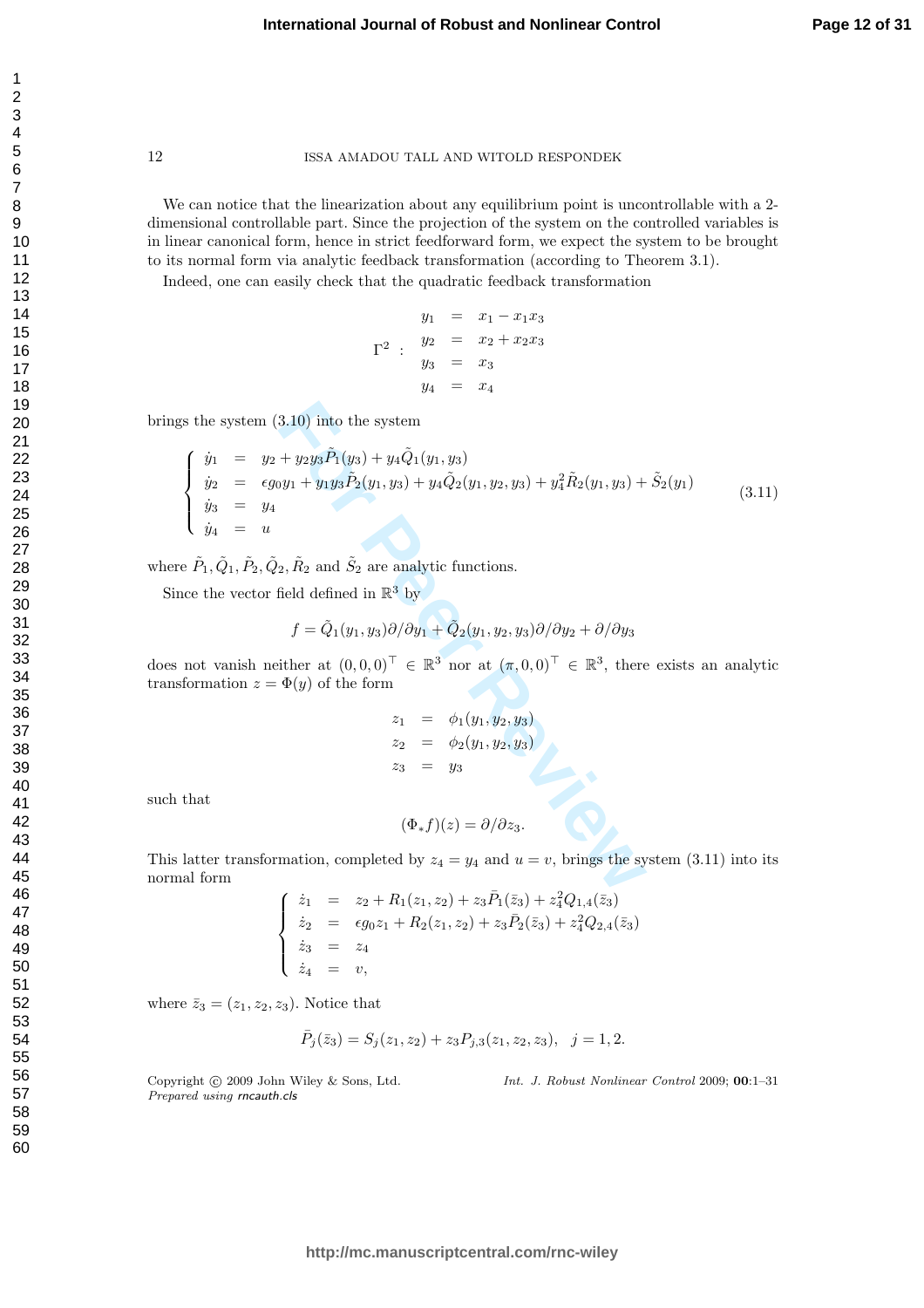#### ANALYTIC NORMAL FORMS AND SYMMETRIES OF (SFF)-CONTROL SYSTEMS 13

#### 3.1. Proof of Theorem 3.1

Consider a system  $\Pi_{SFF}$  in strict feedforward form with linearizability index  $p = n - r$ and uncontrollable linearization of dimension s. The system  $\Pi_{SFF}$  is given by  $(3.1)-(3.2)$ -(3.3). Since the projection  $\Pi^{s+1}$  on  $\mathbb{R}^{n-q}$  depends exclusively on the controllable variables  $x_{s+1}, \ldots, x_n$  we will first show that  $\Pi^{s+1}$  can be brought to its normal form. For simplicity in the notation, we will assume  $s = 0$ . Notice that a short constructive proof was given in [41] and an alternative proof in [56] in the case of controllable linearization. For the sake of completeness we will provide a more detailed proof here that generalizes to the uncontrollable linearization. Without loss of generality we assume the system in the form

$$
\begin{cases}\n\dot{x}_1 = h_1(x_2) + F_1(x_2, \dots, x_n, u) \\
\dot{x}_2 = h_2(x_3) + F_2(x_3, \dots, x_n, u) \\
\vdots \\
\dot{x}_r = h_r(x_{r+1}) + F_r(x_{r+1}, \dots, x_n, u) \\
\dot{x}_{r+1} = x_{r+2} \\
\vdots \\
\dot{x}_{n-1} = x_n \\
\dot{x}_n = u, \\
\dot{h}_n(x_{j+1}) = k_j x_{j+1} \\
F_j(x_{j+1}, 0, \dots, 0) = 0\n\end{cases}
$$
\n(3.13)\n  
\n
$$
F_j(x_{j+1}, 0, \dots, 0) = 0
$$
\n1.\nconstructive algorithmic proof by defining explicit changes of coordinates  
\ntes the system into its normal form. The algorithm will be divided into *n* takes the constant to its normalizing linear terms in *u* in the first *n*-1 components, and  
\nat steps consists of normalizing linear terms in *x* in the first *n*-1 components, and  
\n*n* consists of at most  $(n-1) + (n-2) + \dots + 2 + 1 = \frac{n(n-1)}{2}$  changes of  
\nly, there are fewer changes of coordinates if the linearizability index  $p > 2$ .  
\n
$$
x_j = k_1 \cdots k_{j-1} x_j, \qquad 1 \leq j \leq r
$$
\n
$$
z_{r+1} = k_1 \cdots k_{r-1} h_r(x_{r+1}),
$$
\n
$$
z_{j+1} = \dot{z}_j, \qquad r+1 \leq j \leq n-1
$$

where  $h_j$ , and  $F_j$  are smooth functions such that

$$
h_j(x_{j+1}) = k_j x_{j+1}
$$
  
\n
$$
F_j(x_{j+1}, 0, \ldots, 0) = 0
$$
\n(3.13)

for any  $1 \leq j \leq r-1$ .

We will provide a constructive algorithmic proof by defining explicit changes of coordinates whose composition takes the system into its normal form. The algorithm will be divided into  $n$ major steps. The first step consists of normalizing linear terms in  $u$  in the first  $n-1$  components. Then, in the second step we will normalize linear terms in  $x_n$  in the first  $n-2$  components, and so on. The algorithm consists of at most  $(n-1) + (n-2) + \cdots + 2 + 1 = \frac{n(n-1)}{2}$  $\frac{1}{2}$  changes of coordinates. Actually, there are fewer changes of coordinates if the linearizability index  $p > 2$ . Applying the change of coordinates and feedback

$$
z_j = k_1 \cdots k_{j-1} x_j, \qquad 1 \le j \le r
$$
  
\n
$$
z_{r+1} = k_1 \cdots k_{r-1} h_r(x_{r+1}),
$$
  
\n
$$
z_{j+1} = \dot{z}_j, \qquad r+1 \le j \le n-1
$$
  
\n
$$
v = \dot{z}_n,
$$

we can assume  $h_j(x_{j+1}) = x_{j+1}$  for  $1 \le j \le r$ . Step 1. Denote the system (3.12)-(3.13) by  $\Pi_{n+1}$ . We first decompose the component  $F_r(x_{r+1},\ldots,x_n,u)$  uniquely as

$$
F_r(x_{r+1},...,x_n, u) = \bar{F}_r(x_{r+1},...,x_n) + u\Theta_{r,n+1}(x_{r+1},...,x_n) + u^2 P_{r,n+1}(x_{r+1},...,x_n, u)
$$
  
with  $\bar{F}_r(x_{r+1},0,...,0) = 0$ .

Copyright (c) 2009 John Wiley & Sons, Ltd. Prepared using rncauth.cls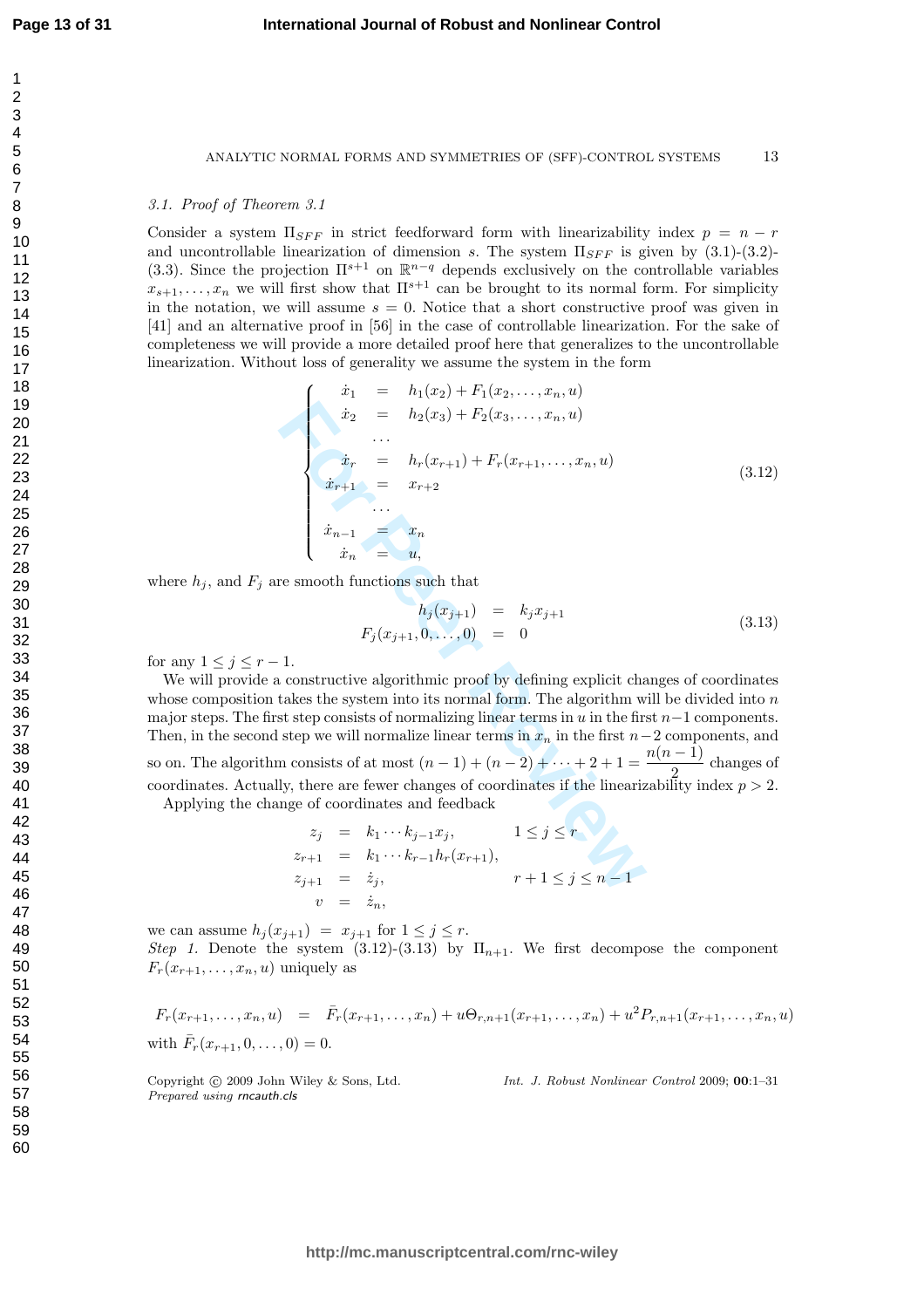The diffeomorphism  $z = \sigma^{n+1}_r(x)$  whose components are

$$
z_j = \sigma_{r_j}^{n+1}(x) = x_j, \text{ if } j \neq r
$$
  
\n
$$
z_r = \sigma_{rr}^{n+1}(x) = x_r - \int_0^{x_n} \Theta_{r,n+1}(x_{r+1}, \dots, x_{n-1}, \epsilon) d\epsilon,
$$

allows to normalize the linear terms in  $u$  in the  $r$ th component, and transforms it as

$$
\dot{z}_r = z_{r+1} + \hat{F}_r(z_{r+1},...,z_n) + u^2 P_{r,n+1}(z_{r+1},...,z_n, u),
$$

where

$$
\hat{F}_r(z_{r+1},...,z_n) = \bar{F}_r(z_{r+1},...,z_n) - \sum_{k=r+1}^{n-1} z_{k+1} \int_0^{z_n} \frac{\partial \Theta_{r,n+1}}{\partial z_k}(z_{r+1},...,z_{n-1},\epsilon) d\epsilon.
$$

Notice that the inverse of  $z = \sigma^{n+1}_r(x)$ , say  $x = \eta^{n+1}_r(z)$ , is given by

$$
x_j = \eta_{rj}^{n+1}(z) = z_j, \text{ if } j \neq r
$$
  

$$
x_r = \eta_{rr}^{n+1}(z) = z_r + \int_0^{z_n} \Theta_{r,n+1}(z_{r+1}, \dots, z_{n-1}, \epsilon) d\epsilon,
$$

Assume that the linear terms in u are normalized in the rth component through the  $(i + 1)$ st component, that is,

$$
F_{r}(z_{r+1},...,z_{n}) = \sum_{k=r+1} z_{k+1} \int_{0}^{z_{k+1}} \frac{1}{\partial z_{k}} (z_{r+1})
$$
  
\n
$$
F_{r+1} = \eta_{r+1}^{n+1}(z) = z_{j}, \text{ if } j \neq r
$$
  
\n
$$
F_{r+1} = \eta_{r+1}^{n+1}(z) = z_{r} + \int_{0}^{z_{n}} \Theta_{r,n+1}(z_{r+1},...,z_{n-1},\epsilon) d\epsilon
$$
  
\n
$$
F_{r+1} = \eta_{r+1}^{n+1}(z) = z_{r} + \int_{0}^{z_{n}} \Theta_{r,n+1}(z_{r+1},...,z_{n-1},\epsilon) d\epsilon
$$
  
\n
$$
F_{r+1} = x_{r+1} + \int_{0}^{z_{n}} \frac{1}{z_{r+1}} (z_{r+1},...,z_{n},u)
$$
  
\n
$$
F_{r+1} = x_{r+2}
$$
  
\n
$$
\therefore \quad \frac{1}{z_{r+1}} = x_{r+2}
$$
  
\n
$$
\therefore \quad \frac{1}{z_{r+1}} = x_{r+2}
$$
  
\n
$$
\therefore \quad \frac{1}{z_{r+1}} = x_{r+2}
$$
  
\n
$$
\therefore \quad \frac{1}{z_{r+1}} = x_{r+2}
$$
  
\n
$$
F_{r+1} = x_{r+2}
$$
  
\n
$$
F_{r+1} = x_{r+2}
$$
  
\n
$$
F_{r+1} = x_{r+2}
$$
  
\n
$$
F_{r+1} = x_{r+2}
$$
  
\n
$$
F_{r+1} = x_{r+2}
$$
  
\n
$$
F_{r+1} = x_{r+2}
$$
  
\n
$$
F_{r+1} = x_{r+1}
$$
  
\n
$$
F_{r+1} = x_{r+2}
$$
  
\n
$$
F_{r+1} = x_{r+1}
$$
  
\n
$$
F_{r+1} = x_{r+1}
$$
  
\n
$$
F_{r+1} = x_{r+2}
$$
  
\n
$$
F_{r+1} =
$$

where  $F_j$  are smooth (resp. analytic) functions such that

$$
F_j(x_{j+1},0,\ldots,0) = 0
$$

and moreover,

$$
F_j(x_{j+1},\ldots,x_n,u) = \hat{F}_j(x_{j+1},\ldots,x_n) + u^2 P_{j,n+1}(x_{j+1},\ldots,x_n,u)
$$

for any  $i+1 \leq j \leq r$ .

Decompose the *i*th component  $F_i(x_{i+1},...,x_n, u)$  uniquely as

$$
F_i(x_{i+1},...,x_n, u) = \bar{F}_i(x_{i+1},...,x_n) + u\Theta_{i,n+1}(x_{i+1},...,x_n) + u^2 P_{i,n+1}(x_{i+1},...,x_n, u)
$$

with  $\bar{F}_i(x_{i+1}, 0, \ldots, 0) = 0.$ 

The diffeomorphism  $z = \sigma_i^{n+1}(x)$  whose components are

$$
z_j = \sigma_{ij}^{n+1}(x) = x_j, \text{ if } j \neq i
$$
  
\n
$$
z_i = \sigma_{ii}^{n+1}(x) = x_i - \int_0^{x_n} \Theta_{i,n+1}(x_{i+1}, \dots, x_{n-1}, \epsilon) d\epsilon,
$$

Copyright © 2009 John Wiley & Sons, Ltd. Prepared using rncauth.cls

Int. J. Robust Nonlinear Control 2009; 00:1–31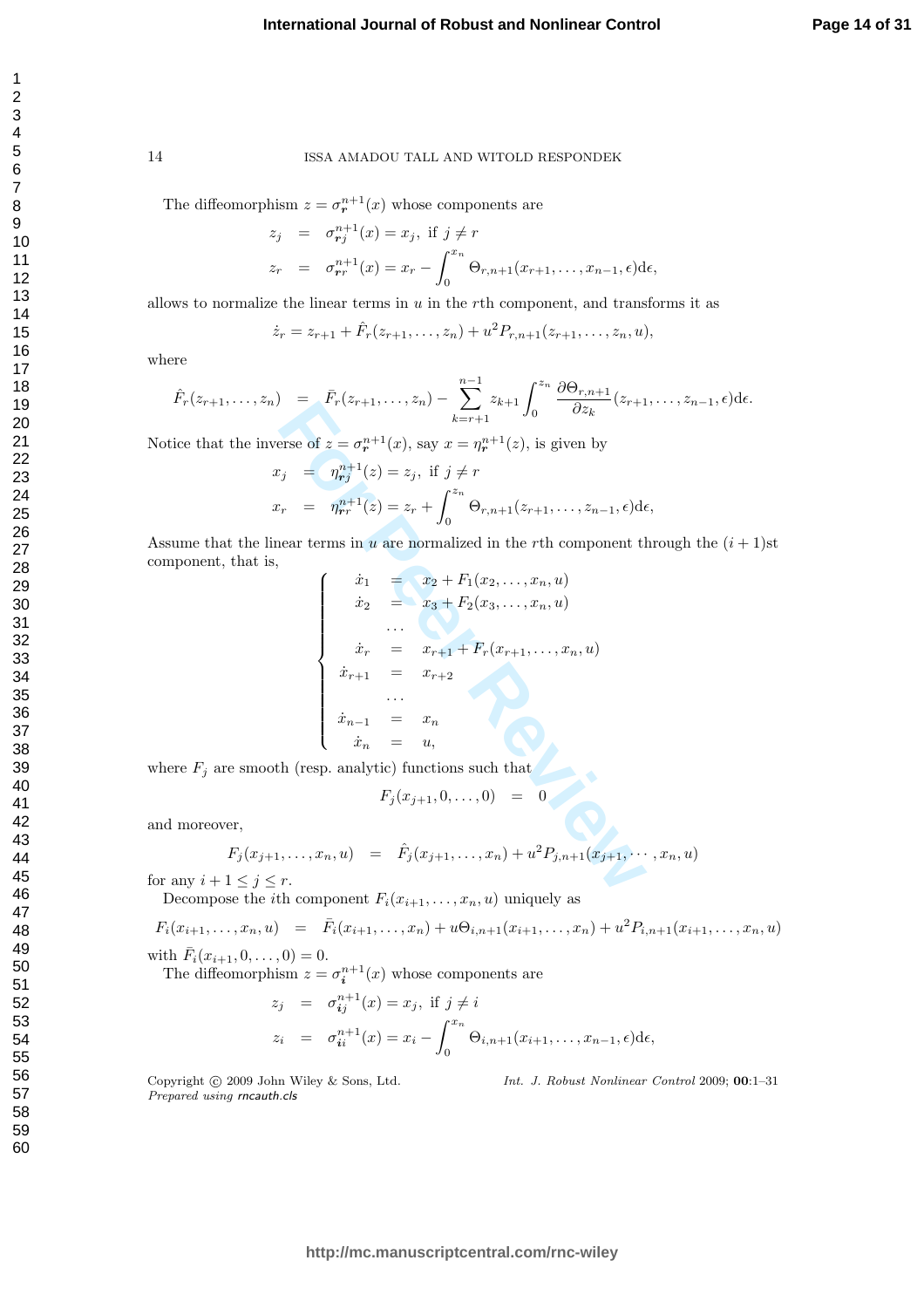#### **International Journal of Robust and Nonlinear Control**

59 60

#### ANALYTIC NORMAL FORMS AND SYMMETRIES OF (SFF)-CONTROL SYSTEMS 15

allows to normalize the linear terms in  $u$  in the *i*th component, and transforms that component as

$$
\dot{z}_i = z_{i+1} + \hat{F}_i(z_{i+1},...,z_n) + u^2 P_{i,n+1}(z_{i+1},...,z_n, u),
$$

where

$$
\hat{F}_i(z_{i+1},...,z_n) = \bar{F}_i(z_{i+1},...,z_n) - \sum_{k=i+1}^{n-1} z_{k+1} \int_0^{z_n} \frac{\partial \Theta_{i,n+1}}{\partial z_k}(z_{i+1},...,z_{n-1},\epsilon) d\epsilon.
$$

Notice that the inverse of  $z = \sigma_i^{n+1}(x)$ , say  $x = \eta_i^{n+1}(z)$ , is given by

$$
x_j = \eta_{ij}^{n+1}(z) = z_j, \text{ if } j \neq i
$$
  

$$
x_i = \eta_{ii}^{n+1}(z) = z_i + \int_0^{z_n} \Theta_{i,n+1}(z_{i+1}, \dots, z_{n-1}, \epsilon) d\epsilon.
$$

The recursive method can be then applied to define diffeomorphisms  $\sigma^{n+1}_{r}$ , ...,  $\sigma^{n+1}_{1}$ , allowing to normalize the linear terms in  $u$  of the corresponding component.

The composition  $\sigma^{n+1} = \sigma_1^{n+1} \circ \cdots \circ \sigma_r^{n+1}$  of the successive coordinates changes transforms the system into (we reset the variable to  $x$ )

$$
x_i = \eta_{ii}^{n+1}(z) = z_i + \int_0^{z_n} \Theta_{i,n+1}(z_{i+1}, \dots, z_{n-1}, \epsilon) d\epsilon
$$
  
od can be then applied to define diffeomorphisms  $\sigma_r^{n+1}$   
near terms in  $u$  of the corresponding component.  
 $\sigma^{n+1} = \sigma_1^{n+1} \circ \cdots \circ \sigma_r^{n+1}$  of the successive coordinates  
 $\vdots$  reset the variable to  $x$ )  
 $\dot{x}_1 = x_2 + F_1(x_2, \dots, x_n, u)$   
 $\dot{x}_2 = x_3 + F_2(x_3, \dots, x_n, u)$   
 $\vdots$   
 $\dot{x}_{r+1} = x_{r+2}$   
 $\vdots$   
 $\dot{x}_{r+1} = x_r$   
 $\vdots$   
 $\dot{x}_{n-1} = x_n$   
 $\dot{x}_n = u$ ,  
th (resp. analytic) functions such that  
 $F_j(x_{j+1}, 0, \dots, 0) = 0, \quad 1 \le j \le r$ ,  
 $\vdots$   
 $\vdots$   
 $\vdots$   
 $\vdots$   
 $\vdots$   
 $\vdots$   
 $\vdots$   
 $\vdots$   
 $\vdots$   
 $\vdots$   
 $\vdots$   
 $\vdots$   
 $\vdots$   
 $\vdots$   
 $\vdots$   
 $\vdots$   
 $\vdots$   
 $\vdots$   
 $\vdots$   
 $\vdots$   
 $\vdots$   
 $\vdots$   
 $\vdots$   
 $\vdots$   
 $\vdots$   
 $\vdots$   
 $\vdots$   
 $\vdots$   
 $\vdots$   
 $\vdots$   
 $\vdots$   
 $\vdots$   
 $\vdots$   
 $\vdots$   
 $\vdots$   
 $\vdots$   
 $\vdots$   
 $\vdots$   
 $\vdots$   
 $\vdots$   
 $\vdots$   
 $\vdots$   
 $\vdots$   
 $\vd$ 

where  $F_j$  are smooth (resp. analytic) functions such that

$$
F_j(x_{j+1}, 0, \dots, 0) = 0, \quad 1 \le j \le r,
$$

and moreover,

$$
F_j(x_{j+1},\ldots,x_n,u) = \hat{F}_j(x_{j+1},\ldots,x_n) + u^2 P_{j,n+1}(x_{j+1},\ldots,x_n,u)
$$

for any  $1 \leq j \leq r$ .

Step 2. Let  $\Pi_n = \sigma^{n+1}(\Pi_{n+1})$  be the system  $\Pi_{n+1}$  transformed via the diffeomorphism  $\sigma^{n+1}$ .

We deduce from above that  $\hat{F}_j(x_{j+1},0,\ldots,0) = 0$  for  $1 \leq j \leq r$ . Let decompose the component  $\hat{F}_r(x_{r+1}, \ldots, x_n)$  uniquely as following

$$
\hat{F}_r(x_{r+1},\ldots,x_n) = \bar{F}_r(x_{r+1},\ldots,x_{n-1}) + x_n \Theta_{r,n}(x_{r+1},\ldots,x_{n-1}) + x_n^2 P_{r,n}(x_{r+1},\ldots,x_n)
$$

with  $\bar{F}_r(x_{r+1}, 0, \ldots, 0) = 0.$ 

The diffeomorphism  $z = \sigma^n_{\mathbf{r}}(x)$  whose components are

$$
z_j = \sigma_{r_j}^n(x) = x_j, \text{ if } j \neq r
$$
  
\n
$$
z_r = \sigma_{rr}^n(x) = x_r - \int_0^{x_{n-1}} \Theta_{r,n}(x_{r+1}, \dots, x_{n-2}, \epsilon) d\epsilon,
$$

Copyright © 2009 John Wiley & Sons, Ltd. Prepared using rncauth.cls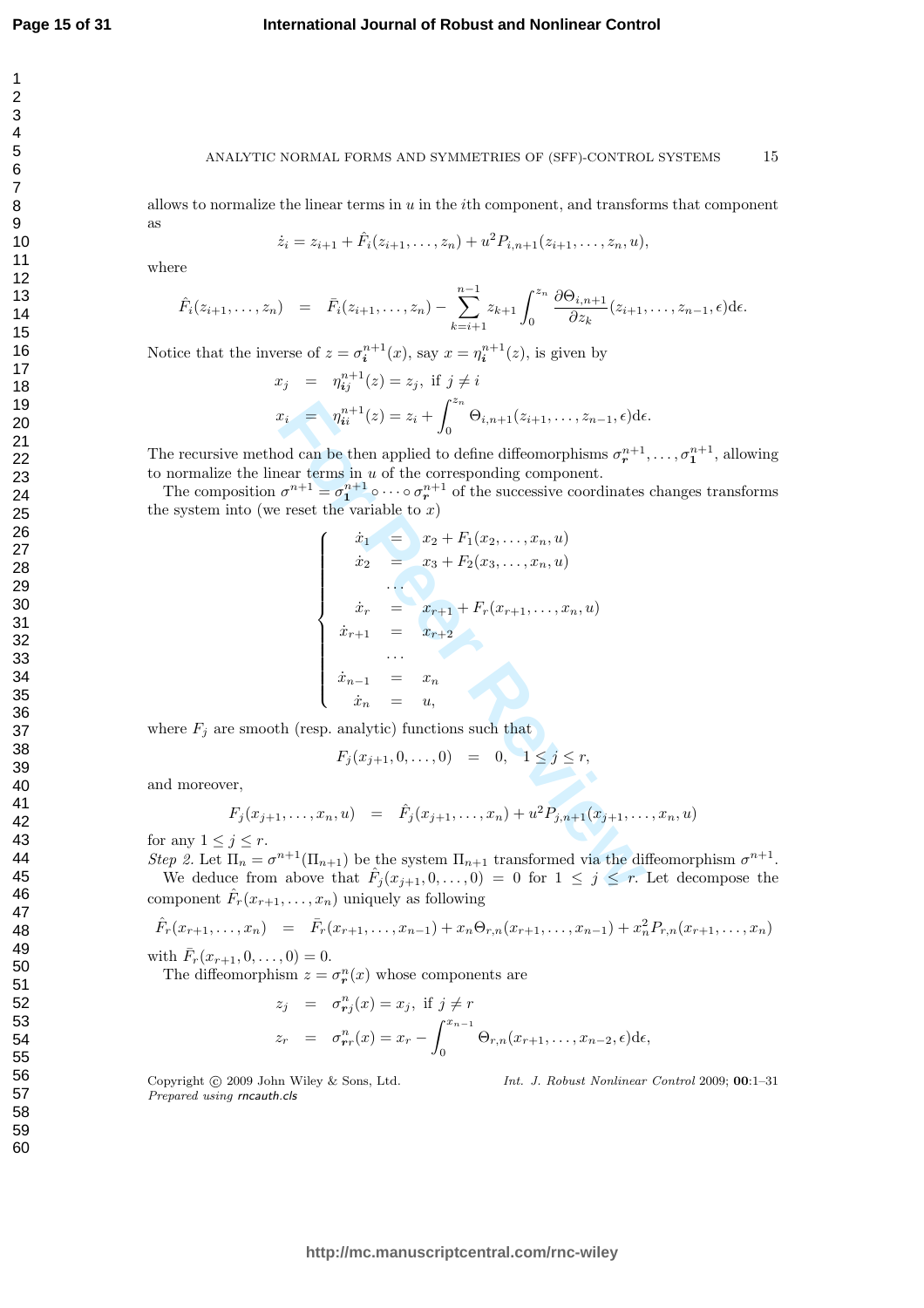allows to normalize the linear terms in  $x_n$  in the rth component, and transforms the component as

$$
\dot{z}_r = z_{r+1} + \hat{F}_r(z_{r+1},...,z_{n-1}) + z_n^2 P_{r,n}(z_{r+1},...,z_n) + u^2 P_{r,n+1}(z_{r+1},...,z_n, u),
$$

where

$$
\hat{F}_r(z_{r+1},...,z_{n-1}) = \bar{F}_r(z_{r+1},...,z_{n-1}) - \sum_{k=r+1}^{n-2} z_{k+1} \int_0^{z_{n-1}} \frac{\partial \Theta_{r,n}}{\partial z_k}(z_{r+1},...,z_{n-2},\epsilon) d\epsilon.
$$

Following the same line as in *step 1*, we would suppose that coordinates changes  $\sigma^n_r, \ldots, \sigma^n_{i+1}$ has been defined such that their composition transforms the original system into (we keep the variable as  $x$ )

$$
\begin{cases}\n\dot{x}_1 = x_2 + F_1(x_2, ..., x_n, u) \\
\dot{x}_2 = x_3 + F_2(x_3, ..., x_n, u) \\
\vdots \\
\dot{x}_r = x_{r+1} + F_r(x_{r+1}, ..., x_n, u) \\
\dot{x}_{r+1} = x_{r+2} \\
\vdots \\
\dot{x}_{n-1} = x_n \\
\dot{x}_n = u, \\
\text{h (resp. analytic) functions such that} \\
F_j(x_{j+1}, 0, ..., 0) = 0, \quad 1 \le j \le r, \\
= \hat{F}_j(x_{j+1}, ..., x_{n-1}) + x_n^2 P_{j,n}(x_{j+1}, ..., x_n) + u^2 P_{j,n} \\
r.\n\text{th component } \hat{F}_i(x_{i+1}, ..., x_n, u) \text{ as} \\
\dot{x}_n = \hat{F}_i(x_{i+1}, ..., x_{n-1}) + x_n \Theta_{i,n}(x_{i+1}, ..., x_n) \\
+ x_n^2 P_{i,n}(x_{i+1}, ..., x_n) + u^2 P_{i,n+1}(x_{i+1}, ...)\n\end{cases}
$$
\n
$$
0) = 0.
$$
\n
$$
\text{sm } z = \sigma_i^n(x) \text{ whose components are}
$$

where  $F_j$  are smooth (resp. analytic) functions such that

$$
F_j(x_{j+1}, 0, \dots, 0) = 0, \quad 1 \le j \le r,
$$

and moreover,

$$
F_j(z_{j+1},\ldots,z_n) = \hat{F}_j(x_{j+1},\ldots,x_{n-1}) + x_n^2 P_{j,n}(x_{j+1},\ldots,x_n) + u^2 P_{j,n+1}(x_{j+1},\ldots,x_n,u)
$$

for any  $i+1 \leq j \leq r$ .

Decompose the *i*th component  $\hat{F}_i(x_{i+1},...,x_n, u)$  as

$$
\hat{F}_i(x_{i+1},\ldots,x_n) = \bar{F}_i(x_{i+1},\ldots,x_{n-1}) + x_n \Theta_{i,n}(x_{i+1},\ldots,x_{n-1}) \n+ x_n^2 P_{i,n}(x_{i+1},\ldots,x_n) + u^2 P_{i,n+1}(x_{i+1},\ldots,x_n,u)
$$

with  $\bar{F}_i(x_{i+1}, 0, \ldots, 0) = 0.$ 

The diffeomorphism  $z = \sigma_i^n(x)$  whose components are

$$
z_j = \sigma_{ij}^n(x) = x_j, \text{ if } j \neq i
$$
  
\n
$$
z_i = \sigma_{ii}^n(x) = x_i - \int_0^{x_{n-1}} \Theta_{i,n+1}(x_{i+1}, \dots, x_{n-2}, \epsilon) d\epsilon,
$$

allows to normalize the linear terms in  $x_n$  in the *i*th component, and transforms the *i*th component as

$$
\dot{z}_i = z_{i+1} + \hat{F}_i(z_{i+1},...,z_{n-1}) + z_n^2 P_{i,n}(z_{i+1},...,z_n) + u^2 P_{i,n+1}(z_{i+1},...,z_n, u),
$$

Copyright © 2009 John Wiley & Sons, Ltd. Prepared using rncauth.cls

Int. J. Robust Nonlinear Control 2009; 00:1–31

123456789

 $\mathbf{1}$  $\overline{2}$ 3  $\overline{4}$ 5 6  $\overline{7}$ 8 9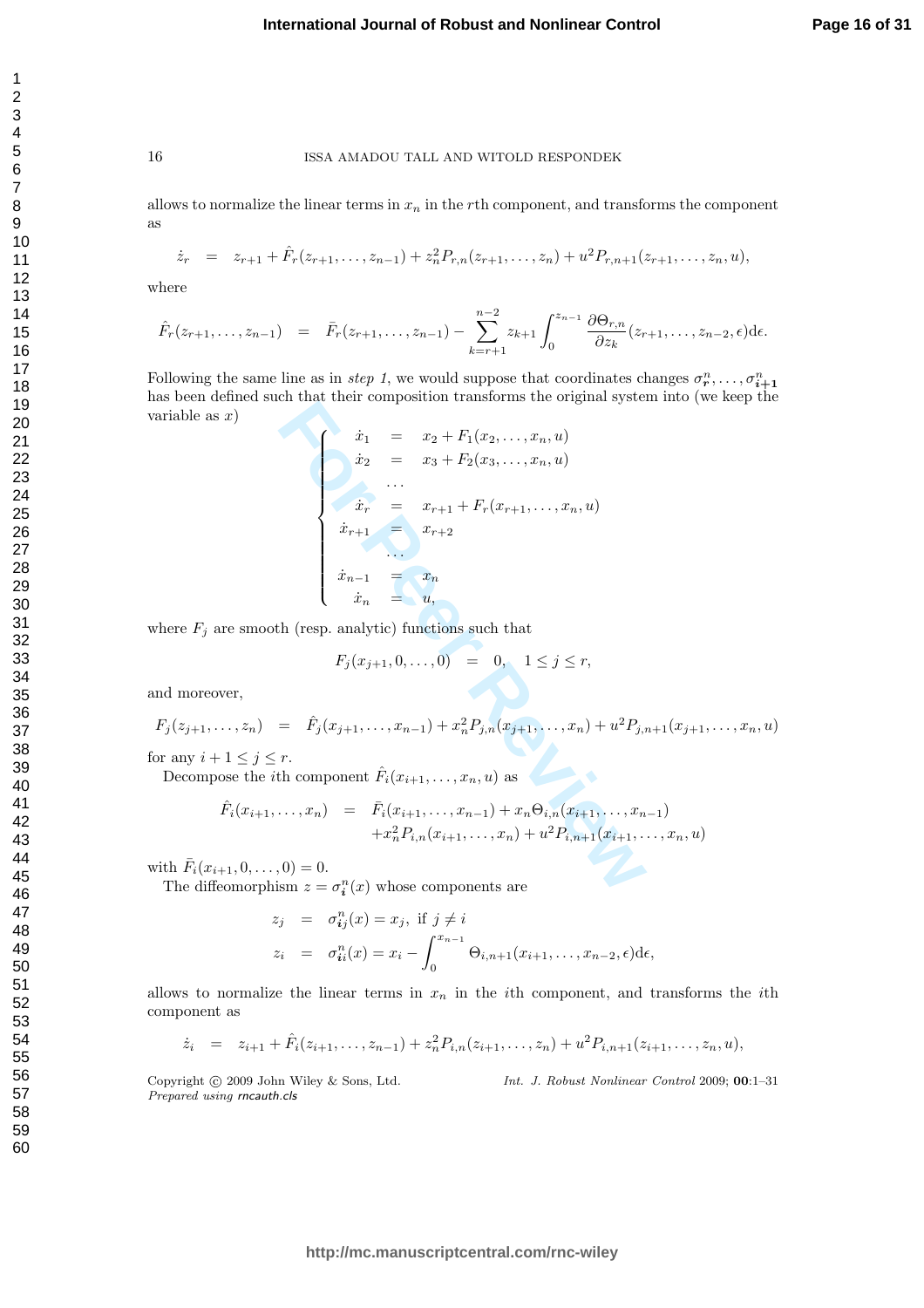$\overline{1}$  $\overline{2}$ 3  $\overline{4}$ 5 6  $\overline{7}$ 8 9

10 11

17

41

#### ANALYTIC NORMAL FORMS AND SYMMETRIES OF (SFF)-CONTROL SYSTEMS 17

where

$$
\hat{F}_i(z_{i+1},...,z_{n-1}) = \bar{F}_i(z_{i+1},...,z_{n-1}) - \sum_{k=i+1}^{n-2} z_{k+1} \int_0^{z_{n-1}} \frac{\partial \Theta_{i,n}}{\partial z_k}(z_{i+1},...,z_{n-2},\epsilon) d\epsilon.
$$

Keeping up with the algorithm we define, successively,  $\sigma_r^n, \ldots, \sigma_1^n$  whose composition is the diffeomorphism  $\sigma^n = \sigma_1^n \circ \cdots \circ \sigma_r^n$  that takes the system into

$$
\begin{cases}\n\dot{x}_1 = x_2 + F_1(x_2, \dots, x_n, u) \\
\dot{x}_2 = x_3 + F_2(x_3, \dots, x_n, u) \\
\vdots \\
\dot{x}_r = x_{r+1} + F_r(x_{r+1}, \dots, x_n, u) \\
\dot{x}_{r+1} = x_{r+2} \\
\vdots \\
\dot{x}_{n-1} = x_n \\
\dot{x}_n = u,\n\end{cases}
$$

where  $F_j$  are smooth (resp. analytic) functions such that

 $F_j(z_{j+1},...,z_n) = \hat{F}_j(x_{j+1},...,x_{n-1}) + x_n^2 P_{j,n}(x_{j+1},...,x_n) + u^2 P_{j,n+1}(x_{j+1},...,x_n, u)$ for any  $1 \leq j \leq r$  with

$$
\hat{F}_j(x_{j+1},0,\ldots,0) = 0.
$$

 $\begin{cases}\n\dot{x}_{r+1} = x_{r+1} + x_{r+2+r+1}, \dots, x_n, x_f \\
\dot{x}_{r+1} = x_{r+2} \\
\dot{x}_n = u, \\
\dot{x}_n = u, \\
\dot{F}_j(x_{j+1}, \dots, x_{n-1}) + x_n^2 P_{j,n}(x_{j+1}, \dots, x_n) + u^2 P_{j,n} \\
\text{with} \\
\dot{F}_j(x_{j+1}, 0, \dots, 0) = 0. \\
\text{all coordinate changes defined in step 2 depend on} \\
\text{to on the variables } (x_n, u), \text{ which is the reason why} \\
\text{first the completion of step 1. Now, step 2, like the renive theorem$ We notice that all coordinate changes defined in *step 2* depend only on the variables  $x_1, \ldots, x_{n-1}$  but not on the variables  $(x_n, u)$ , which is the reason why the linear terms in u are not created after the completion of step 1. Now, step 2, like the remaining steps of the algorithm, could have been viewed as step 1 carried over on lower dimensional systems. Indeed, taking  $\hat{\Pi}_n$  as the restriction of system  $\Pi_n$  on  $\mathbb{R}^{n-1}$  with coordinates  $(x_1, \ldots, x_{n-1})$  and control  $x_n$ , step 1 would be applied to normalize the linear terms in the new control  $x_n$ .

Starting from the original system  $\Pi_{n+1}$ , we then define a successive sequence of diffeomorphisms  $\sigma^{k+1}$  given in each step as  $\sigma^{k+1} = \sigma_1^{k+1} \circ \cdots \circ \sigma_r^{k+1}$  for  $k = n, n-1, \ldots, 2$ yielding a successive sequence of strict feedforward systems  $\Pi_n, \Pi_{n-1}, \ldots, \Pi_2$ , where for any  $2 \leq k \leq n$ , the system  $\Pi_k$  is the transform of  $\Pi_{k+1}$  via  $\sigma^{k+1}$ . Moreover, each system  $\Pi_k$  is in the form  $\begin{picture}(22,17) \put(0,0){\line(1,0){10}} \put(15,0){\line(1,0){10}} \put(15,0){\line(1,0){10}} \put(15,0){\line(1,0){10}} \put(15,0){\line(1,0){10}} \put(15,0){\line(1,0){10}} \put(15,0){\line(1,0){10}} \put(15,0){\line(1,0){10}} \put(15,0){\line(1,0){10}} \put(15,0){\line(1,0){10}} \put(15,0){\line(1,0){10}} \put(15,0){\line(1$ 

$$
\dot{x}_1 = x_2 + F_1(x_2, \dots, x_n, u) \n\dot{x}_2 = x_3 + F_2(x_3, \dots, x_n, u) \n\vdots \n\dot{x}_r = x_{r+1} + F_r(x_{r+1}, \dots, x_n, u) \n\dot{x}_{r+1} = x_{r+2} \n\vdots \n\dot{x}_{n-1} = x_n \n\dot{x}_n = u,
$$

where for any  $1 \leq j \leq r$ 

$$
F_j(x_{j+1},\ldots,x_n,u) = \hat{F}_j(x_{j+1},\ldots,x_k) + \sum_{i=k+1}^{n+1} x_i^2 P_{j,i}(x_{j+1},\ldots,x_i)
$$

Copyright © 2009 John Wiley & Sons, Ltd. Prepared using rncauth.cls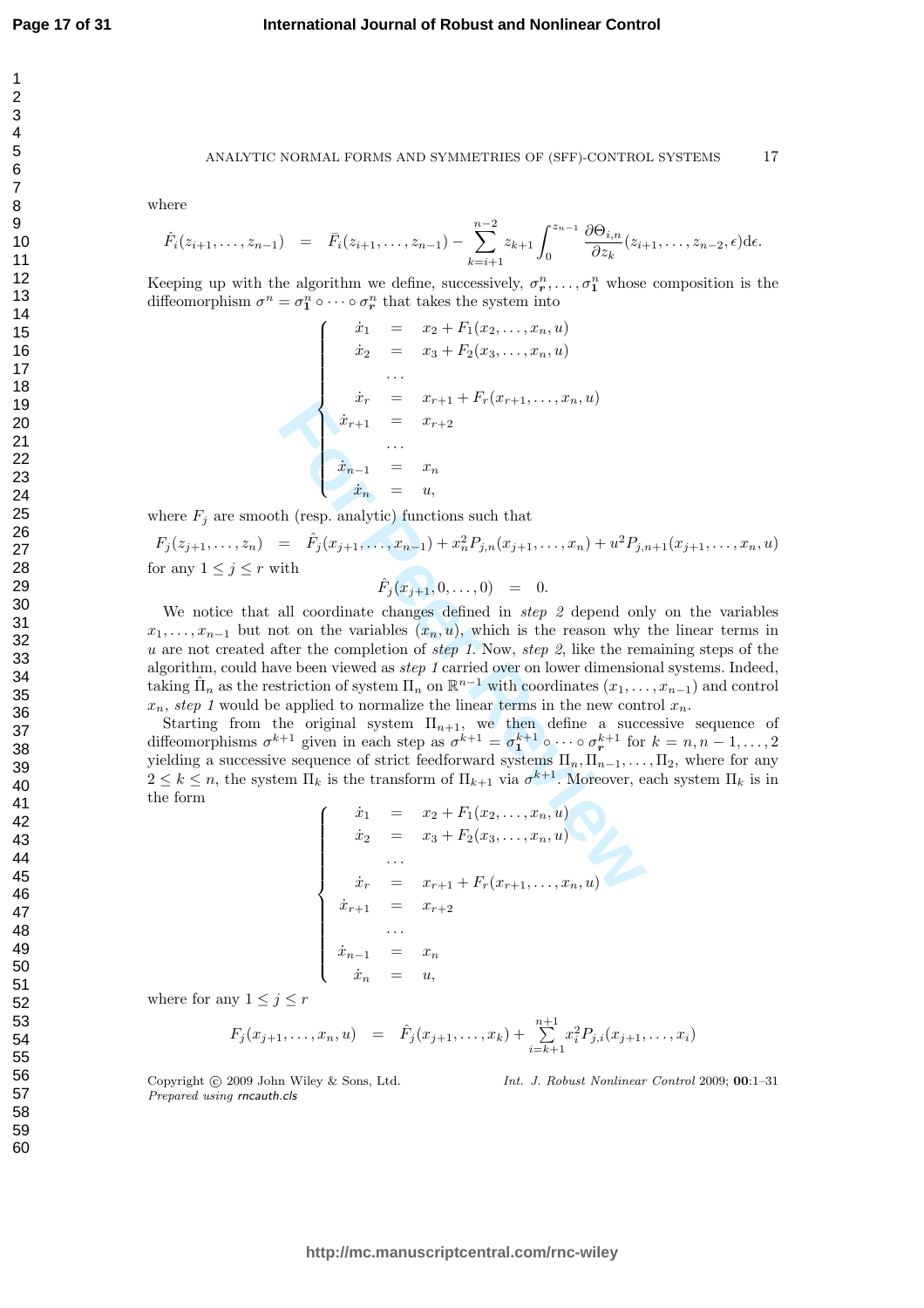with  $\hat{F}_j(x_{j+1},0,\ldots,0) = 0$ . The functions  $P_{j,i}(x_{j+1},\ldots,x_i)$  are smooth (resp. analytic) in their arguments, and are zero if  $i \leq j+1$ .

The composition  $\sigma(x) = \sigma^3 \circ \cdots \circ \sigma^{n+1}(x)$  of these diffeomorphisms transforms the original system  $\Pi_{n+1}$  into its strict feedforward normal form, which indeed coincides with  $\Pi_2$ .

To complete the proof we need to show that the uncontrollable part can be brought to a normal form without changing the components of the controllable part, already in normal form.

Reconsider  $\Pi_{SFF}$  given by (3.1)-(3.2)-(3.3), and assume its linear uncontrollable part to be of dimension s. We will denote, for the sake of clarity, the controllable variables  $x_{s+1}, \ldots, x_n$ by  $x_1, \ldots, x_m$ , where  $m = n - s$ . Without loss of generality, we can assume  $\Pi_{SFF}$  in the form

$$
\begin{array}{rcl}\n\dot{x}_1 &=& F_1(x_2, \ldots, x_s, x_1, \ldots, x_m, u), \\
& \ldots \\
\dot{x}_j &=& F_j(x_{j+1}, \ldots, x_s, x_1, \ldots, x_m, u), \\
& \ldots \\
\dot{x}_s &=& F_s(x_1, \ldots, x_m, u), \\
\text{If}_{SFF}: \quad \begin{aligned}\n\dot{x}_1 &=& x_2 + \sum_{i=3}^{n+1} x_i^2 P_{1,i}(x_2, \ldots, x_i) \\
& \ldots \\
\dot{x}_j &=& x_{j+1} + \sum_{i=j+2}^{n+1} x_i^2 P_{j,i}(x_{j+1}, \ldots, x_i) \\
& \ldots \\
\dot{x}_{m-1} &=& x_m + u^2 P_{m-1,m+1}(x_m, u) \\
& \dot{x}_m &=& u.\n\end{aligned}\n\end{array}
$$
\nIf <sup>s+1</sup> is already in normal form following the normal.\n
$$
\begin{aligned}\n\text{If } x_1 &=& x_1 + u^2 P_{m-1,m+1}(x_m, u) \\
\vdots & & \ldots \\
\text{If } x_{m-1} &=& x_m + u^2 P_{m-1,m+1}(x_m, u) \\
\vdots & & \ldots \\
\text{If } x_{m-1} &=& x_m + u^2 P_{m-1,m+1}(x_m, u) \\
\vdots & & \ldots \\
\text{If } x_{m-1} &=& x_m + u^2 P_{m-1,m+1}(x_m, u) \\
\vdots & & \ldots \\
\text{If } x_{m-1} &=& x_m + u^2 P_{m-1,m+1}(x_m, u) \\
\vdots & & \ldots \\
\text{If } x_{m-1} &=& x_m + u^2 P_{m-1,m+1}(x_m, u) \\
\vdots & & \ldots \\
\text{If } x_{m-1} &=& x_m + u^2 P_{m-1,m+1}(x_m, u) \\
\vdots & & \ldots \\
\text{If } x_{m-1} &=& x_m + u^2 P_{m-1,m+1}(x_m, u) \\
\vdots & & \ldots \\
\text
$$

The projection  $\Pi^{s+1}$  is already in normal form following the normalization algorithm underlined above.

This part of the proof follows a similar line as previously. Decompose the component  $F_s(\boldsymbol{x}_1,\ldots,\boldsymbol{x}_m,\boldsymbol{u}),$  uniquely as:

$$
F_s(\boldsymbol{x}_1,\ldots,\boldsymbol{x}_m,u) = \hat{F}_s(\boldsymbol{x}_1,\ldots,\boldsymbol{x}_m) + uQ_s(\boldsymbol{x}_1,\ldots,\boldsymbol{x}_m) + u^2 P_s(\boldsymbol{x}_1,\ldots,\boldsymbol{x}_m,u).
$$

The change of coordinates  $(z, x) = (\tau_s^{m+1}(x), x)$  whose components are defined by

$$
z_j = \tau_{sj}^{m+1}(x) = x_j, \quad 1 \le j \le s - 1,
$$
  

$$
z_s = \tau_{ss}^{m+1}(x) = x_s - \int_0^{x_m} Q_s(x_1, \dots, x_{m-1}, \epsilon) d\epsilon
$$

allows to cancel the linear terms in  $u$  in the sth component. Assume that linear terms in  $u$  in the sth-component through the  $(i + 1)$ st component have been canceled. Then decompose the ith component  $F_i(x_{i+1},\ldots,x_s,\boldsymbol{x}_1,\ldots,\boldsymbol{x}_m,\boldsymbol{u})$  uniquely as follows:

$$
F_i(x_{i+1},...,x_s, x_1,...,x_m, u) = \hat{F}_i(x_{i+1},...,x_s, x_1,...,x_m) + uQ_i(x_{i+1},...,x_s, x_1,...,x_m) +u^2P_i(x_{i+1},...,x_s, x_1,...,x_m, u).
$$

Copyright © 2009 John Wiley & Sons, Ltd. Prepared using rncauth.cls

Int. J. Robust Nonlinear Control 2009; 00:1–31

 $\mathbf{1}$  $\overline{2}$ 3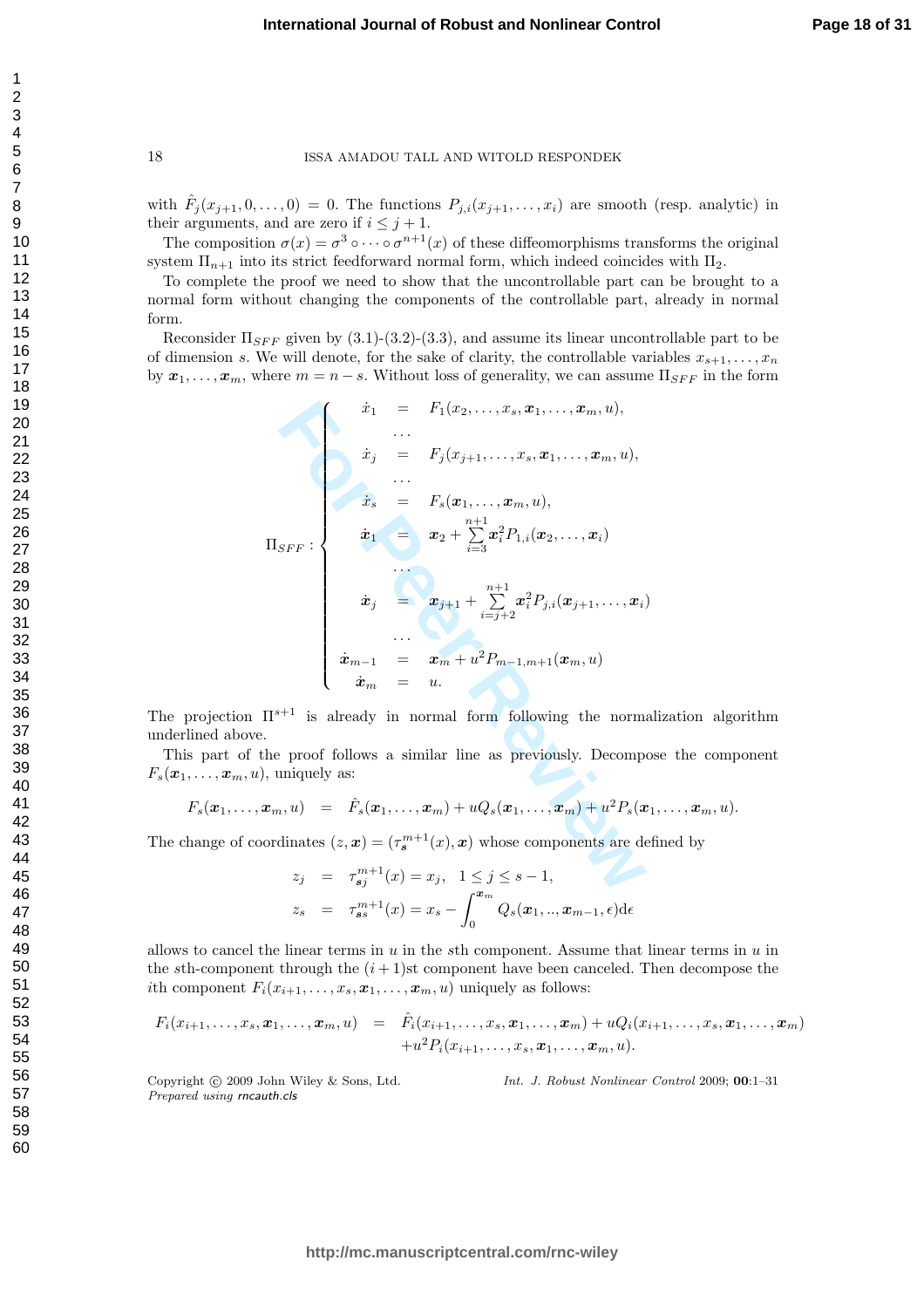$\overline{1}$  $\overline{2}$ 3  $\overline{4}$ 5 6  $\overline{7}$ 8 9

#### **International Journal of Robust and Nonlinear Control**

#### ANALYTIC NORMAL FORMS AND SYMMETRIES OF (SFF)-CONTROL SYSTEMS 19

The change of coordinates  $(z, x) = (\tau_i^{m+1}(x), x)$  whose first s components are defined by

$$
z_j = \tau_{ij}^{m+1}(x) = x_j, \quad 1 \le j \le i - 1,
$$
  
\n
$$
z_i = \tau_{ii}^{m+1}(x) = x_i - \int_0^{\mathbf{x}_m} Q_i(x_{i+1}, \dots, x_s, \mathbf{x}_1, \dots, \mathbf{x}_{m-1}, \epsilon) d\epsilon
$$
  
\n
$$
z_j = \tau_{ij}^{m+1}(x) = x_j, \quad i+1 \le j \le s
$$

allows to cancel the linear terms in  $u$  in the *i*th component.

The composition  $\tau^{m+1} = \tau_1^{m+1} \circ \cdots \circ \tau_s^{m+1}$  allows to cancel all linear terms in u in all s components.

on that linearizes the terms in  $x_k$  in all the *s* component<br>
are  $x_1$  cannot be canceled in any of the first *s* component<br>
also: the system into its normal form. Each transformat<br>
lgorithm involves a finite number of Similarly, we define transformations  $\tau^m, \ldots, \tau^2$ , where for any  $2 \leq k \leq m+1$ ,  $\tau^k = \tau_1^k \circ \cdots \circ \tau_s^k$ is the transformation that linearizes the terms in  $x_k$  in all the s components. Notice that the linear terms in  $x_1$  cannot be canceled in any of the first s components. The composition  $\tau = \tau^2 \circ \cdots \circ \tau^{m+1}$  takes the system into its normal form. Each transformation is smooth (resp. analytic) and the algorithm involves a finite number of such transformations whose inverses are also smooth (resp. analytic). Moreover, due to the structure of the strict feedforward form, the components of the controllable part remain unchanged during the normalization of the uncontrollable part. This completes the proof of the theorem.

#### 4. Symmetries of Nonlinear Systems

We will first recall our results on symmetries obtained in the single-input case using the canonical form. In the second subsection, we will give explicit symmetries of strict feedforward systems, and finally we will discuss, in term of symmetries, the feedback equivalence to a strict feedforward system

### 4.1. Symmetries via Canonical Form

Consider the single-input control-affine system

$$
\Sigma: \dot{x} = f(x) + g(x)u,
$$

where  $x \in X$ , is an open subset of  $\mathbb{R}^n$ , and  $u \in U = \mathbb{R}$ , f and g are smooth vector fields on X. The field of admissible velocities is the field of affine lines

$$
\mathcal{A}(x) = \{f(x) + ug(x) : u \in \mathbb{R}\} \subset T_x X.
$$

A diffeomorphism  $\psi: X \longrightarrow X$  is a symmetry of  $\Sigma$  if it preserves the field of affine lines A (in other words, the affine distribution A of rank 1), that is, if  $\psi_*\mathcal{A} = \overline{\mathcal{A}}$ .

A local symmetry at  $p \in X$  is a local diffeomorphism  $\psi$  of  $X_0$  onto  $X_1$ , where  $X_0$  and  $X_1$ are, respectively, neighborhoods of p and  $\psi(p)$ , such that

$$
(\psi_*\mathcal{A})(q) = \mathcal{A}(q)
$$
 for any  $q \in X_1$ .

A local symmetry  $\psi$  at p is called a *stationary symmetry* if  $\psi(p) = p$  and a nonstationary symmetry if  $\psi(p) \neq p$ .

Symmetries take a very simple form if we bring the system into its canonical form. Indeed, we have the following result (see [38] and [39] for proofs and details):

Copyright (c) 2009 John Wiley & Sons, Ltd. Prepared using rncauth.cls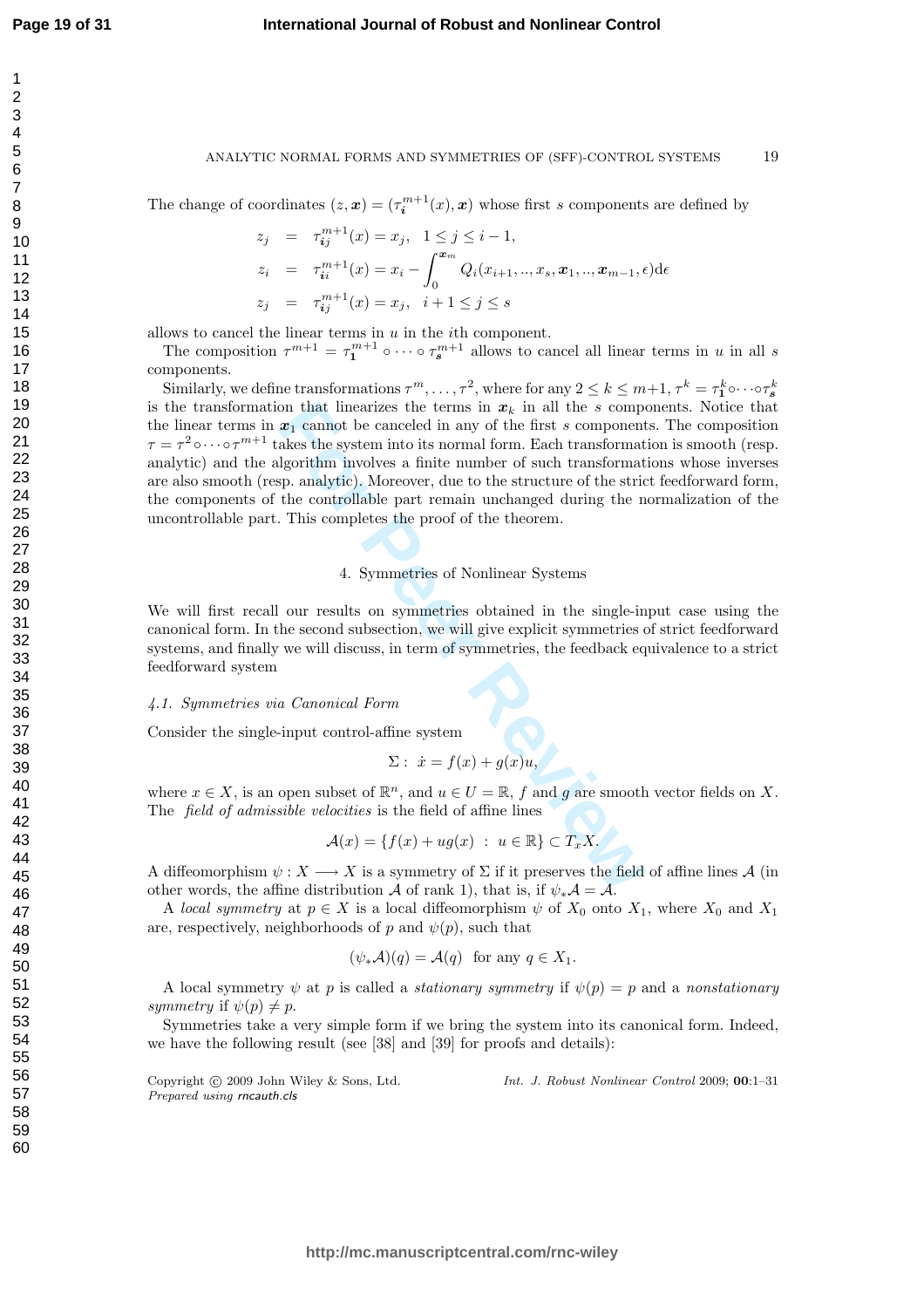**Proposition 4.1.** Assume that the system  $\Sigma$  is analytic, the linear approximation  $(F, G)$  of  $\Sigma$ at an equilibrium point p is controllable and  $\Sigma$  is not locally feedback linearizable at p. Assume, moreover, that the local feedback transformation, bringing  $\Sigma$  into its canonical form  $\Sigma_{CF}$ , is analytic at p .

(i)  $\Sigma$  admits a nontrivial local stationary symmetry if and only if the drift  $\bar{f}(x) = Ax + \sum_{m=m_0}^{\infty} \bar{f}^{[m]}(x)$  of the canonical form  $\Sigma_{CF}^{\infty}$  satisfies

$$
\bar{f}(x) = -\bar{f}(-x),
$$

that is, the system is odd.

(ii)  $\Sigma$  admits a nontrivial local nonstationary symmetry if and only if the drift  $\bar{f}(x)$  of the canonical form  $\Sigma_{CF}^{\infty}$  satisfies

$$
\bar{f}(x) = \bar{f}(x_1 + c_1, x_2, \dots, x_n), \quad \text{for some } c_1 \in \mathbb{R}
$$

that is  $\bar{f}$  is periodic with respect to  $x_1$ .

(iii)  $\Sigma$  admits a nontrivial local 1-parameter family of symmetries if and only if the drift  $\bar{f}(x)$  of the canonical form  $\Sigma_{CF}^{\infty}$  satisfies

$$
\bar{f}(x) = \bar{f}(x_2, \ldots, x_n).
$$

In the case the diffeomorphism transforming the system  $\Sigma$  into its canonical form  $\Sigma_{CF}$  is not analytic, we have obtained formal symmetries (see [39, 38]).

#### 4.2. Explicit Symmetries of Strict Feedforward Systems

In this subsection we consider the case when  $\Pi$  is affine in control, that is, the class of smooth (resp. analytic) single-input control systems in strict feedforward form (SFF)

$$
m \sum_{CF} Satisfies
$$
\n
$$
\bar{f}(x) = \bar{f}(x_1 + c_1, x_2, \dots, x_n), \quad \text{for some } c_1 \in \mathbb{R}
$$
\n
$$
periodic with respect to x_1.
$$
\n
$$
nontrivial local 1-parameter family of symmetries if a canonical form  $\sum_{CF}^{\infty} satisfies$
$$
\n
$$
\bar{f}(x) = \bar{f}(x_2, \dots, x_n).
$$
\n
$$
\text{eomorphism transforming the system } \Sigma \text{ into its canonical}
$$
\n
$$
functional symmetries (see [39, 38]).
$$
\n
$$
\text{uettries of Strict Feedforward Systems}
$$
\n
$$
\text{we consider the case when } \Pi \text{ is affine in control, that is,}
$$
\n
$$
\text{gle-input control systems in strict feedforward form (SI)
$$
\n
$$
\sum_{SFF} : \begin{cases}\n\dot{x} = f(x) + g(x)u, \\
f_j(x) = f_j(x_{j+1}, \dots, x_n), \\
g_j(x) = g_j(x_{j+1}, \dots, x_n), \\
1 \leq j \leq n - 1, \\
g_j(x) = g_j(x_{j+1}, \dots, x_n), \\
1 \leq j \leq n - 1\n\end{cases}
$$
\n
$$
S, \text{for any } 1 \leq i \leq n, \text{ the subsystem } \sum_{SFF}^{i} \text{ denotes the}
$$
\n
$$
(x_1, \dots, x_n) = (x_i, \dots, x_n) \text{ with dynamics given by}
$$
\n
$$
\dot{x}_j = f_j(x_{j+1}, \dots, x_n) + g_j(x_{j+1}, \dots, x_n)u, \quad i \leq j \leq n.
$$
\n
$$
\text{index of } \sum_{SFF} \text{ is thus the largest integer } p \text{ such that the}
$$
\n
$$
\text{in } \mathbb{R} \text{ is folback linearizable. We will assume here that the}
$$

Following section 3, for any  $1 \leq i \leq n$ , the subsystem  $\Sigma_{SFF}^i$  denotes the projection of  $\Sigma_{SFF}$ onto  $\mathbb{R}^{n-i+1}$  via  $\pi_i(x_1,\ldots,x_n) = (x_i,\ldots,x_n)$  with dynamics given by

$$
\dot{x}_j = f_j(x_{j+1}, \dots, x_n) + g_j(x_{j+1}, \dots, x_n)u, \quad i \le j \le n.
$$

The linearizability index of  $\Sigma_{SFF}$  is thus the largest integer p such that the subsystem  $\Sigma_{SFF}^{r+1}$ , where  $p + r = n$ , is feedback linearizable. We will assume here that the linear approximation around the origin is controllable which implies that  $p \geq 2$ . The set  $\mathcal{E} = \{x^e \in \mathbb{R}^n \mid f(x^e) = 0\}$  of equilibrium points consists of lines parallel to the  $x_1$ -axis; in other words, any equilibrium point is of the form  $x^e = (c_1, \ldots, c_{r+1}, 0, \ldots, 0)^\top$ . For any nonzero real numbers  $\lambda_1, \ldots, \lambda_r, \lambda \in \mathbb{R}^*$ and any  $c_1, \ldots, c_{r+1} \in \mathbb{R}$ , put  $\Lambda = (\lambda_1, \ldots, \lambda_r, \lambda, \ldots, \lambda)$  and  $C = (c_1, \ldots, c_{r+1}, 0, \ldots, 0)$  and define a scaling translation by

$$
\mathbb{T}_{\Lambda,C}(x) = (\lambda_1 x_1 + c_1, \ldots, \lambda_n x_n + c_n)^\top,
$$

with  $c_{r+2} = \cdots = c_n = 0$  and  $\lambda_{r+1} = \cdots = \lambda_n = \lambda$ .

Copyright (c) 2009 John Wiley & Sons, Ltd. Prepared using rncauth.cls

Int. J. Robust Nonlinear Control 2009; 00:1–31

123456789

 $\mathbf{1}$  $\overline{2}$ 3  $\overline{4}$ 5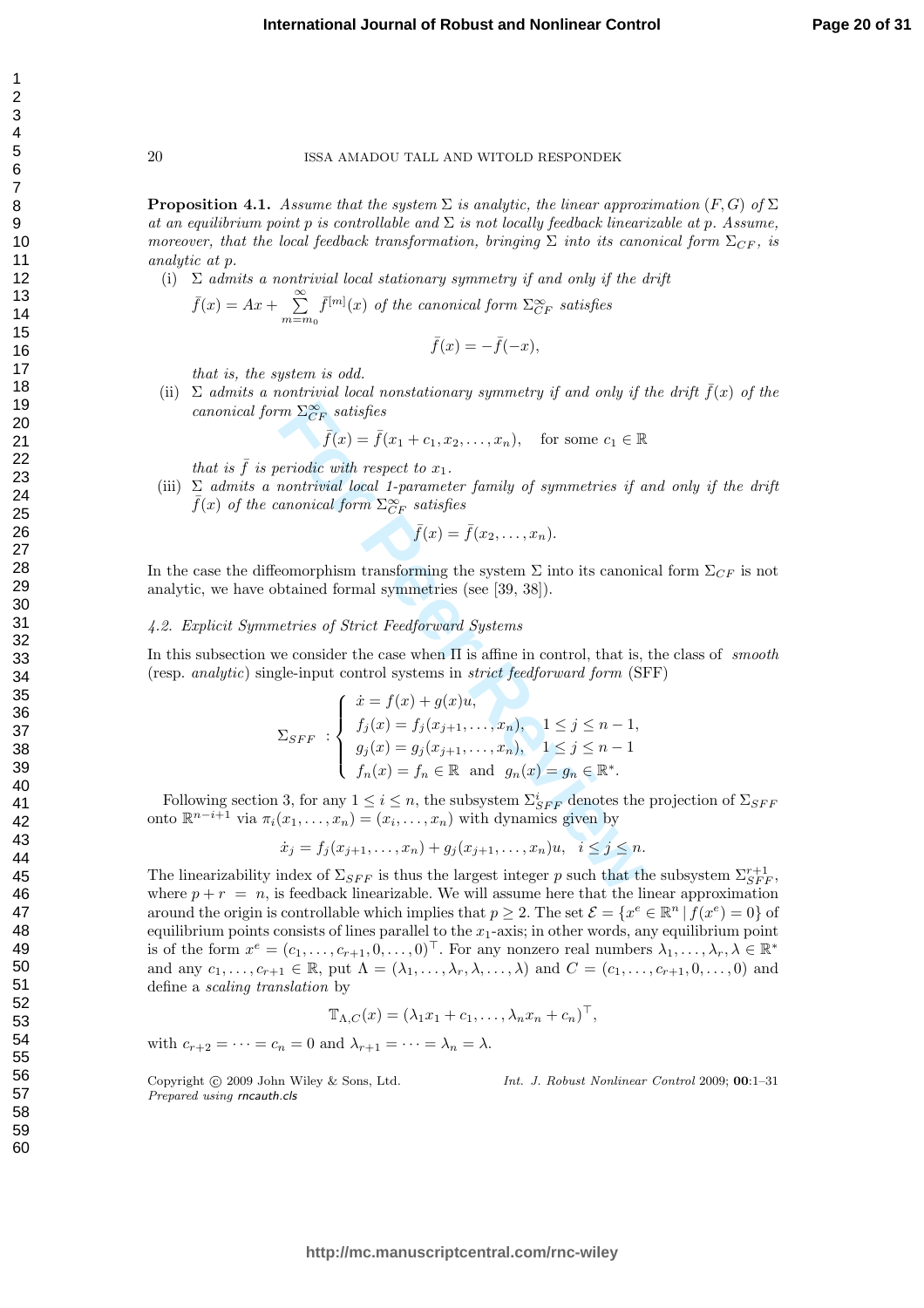$\overline{1}$  $\overline{2}$ 3  $\overline{4}$ 5 6  $\overline{7}$ 8 9

#### ANALYTIC NORMAL FORMS AND SYMMETRIES OF (SFF)-CONTROL SYSTEMS 21

**Theorem 4.2.** Consider a smooth system  $\Sigma_{SFF}$  in strict feedforward form with linearizability index  $p = n - r$ . Any symmetry  $\psi$  of  $\Sigma_{SFF}$  is of the form

$$
\psi = \sigma^{-1} \circ \mathbb{T}_{\Lambda, C} \circ \sigma,
$$

for a fixed  $(\Lambda, C)$ , where  $z = \sigma(x)$  is the diffeomorphism of the transformation taking  $\Sigma_{SFF}$  into its strict feedforward normal form  $\Sigma_{SFNF}$  given by Definition 4.3 below. Any local 1-parameter family of symmetries  $\psi_{c_1}$  of  $\Sigma_{SFF}$  is of the same form with  $c_1 \in (-\epsilon_1, \epsilon_1)$ .

Theorem 4.2 says basically that strict feedforward systems have 1-parameter families of symmetries conjugated to *scaling translations*. Recall that in [38] we showed that any symmetry is conjugated to at most two 1-parameter families of translations along the first variable; those translations being the only symmetries of the canonical form (Proposition 4.1).

he only symmetries of the canonical torm (Proposition<br>
an-ters  $\lambda_1, ..., \lambda_r$ ,  $\lambda_r$ , dere likely to be either +1 or -1 a<br>  $\ldots, c_r$  (given by other equilibrium point) because, to<br>
conditions (SC), see below. The only free pa The constant parameters  $\lambda_1, \ldots, \lambda_r, \lambda$  are likely to be either +1 or -1 and will be uniquely determined by  $c_2, \ldots, c_r$  (given by other equilibrium point) because, together, they should satisfy some strong conditions (SC), see below. The only free parameter is  $c_1$ . In Example 4.9 we provide a case where some of the parameters  $\lambda_1, \ldots, \lambda_r, \lambda$  are not equal to +1 or -1 as well as some constants  $c_2, \ldots, c_{r+1}$  that are non zero. We then compare the results obtained here with those of [38], and show no ambiguity between them.

The importance of this result is that we can always put a (SFF)-system into a strict feedforward normal form (SFNF) via smooth feedback transformation while the canonical form is only guaranteed in the formal category. Moreover, the feedback transformation taking the system into its strict feedforward normal form (SFNF) can be constructed explicitly, for smooth systems, see section 3.1.

The notion of strict feedforward normal form plays a crucial role in proving Theorem 4.2 and, in the affine case, takes the following form.

**Definition 4.3.** A smooth *strict feedforward normal form*, denoted  $\Sigma_{SFNF}$ , is a strict feedforward form

$$
\begin{cases}\n\dot{x}_1 = \hat{F}_1(x_2, \dots, x_n) \\
\vdots \\
\dot{x}_r = \hat{F}_r(x_{r+1}, \dots, x_n) \\
\dot{x}_{r+1} = x_{r+2} \\
\vdots \\
\dot{x}_{n-1} = x_n \\
\dot{x}_n = u\n\end{cases}
$$

for which  $p = n - r$  is the linearizability index and

$$
(SFNF) \qquad \qquad \hat{F}_j(x) = h_j(x_{j+1}) + \sum_{i=j+2}^n x_i^2 P_{j,i}(x_{j+1},\ldots,x_i)
$$

for any  $1 \leq j \leq r$ , where  $h_j$  and  $P_{j,i}$  are smooth functions of the indicated variables.

The above strict feedforward normal form  $\Sigma_{SFNF}$  was introduced in [41], where we proved the following:

Theorem 4.4. Any smooth strict feedforward form can be transformed into a strict feedforward normal form via smooth feedback transformation.

Copyright (c) 2009 John Wiley & Sons, Ltd. Prepared using rncauth.cls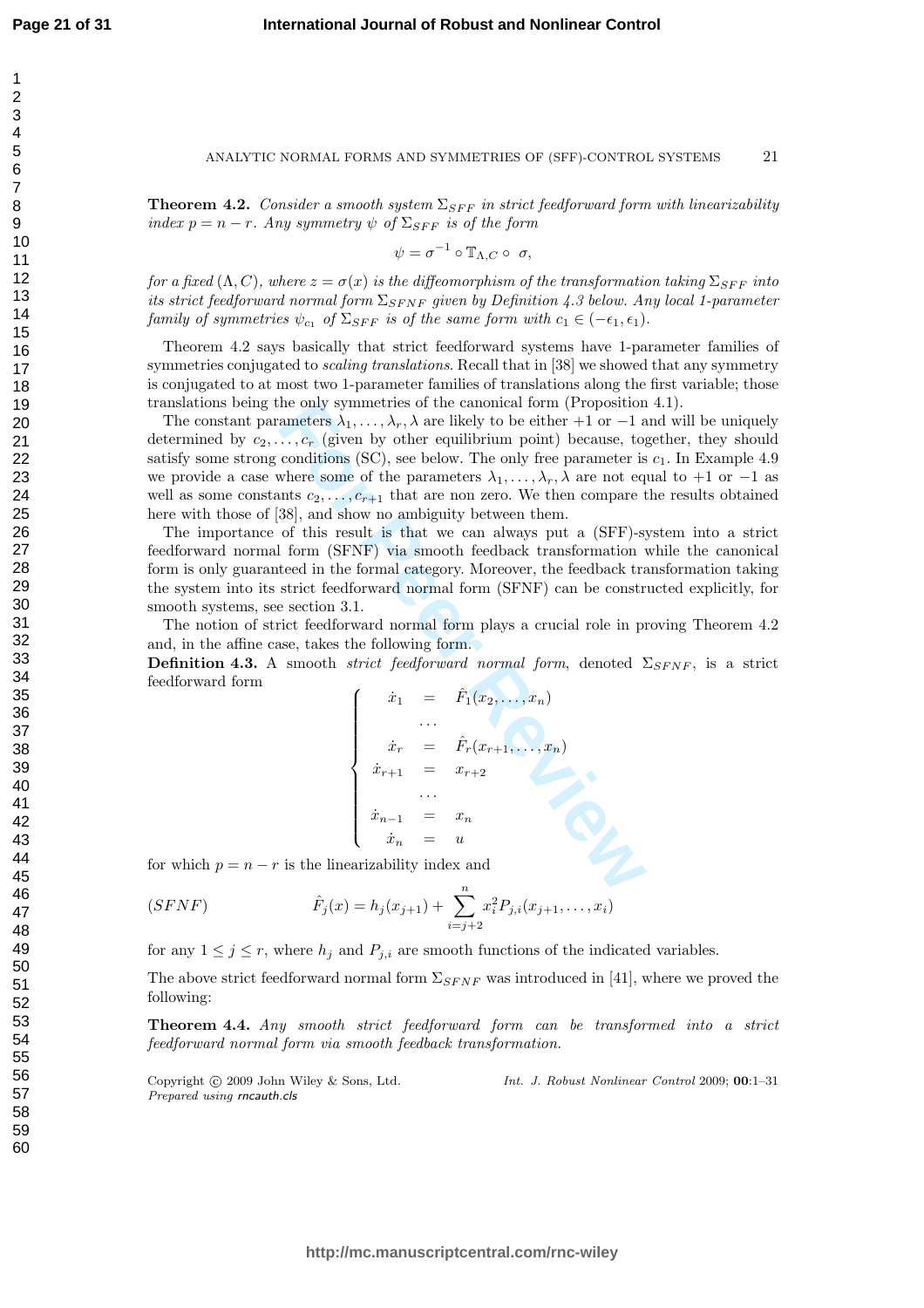Remark 4.5. (i) The explicit construction of the feedback transformation (in particular, the diffeomorphism  $z = \sigma(x)$ ) taking a (SFF)-system into its (SFNF), was given in the proof of Theorem 3.1. We have assume there, without loss of generality, that  $h_j(x_{j+1}) = x_{j+1}$  but the algorithm remains the same.

Then using the commutative diagram



where  $\tilde{\psi}$  is a symmetry of the strict feedforward normal form  $\Sigma_{SFNF}$ , all we will have to prove is that all  $\tilde{\psi}$ 's are exhausted by *scaling translations*  $\mathbb{T}_{\Lambda,C}$  defined above.

(ii) We will use this item to deduce, as a corollary, necessary and sufficient condition for a system to be brought to a strict feedforward form (see Theorem II.4 of [40]).

#### B1. Proof of Theorem 4.2

We will prove Theorem 4.2 by showing that symmetries of systems in strict feedforward normal form  $\Sigma_{SFNF}$  are exhausted by *scaling translations*  $\mathbb{T}_{\Lambda,C}$  defined above. Let us consider a system in the strict feedforward normal form  $\Sigma_{SFRF}$ , given by definition 4.3.

Notice that if  $\tilde{x} = \tilde{\psi}(x)$  is a symmetry of  $\Sigma_{SFF}$  (in particular, of  $\Sigma_{SFNF}$ ), then it preserves the structure of the strict feedforward form. Hence (see [51]), we have  $\tilde{x}_j = \tilde{\psi}_j(x) =$  $\tilde{\psi}_j(x_j,\ldots,x_{n-1})$  for  $1\leq j\leq n-1$ . This implies that  $\pi_r(\tilde{\psi})=(\tilde{\psi}_r(x),\ldots,\tilde{\psi}_n(x))$  is a symmetry

$$
\Sigma_{SPNF} \longrightarrow \Sigma_{SPNF}
$$
  
\nwhere  $\tilde{\psi}$  is a symmetry of the strict feedforward normal form  $\Sigma_{SPNF}$ , all w  
\nis that all  $\tilde{\psi}$ 's are exhausted by scaling translations  $\mathbb{T}_{\Lambda,C}$  defined above.  
\n(ii) We will use this item to deduce, as a corollary, necessary and suffice  
\nsystem to be brought to a strict feedforward form (see Theorem II.4 of [4  
\n*B1. Proof of Theorem 4.2*  
\nWe will prove Theorem 4.2 by showing that symmetries of systems in strict  
\nform  $\Sigma_{SPNF}$  are exhausted by scaling translations  $\mathbb{T}_{\Lambda,C}$  defined above. Let u  
\nin the strict feedforward normal form  $\Sigma_{SPNF}$ , given by definition 4.3.  
\nNotice that if  $\tilde{x} = \tilde{\psi}(x)$  is a symmetry of  $\Sigma_{SFF}$  (in particular, o  
\npreserves the structure of the strict feedforward form. Hence (see [51]), we  
\n $\tilde{\psi}_j(x_j,...,x_{n-1})$  for  $1 \le j \le n-1$ . This implies that  $\pi_r(\tilde{\psi}) = (\tilde{\psi}_r(x), ..., \tilde{\psi}_r(\tilde{\psi}_r(x_j),..., \tilde{\psi}_r(x_{n-1}))$   
\nof the projection  $\Sigma_{SPNF}^{r+1}$  of  $\Sigma_{SFF}$  whose dynamics are  
\n
$$
\begin{cases}\n\dot{x}_r = h_r(x_{r+1}) + \sum_{i=r+2}^n x_i^2 P_{r,i}(x_{r+1},...,x_i) \\
\dot{x}_{r+1} = x_{r+2} \\
\vdots \\
\dot{x}_{n-1} = x_n \\
\dot{x}_n = u.\n\end{cases}
$$
\nWe claim that  $\tilde{\psi}_j(x) = \tilde{\psi}_j(x_j)$  for any  $r \le j \le n-1$ . Indeed, w

We claim that  $\tilde{\psi}_j(x) = \tilde{\psi}_j(x_j)$  for any  $r \leq j \leq n-1$ . Indeed, we have  $\tilde{\psi}_{n-1}(x) =$  $\tilde{\psi}_{n-1}(x_{n-1})$ . Let k be the largest integer,  $r \leq k \leq n-2$ , such that  $\frac{\partial \tilde{\psi}_k}{\partial x_{n-1}}$  $\frac{\partial \varphi_k}{\partial x_s} \neq 0$  for some  $s \geq k+1$ (we can take s to be the largest integer that yields this property). Thus

$$
\dot{\tilde{x}}_k = \frac{\partial \tilde{\psi}_k}{\partial x_k} \dot{x}_k + \dots + \frac{\partial \tilde{\psi}_k}{\partial x_s} x_{s+1} = \tilde{x}_{k+1} = \tilde{\psi}_{k+1}(x)
$$

gives a contradiction because  $\tilde{\psi}_{k+1}(x) = \tilde{\psi}_{k+1}(x_{k+1})$ . We conclude that  $\tilde{\psi}_j(x) = \tilde{\psi}_j(x_j)$  for  $r \leq j \leq n-1$ . Since

$$
\dot{\tilde{x}}_j = \tilde{\psi}'_j(x_j)x_{j+1} = \tilde{x}_{j+1} = \tilde{\psi}_{j+1}(x_{j+1}),
$$

Copyright  $\circled{c}$  2009 John Wiley & Sons, Ltd. Prepared using rncauth.cls

Int. J. Robust Nonlinear Control 2009; 00:1–31

 $\overline{1}$  $\overline{2}$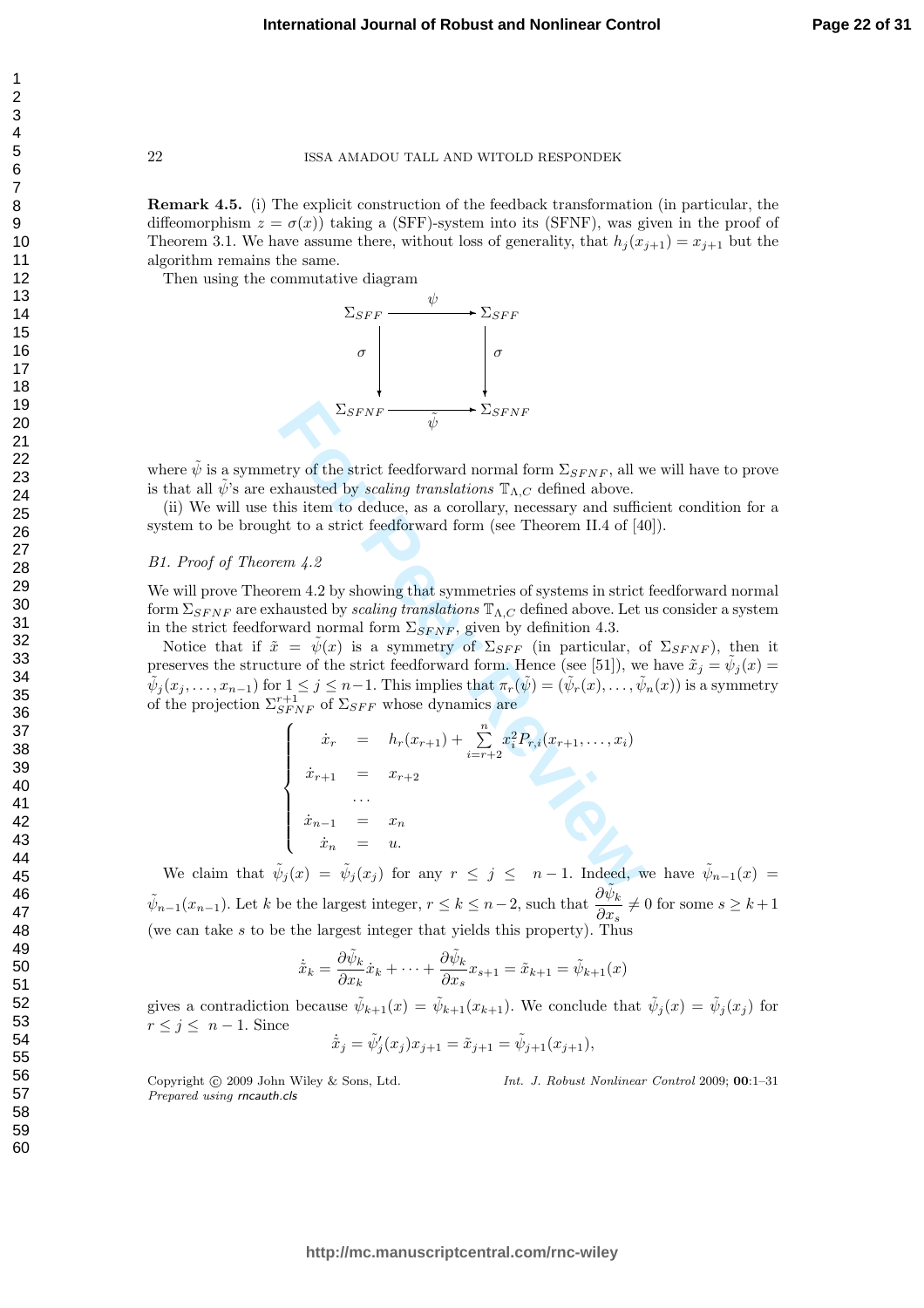**Page 23 of 31**

#### **International Journal of Robust and Nonlinear Control**

#### ANALYTIC NORMAL FORMS AND SYMMETRIES OF (SFF)-CONTROL SYSTEMS 23

we deduce that  $\tilde{\psi}_j(x_j) = \lambda_j x_j + c_j$  for all  $r+1 \leq j \leq n-1$ . Similarly we get  $\tilde{\psi}_r(x_r) = \lambda_r x_r + c_r$ and hence

$$
\pi_r(\tilde{\psi}(x)) = (\lambda_r x_r + c_r, \lambda_{r+1} x_{r+1} + c_{r+1}, \dots, \lambda_n x_n + c_n)^\top.
$$

In fact, it is easy to see that  $\lambda_{r+1} = \cdots = \lambda_n = \lambda$  and  $c_{r+2} = \cdots = c_n = 0$  but for homogeneity of notation, we will carry those constants as such.

Notice that  $\lambda_r$ , and the pairs  $(\lambda_k, c_k)$ ,  $r + 1 \leq k \leq n$  should satisfy the strong condition:

$$
(\text{SC})_r \qquad \hat{F}_r(\lambda_{r+1}x_{r+1} + c_{r+1}, \dots, \lambda_n x_n + c_n)) = \lambda_r \hat{F}_r(x_{r+1}, \dots, x_n),
$$

and

$$
\hat{F}_r(x_{r+1},\ldots,x_n) = h_r(x_{r+1}) + \sum_{i=r+2}^n x_i^2 P_{r,i}(x_{r+1},\ldots,x_i).
$$

We can remark that  $(\mathrm{SC})_r$  is equivalent to the conditions

$$
(\text{SC})_a \qquad \qquad h_r(\lambda_{r+1}x_{r+1} + c_{r+1}) = \lambda_r h_r(x_{r+1})
$$

$$
(\text{SC})_b \qquad P_{r,i}(\lambda_{r+1}x_{r+1} + c_{r+1}, \dots, \lambda_i x_i + c_i) = \frac{\lambda_r}{\lambda_i^2} P_{r,i}(x_{r+1}, \dots, x_i), \ r+2 \le i \le n.
$$

A similar argument will imply that  $\tilde{\psi}_j(x) = \tilde{\psi}(x_j)$  for all  $1 \leq j \leq r-1$ . Taking  $j = r-1$ , we should have

$$
\dot{\tilde{x}}_{r-1} = \tilde{\psi}'_{r-1}(x_{r-1})\hat{F}_{r-1}(x_r,\ldots,x_n) = \hat{F}_{r-1}(\tilde{x}_r,\ldots,\tilde{x}_n)
$$

which implies that  $\tilde{\psi}'_{r-1}(x_{r-1}) = \lambda_{r-1}$ , and consequently,  $\tilde{\psi}_{r-1}(x_{r-1}) = \lambda_{r-1}x_{r-1} + c_{r-1}$ .

A straightforward recurrence shows that for any  $1 \leq j \leq r$ , we have  $\tilde{\psi}_j(x_j) = \lambda_j x_j + c_j$ . At each step, the constant  $\lambda_j$  is related to the pairs  $(\lambda_k, c_k)$ , for  $j + 1 \leq k \leq n$ , by the strong conditions

$$
(\text{SC})_j \qquad \hat{F}_j(\lambda_{j+1}x_{j+1}+c_{j+1},\ldots,\lambda_i x_n+c_n) = \lambda_j \hat{F}_j(x_{j+1},\ldots,x_n),
$$
 and

and

$$
\hat{F}_j(x_{j+1},\ldots,x_n) = h_j(x_{j+1}) + \sum_{i=j+2}^n x_i^2 P_{j,i}(x_{r+1},\ldots,x_i).
$$

 $r(x_{r+1},...,x_n) = u_r(x_{r+1}) + \sum_{i=r+2} x_i x_{r,i}(x_{r+1},...,x_i)$ <br> **f** (SC)<sub>r</sub> is equivalent to the conditions<br>  $h_r(\lambda_{r+1}x_{r+1} + c_{r+1}) = \lambda_r h_r(x_{r+1})$ <br>  $+1x_{r+1} + c_{r+1},..., \lambda_i x_i + c_i) = \frac{\lambda_r}{\lambda_i^2} P_{r,i}(x_{r+1},...,x_i), r$ <br>
ant will imply that  $\tilde{\psi}_j(x)$ Notice that the constant  $c_1$  can be chosen arbitrarily. The proof of Theorem 4.2 is then completed by the commutative diagram giving the explicit diffeomorphism  $z = \sigma(x)$  of the feedback transformation bringing  $\Sigma_{SFF}$  into its strict feedforward normal form (see Proof of Theorem 3.1).

#### B2. Feedback Equivalence to Strict Feedforward Systems

The problem of transforming a system, affine with respect to controls, into (strict) feedforward form via a nonlinear change of coordinates was studied in [31], and a geometric description of systems in feedforward form has been given in [2]. We proposed a step-by-step constructive method to bring a system into a feedforward form in [54] and into a strict feedforward form in [50].

Copyright © 2009 John Wiley & Sons, Ltd. Prepared using rncauth.cls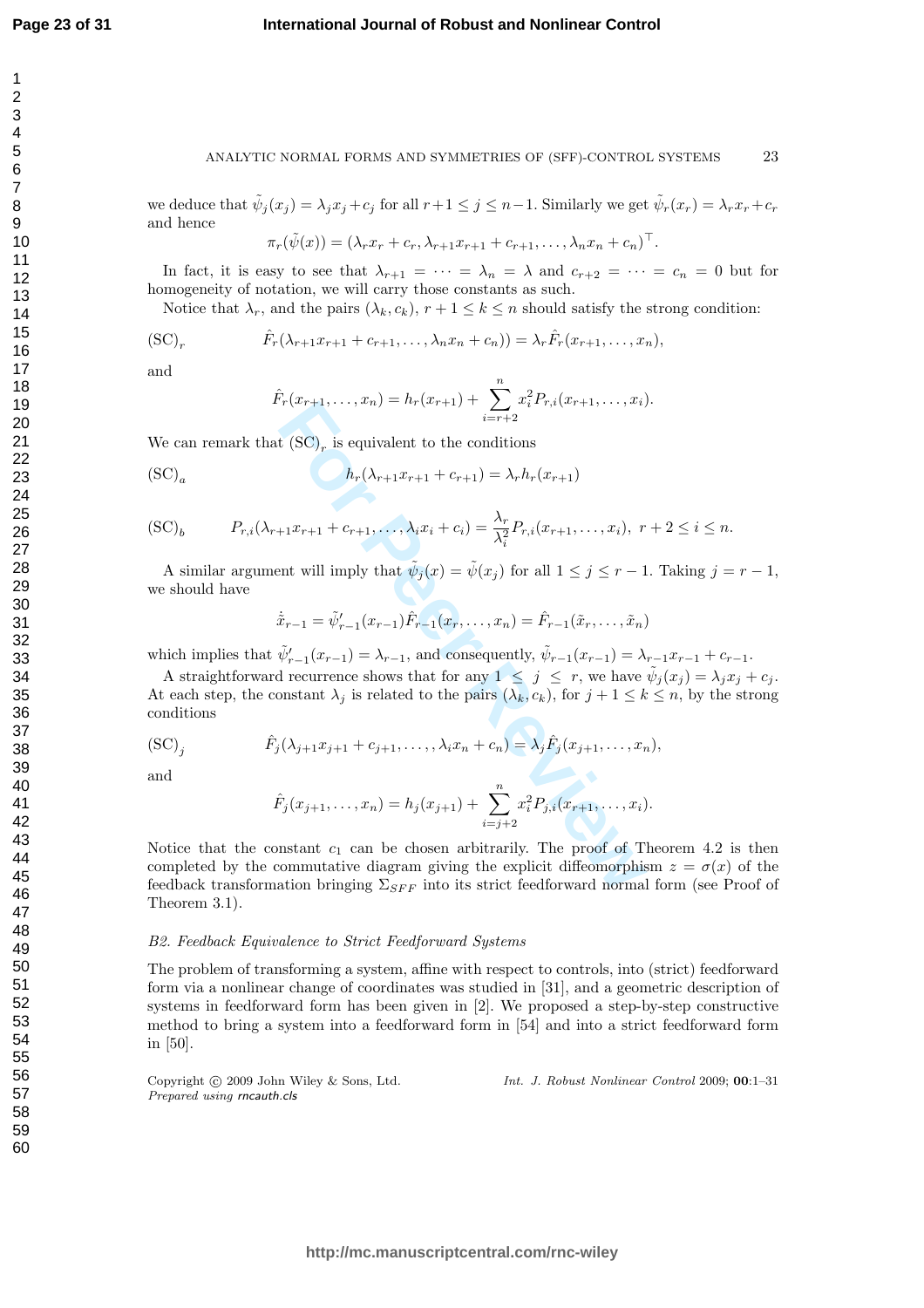Recently (see [40]), we have proved that feedback equivalence (resp. state-space equivalence) to the strict feedforward form can be characterized by the existence of a sequence of infinitesimal symmetries (resp. strong infinitesimal symmetries) of the system. We give here as a corollary, a restatement of the equivalence conditions obtained in [40] in terms of the symmetries of strict feedforward systems.

**Corollary 4.6.** Consider a smooth affine system  $\Sigma$  with linearizability index  $p = n - r$ . The following conditions are equivalent.

(i)  $\Sigma$  is, locally at  $q \in X$ , feedback equivalent to the affine strict feedforward form (SFF);

(ii)Each system  $\Sigma_1, \Sigma_2, \ldots, \Sigma_r$  possesses an infinitesimal symmetry  $v_i$ , whose local flow  $\gamma_{c_i}^{v_i}$ is conjugated to a scaling translation

$$
\gamma_{c_i}^{v_i} = \sigma_i^{-1} \circ \mathbb{T}_{\Lambda,C}^i \circ \sigma_i, \quad c_i \in (-\epsilon_i, \epsilon_i),
$$

where  $\Sigma_1$  is the restriction of  $\Sigma$  to a neighborhood  $X_q$  and

$$
\sum_{i+1} \sum_{i} \lambda_{\infty} \lambda_{\infty} \, , \quad 1 \leq i \leq r-1.
$$

Above, the equivalence relation  $\sim_{v_i}$  is induced by the local action of the 1-parameter local group  $\gamma_{c_i}^{v_i}$  defined by  $v_i$ , that is, such that  $q_1 \sim_{v_i} q_2$  if and only if they belong to the same integral curve of  $v_i$ , and for any  $1 \le i \le r-1$  the scaling translation  $\mathbb{T}_{\Lambda,C}^i$  is the composition of  $\mathbb{T}_{\Lambda,C}$  with the projection  $\pi_i$ :

$$
\mathbb{T}_{\Lambda,C}^i(x) = (\lambda_i x_i + c_i, \ldots, \lambda_r x_r + c_r, \lambda x_{r+1}, \ldots, \lambda x_n)^\top.
$$

#### Examples

**Example 4.7.** (Cart-Pole Cont'd) Reconsider the cart-pole system given in Example 3.5. It has been shown that the cart-pole system can be put into its canonical form

$$
\gamma_{ci}^{v_i} = \sigma_i^{-1} \circ \mathbb{T}_{\Lambda,C}^i \circ \sigma_i, \quad c_i \in (-\epsilon_i, \epsilon_i),
$$
  
\nthe restriction of  $\Sigma$  to a neighborhood  $X_q$  and  
\n
$$
\Sigma_{i+1} = \Sigma_i / \sim_{v_i}, \quad 1 \leq i \leq r - 1.
$$
  
\nence relation  $\sim_{v_i}$  is induced by the local action of the  
\nby  $v_i$ , that is, such that  $q_1 \sim_{v_i} q_2$  if and only if they  
\nand for any  $1 \leq i \leq r - 1$  the scaling translation  $\mathbb{T}_{\Lambda,C}^i$   
\nojection  $\pi_i$ :  
\n $\mathbb{T}_{\Lambda,C}^i(x) = (\lambda_i x_i + c_i, \dots, \lambda_r x_r + c_r, \lambda x_{r+1}, \dots, \lambda x_n)^\top$ .  
\nExamples  
\n $\text{art-Pole Cont'd} \text{ Reconsider the cart-pole system give\nin that the cart-pole system can be put into its canonical\n
$$
\begin{cases}\n\dot{z}_1 = z_2, \\
\dot{z}_2 = z_3 + \frac{z_3}{(1 + (g/l)z_3^2)^{3/2}}z_4^2, \\
\dot{z}_3 = z_4, \\
\dot{z}_4 = v\n\end{cases}
$$$ 

via analytic feedback transformation. It is straightforward to verify that

$$
\mathbb{T}_{\mathrm{Id},C}(z) = (z_1 + c_1, z_2, z_3, z_4)^\top
$$
 and  $\mathbb{T}_{-\mathrm{Id},C}(z) = (-z_1 + c_1, -z_2, -z_3, -z_4)^\top$ 

constitute two 1-parameter families of symmetries for the canonical form. By Theorem 4 (see [38]), they exhaust all possible symmetries of the canonical form.

The symmetries of (3.8) are obtained by computing

$$
\psi(x) = \sigma^{-1} \circ \mathbb{T}_{\pm \mathrm{Id}, C}(x) \circ \sigma(x)
$$

Copyright (c) 2009 John Wiley & Sons, Ltd. Prepared using rncauth.cls

Int. J. Robust Nonlinear Control 2009; 00:1–31

123456789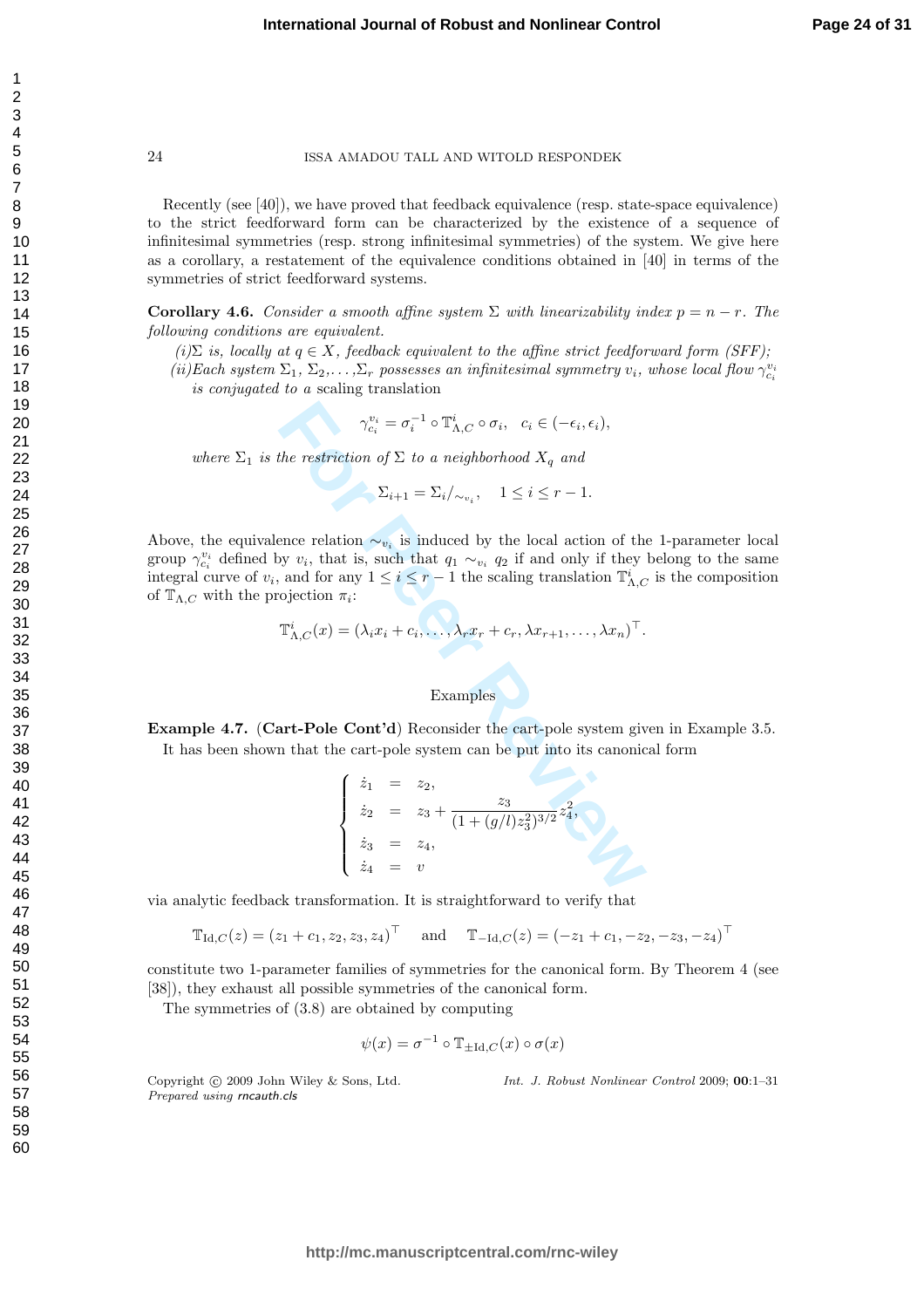$\overline{1}$  $\overline{2}$ 3  $\overline{4}$ 5 6  $\overline{7}$ 8 9

#### ANALYTIC NORMAL FORMS AND SYMMETRIES OF (SFF)-CONTROL SYSTEMS 25

where the inverse  $x = \eta(z) = \sigma^{-1}(z)$  is given by

$$
x_1 = \eta_1(z) = \tilde{\mu}gz_1 + \theta(z_3),
$$
  
\n
$$
x_2 = \eta_2(z) = \tilde{\mu}gz_2 - \tilde{\mu}l \frac{z_4}{\sqrt{1 + (\tilde{\mu}z_3)^2}}
$$
  
\n
$$
x_3 = \eta_3(z) = \arctan(\tilde{\mu}z_3),
$$
  
\n
$$
x_4 = \eta_4(z) = \frac{\tilde{\mu}z_4}{1 + (\tilde{\mu}z_3)^2}
$$

for a suitable function  $\theta(z_3)$ . It follows easily that

$$
\sigma^{-1} \circ \mathbb{T}_{\mathrm{Id},C} \circ \sigma(x) = \mathbb{T}_{\mathrm{Id},\bar{C}}(x) \quad \text{ and } \quad \sigma^{-1} \circ \mathbb{T}_{-\mathrm{Id},C} \circ \sigma(x) = \mathbb{T}_{-\mathrm{Id},\bar{C}}(x)
$$

are both 1-parameter families of translations along the first component  $x_1$  of  $(x_1, x_2, x_3, x_4)^\top$ . The meaning of the symmetries here, when expressed back in the original physical coordinates  $(\tilde{q}_1, \dot{\tilde{q}}_1, \tilde{q}_2, \dot{\tilde{q}}_2) = (q_1 + c_1, \dot{q}_1, q_2, \dot{q}_2)$ , is that the experiment conducted on two similar carts traveling at the same speed (either forward or backward) yields the same conclusions.

In the following, we give examples showing that symmetries as nonstationary translations and scaling translations are possible.

,

**Example 4.8.** Consider the system in  $\mathbb{R}^4$  described by

$$
\begin{cases}\n\dot{x}_1 = \sin x_2 + x_4^2 \sin x_3 \\
\dot{x}_2 = \sin x_3 + x_4^3, \\
\dot{x}_3 = x_4, \\
\dot{x}_4 = u.\n\end{cases}
$$

This system is clearly in  $(SFNF)$  with linearizability index  $p = 2$ . It is easy to check that the forward and backward translations

 $\mathbb{T}_{\text{Id},C}(x) = (x_1+c_1, x_2+c_2, x_3+c_3, x_4)^\top$  and  $\mathbb{T}_{-\text{Id},C}(x) = (-x_1+c_1, -x_2+c_2, -x_3+c_3, -x_4)^\top$ are symmetries, where  $c_2$  and  $c_3$  are any multiples of  $2\pi$ .

Example 4.9. Consider the system

er families of translations along the first component 
$$
x_1
$$
  
symmetries here, when expressed back in the original I  
 $1 + c_1, \dot{q}_1, q_2, \dot{q}_2)$ , is that the experiment conducted on  
ne speed (either forward or backward) yields the same  
give examples showing that symmetries as nonstationa  
are possible.  
hsider the system in  $\mathbb{R}^4$  described by  

$$
\begin{cases}\n\dot{x}_1 = \sin x_2 + x_4^2 \sin x_3, \\
\dot{x}_2 = \sin x_3 + x_4^3, \\
\dot{x}_3 = x_4, \\
\dot{x}_4 = u.\n\end{cases}
$$
  $\therefore$   $x_2 + c_2, x_3 + c_3, x_4$ <sup>T and T<sub>-Id,C</sub>(x) =  $(-x_1+c_1, -x_2$ -  
ere  $c_2$  and  $c_3$  are any multiples of  $2\pi$ .  
hsider the system  

$$
\begin{cases}\n\dot{x}_1 = x_2 + 2x_2e^{x_3} \sin x_3 + 2x_2e^{x_3}x_4^2, \\
\dot{x}_2 = e^{x_3} \sin x_3 + e^{x_3}x_4^2, \\
\dot{x}_3 = x_4, \\
\dot{x}_4 = u,\n\end{cases}
$$
  
form with linearizability index  $p = 2$ . Due to the term  
ict feedforward normal form. However, it is straightforward</sup>

in strict feedforward form with linearizability index  $p = 2$ . Due to the terms  $2x_2e^{x_3}\sin x_3$ , this system is not in strict feedforward normal form. However, it is straightforward to check that the diffeomorphism  $z = \sigma(x)$  defined by

$$
z_1 = x_1 - x_2^2, \ z_2 = x_2, \ z_3 = x_3, \ z_4 = x_4
$$

takes  $\Sigma_{SFF}$  into the strict feedforward normal form

$$
\Sigma_{SFNF}: \begin{cases} \n\dot{z}_1 = z_2, \\ \n\dot{z}_2 = e^{z_3} \sin z_3 + e^{z_3} z_4^2, \\ \n\dot{z}_3 = z_4, \\ \n\dot{z}_4 = u. \n\end{cases}
$$

Copyright © 2009 John Wiley & Sons, Ltd. Prepared using rncauth.cls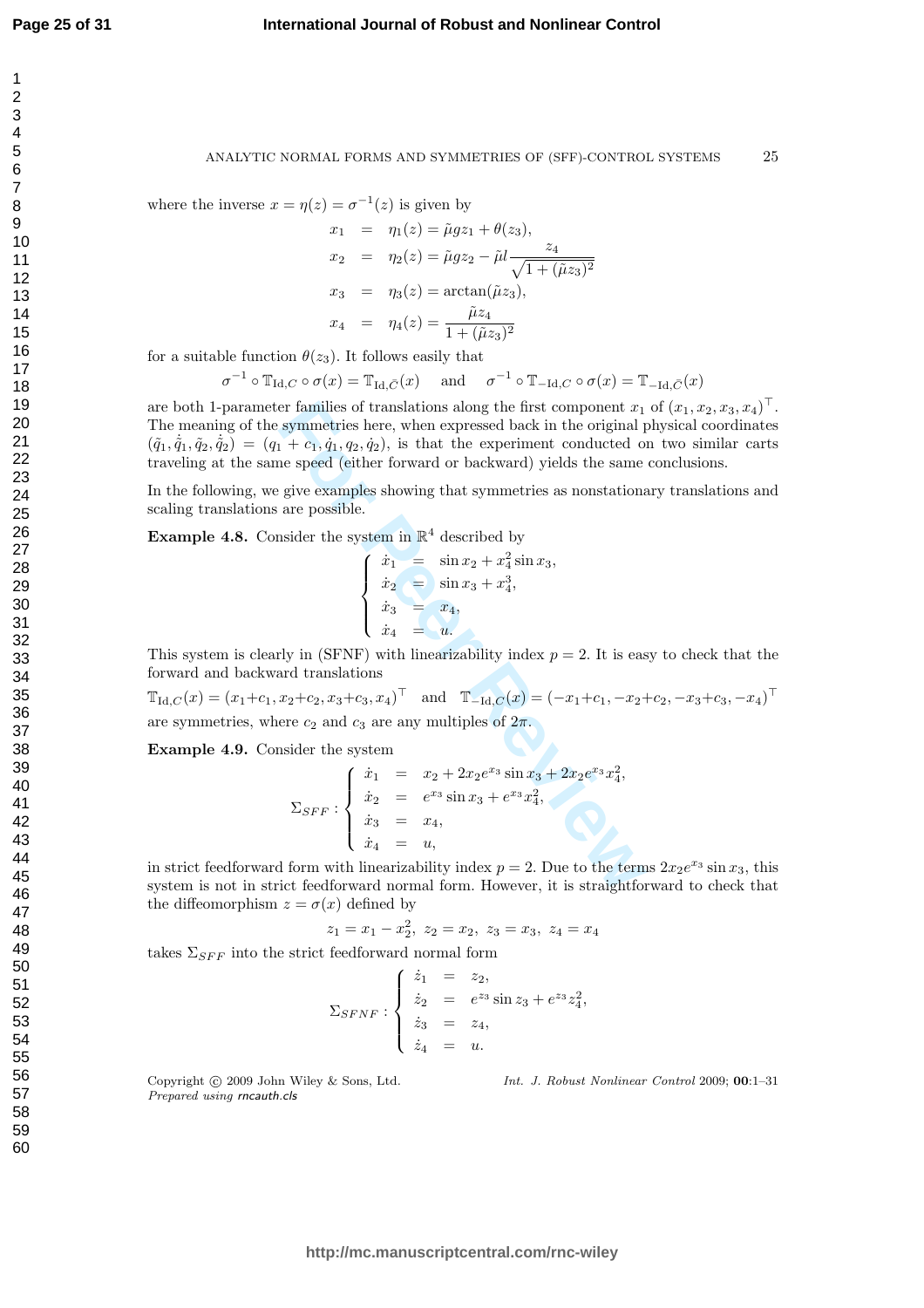We can notice that the scaling translations

$$
\tilde{z} = \mathbb{T}_{\Lambda, C}(z) = (\lambda z_1 + c_1, \lambda z_2, z_3 + c_3, z_4)^{\top}
$$

with  $c_3 = 2k\pi$ ,  $k \in \mathbb{Z}$ , and  $\lambda = e^{c_3}$  form a family of symmetries of  $\Sigma_{SFNF}$  parameterized by  $c_1$ . Indeed, it is easy to see that they map  $\Sigma_{SFNF}$  into  $\Sigma_{SFNF}$  given, around the equilibrium  $q = (0, 0, c_3, 0)^\top$ , by

$$
\Sigma_{SFNF}^{(q)}: \begin{cases} \dot{\tilde{z}}_1 &= \tilde{z}_2, \\ \dot{\tilde{z}}_2 &= e^{\tilde{z}_3}\sin \tilde{z}_3 + e^{\tilde{z}_3}\tilde{z}_4^2, \\ \dot{\tilde{z}}_3 &= \tilde{z}_4, \\ \dot{\tilde{z}}_4 &= u. \end{cases}
$$

The composition  $\tilde{x} = \sigma^{-1} \circ \mathbb{T}_{\Lambda,C} \circ \sigma(x)$  expresses the coordinates  $\tilde{x}$  in terms of the coordinates x as follows

$$
\tilde{x}_1 = \lambda x_1 + (\lambda^2 - \lambda)x_2^2 + c_1, \n\tilde{x}_2 = \lambda x_2, \n\tilde{x}_3 = x_3 + c_3 \n\tilde{x}_4 = x_4,
$$

where  $c_3 = 2\pi$  and  $\lambda = e^{c_3}$ .

A straightforward calculation shows that

position 
$$
\tilde{x} = \sigma^{-1} \circ \mathbb{T}_{A,C} \circ \sigma(x)
$$
 expresses the coordinates  $\tilde{x}$  in terms of the coordinates  
\n
$$
\tilde{x}_1 = \lambda x_1 + (\lambda^2 - \lambda)x_2^2 + c_1,
$$
\n
$$
\tilde{x}_2 = \lambda x_2,
$$
\n
$$
\tilde{x}_3 = x_3 + c_3
$$
\n
$$
\tilde{x}_4 = x_4,
$$
\n
$$
= 2\pi \text{ and } \lambda = e^{c_3}.
$$
\nghtforward calculation shows that

\n
$$
\dot{\tilde{x}}_1 = \lambda (x_2 + 2x_2e^{x_3} \sin x_3 + 2x_2e^{x_3}x_4^2) + 2(\lambda^2 - \lambda)x_2(e^{x_3} \sin x_3 + e^{x_3}x_4^2)
$$
\n
$$
= \lambda x_2 + 2\lambda^2 x_2(e^{x_3} \sin x_3 + e^{x_3}x_4^2)
$$
\n
$$
= \tilde{x} + 2\tilde{x}_2e^{\tilde{x}_3} \sin \tilde{x}_3 + 2\tilde{x}_2e^{\tilde{x}_3}\tilde{x}_4^2
$$
\n
$$
\lambda x_2 = \tilde{x}_2 \text{ and}
$$
\n
$$
\lambda e^{x_3} \sin x_3 = e^{x_3+c_3} \sin(x_3 + c_3) = e^{\tilde{x}_3} \sin \tilde{x}_3.
$$
\n, we can show that

\n
$$
\dot{\tilde{x}}_2 = \lambda(e^{x_3} \sin x_3 + e^{x_3}x_4^2) = e^{\tilde{x}_3} \sin \tilde{x}_3 + e^{\tilde{x}_3}\tilde{x}_4^2.
$$
\n
$$
= \tilde{x}_4 \text{ and } \dot{\tilde{x}}_4 = u, \text{ it follows that the composition } \tilde{x} = \sigma^{-1} \circ \mathbb{T}_{A,C} \circ \sigma(x) \text{ ma}
$$
\naround the equilibrium  $(0, 0, 0, 0)^{\top}$ , into  $\Sigma_{SFF}$  described, around the eq

\n
$$
2\pi, 0)^{\top}
$$
, by the same dynamics\n
$$
\begin{cases}\n\dot{\tilde{x}}_1 = \tilde{x}_2 + 2\tilde{x}_2e^{\til
$$

because  $\lambda x_2 = \tilde{x}_2$  and

$$
\lambda e^{x_3} \sin x_3 = e^{x_3 + c_3} \sin(x_3 + c_3) = e^{\tilde{x}_3} \sin \tilde{x}_3.
$$

Similarly, we can show that

$$
\dot{\tilde{x}}_2 = \lambda(e^{x_3}\sin x_3 + e^{x_3}x_4^2) = e^{\tilde{x}_3}\sin \tilde{x}_3 + e^{\tilde{x}_3}\tilde{x}_4^2.
$$

Since  $\dot{\tilde{x}}_3 = \tilde{x}_4$  and  $\dot{\tilde{x}}_4 = u$ , it follows that the composition  $\tilde{x} = \sigma^{-1} \circ \mathbb{T}_{\Lambda,C} \circ \sigma(x)$  maps  $\Sigma_{SFF}$ , defined around the equilibrium  $(0,0,0,0)^{\top}$ , into  $\Sigma_{SFF}$  described, around the equilibrium  $q = (0, 0, 2\pi, 0)^\top$ , by the same dynamics

$$
\Sigma_{SFF}: \begin{cases} \dot{\tilde{x}}_1 = \tilde{x}_2 + 2\tilde{x}_2 e^{\tilde{x}_3} \sin \tilde{x}_3 + 2\tilde{x}_2 e^{\tilde{x}_3} \tilde{x}_4^2, \\ \dot{\tilde{x}}_2 = e^{\tilde{x}_3} \sin \tilde{x}_3 + e^{\tilde{x}_3} \tilde{x}_4^2, \\ \dot{\tilde{x}}_3 = \tilde{x}_4, \\ \dot{\tilde{x}}_4 = u. \end{cases}
$$

Copyright © 2009 John Wiley & Sons, Ltd. Prepared using rncauth.cls

Int. J. Robust Nonlinear Control 2009; 00:1–31

 $\mathbf{1}$  $\overline{2}$ 3  $\overline{4}$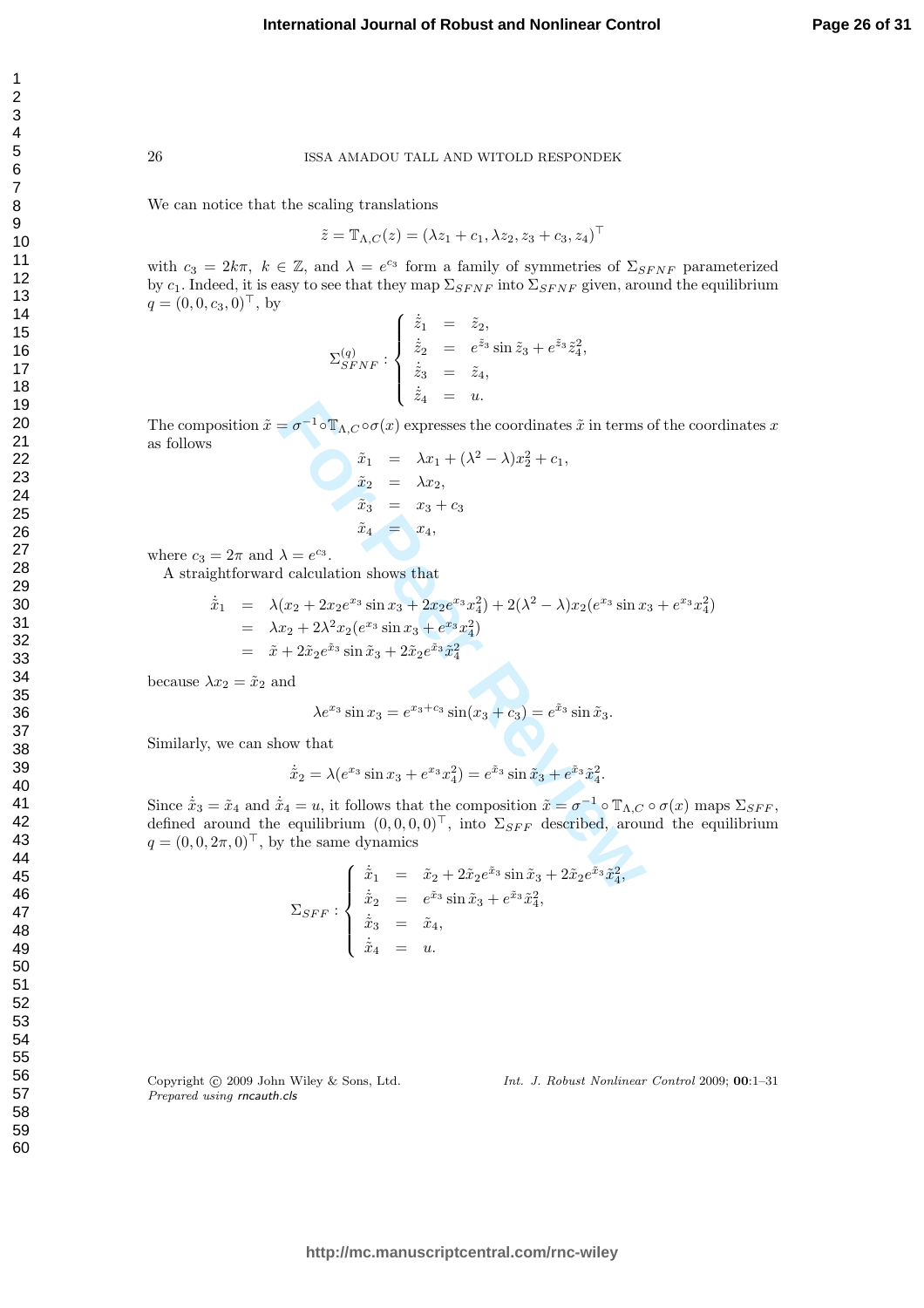$\mathbf{1}$  $\overline{2}$ 3  $\overline{4}$ 5 6  $\overline{7}$ 8 9

We have the commutative diagram



Hence  $\tilde{x} = \psi(x) = \sigma^{-1} \circ \mathbb{T}_{\Lambda, C} \circ \sigma(x)$  is a 1-parameter family of symmetries of  $\Sigma_{SFF}$ .

For convenience of notation, we will denote  $\Sigma_{SFF}$ , defined around  $(0,0,0,0)^{\top}$ , by  $\Sigma_{SFF}^{(o)}$  and the system  $\Sigma_{SFF}$ , defined around  $q = (0, 0, 2\pi, 0)^{\top}$ , by  $\Sigma_{SFF}^{(q)}$ . The same notations apply to the systems  $\Sigma_{SFNF}^{(o)}$  and  $\Sigma_{SF}^{(q)}$  $^{(q)}_{SFNF}.$ 

Now, in view of the results obtained in [41], we will compute the canonical form of  $\Sigma_{SE}^{(o)}$  $_{SFF}$ and the transformations taking  $\Sigma_{SFF}^{(o)}$  and  $\Sigma_{SFF}^{(q)}$  to this canonical form.

It is easy to verify that  $y = \Phi(x)$ , given by

$$
y_1 = x_1 - x_2^2,
$$
  
\n
$$
y_2 = x_2,
$$
  
\n
$$
y_3 = e^{x_3} \sin x_3
$$
  
\n
$$
y_4 = e^{x_3} (\sin x_3 + \cos x_3) x_4,
$$

followed by an appropriate feedback, takes the system  $\Sigma_{SFF}^{(o)}$  into its canonical form

$$
= \sigma^{-1} \circ \mathbb{T}_{\Lambda,C} \circ \sigma(x)
$$
 is a 1-parameter family of symmet  
of notation, we will denote  $\Sigma_{SFF}$ , defined around  $(0, 0, 0, 0)$   
defined around  $q = (0, 0, 2\pi, 0)^\top$ , by  $\Sigma_{SFF}^{(q)}$ . The same  
, and  $\Sigma_{SFF}^{(q)}$ .  
the results obtained in [41], we will compute the cano-  
tions taking  $\Sigma_{SFF}^{(o)}$  and  $\Sigma_{SFF}^{(q)}$  to this canonical form.  
by that  $y = \Phi(x)$ , given by  
 $y_1 = x_1 - x_2^2$ ,  
 $y_2 = x_2$ ,  
 $y_3 = e^{x_3} \sin x_3$   
 $y_4 = e^{x_3} (\sin x_3 + \cos x_3) x_4$ ,  
copriate feedback, takes the system  $\Sigma_{SFF}^{(o)}$  into its cano  

$$
\begin{cases} \dot{y}_1 = y_2, \\ \dot{y}_2 = y_3 + \Theta(y_3) y_4^2, \\ \dot{y}_3 = y_4, \\ \dot{y}_4 = v, \end{cases}
$$

$$
\Sigma_{SFCF} : \begin{cases} \dot{y}_1 = y_2, \\ \dot{y}_2 = y_3 + \Theta(y_3) y_4^2, \\ \dot{y}_3 = y_4, \\ \dot{y}_4 = v, \end{cases}
$$

$$
\frac{1}{(\sin x_3 + \cos x_3)^2} \Big|_{x_3 = \theta^{-1}(y_3)} \text{ with } \theta(x_3) = e^{x_3} \sin x_3.
$$

$$
\text{and, applying the translation}
$$

$$
\hat{x} = T(\tilde{x}) = (\tilde{x}_1, \tilde{x}_2, \tilde{x}_3 - c_3, \tilde{x}_4)
$$

where  $\Theta(y_3) = \frac{1}{\sigma^2 \sin \theta}$  $\frac{1}{e^{x_3}(\sin x_3 + \cos x_3)^2}\Big|_{x_3 = \theta^{-1}(y_3)}$  with  $\theta(x_3) = e^{x_3} \sin x_3$ . On the other hand, applying the translation

$$
\hat{x} = T(\tilde{x}) = (\tilde{x}_1, \tilde{x}_2, \tilde{x}_3 - c_3, \tilde{x}_4)
$$

to the system  $\Sigma_{SFF}^{(q)}$ , we can shift back the equilibrium point to  $(0,0,0,0)$ . In the new coordinates,  $\Sigma^{(q)}_{SFF}$  becomes

$$
\tilde{\Sigma}_{SFF}^{(o)}: \begin{cases} \dot{\hat{x}}_1 &= \hat{x}_2 + 2\lambda \hat{x}_2 (e^{\hat{x}_3} \sin \hat{x}_3 + e^{\hat{x}_3} \hat{x}_4^2), \\ \dot{\hat{x}}_2 &= \lambda (e^{\hat{x}_3} \sin \hat{x}_3 + e^{\hat{x}_3} \hat{x}_4^2), \\ \dot{\hat{x}}_3 &= \hat{x}_4, \\ \dot{\hat{x}}_4 &= u, \end{cases}
$$

Copyright (c) 2009 John Wiley & Sons, Ltd. Prepared using rncauth.cls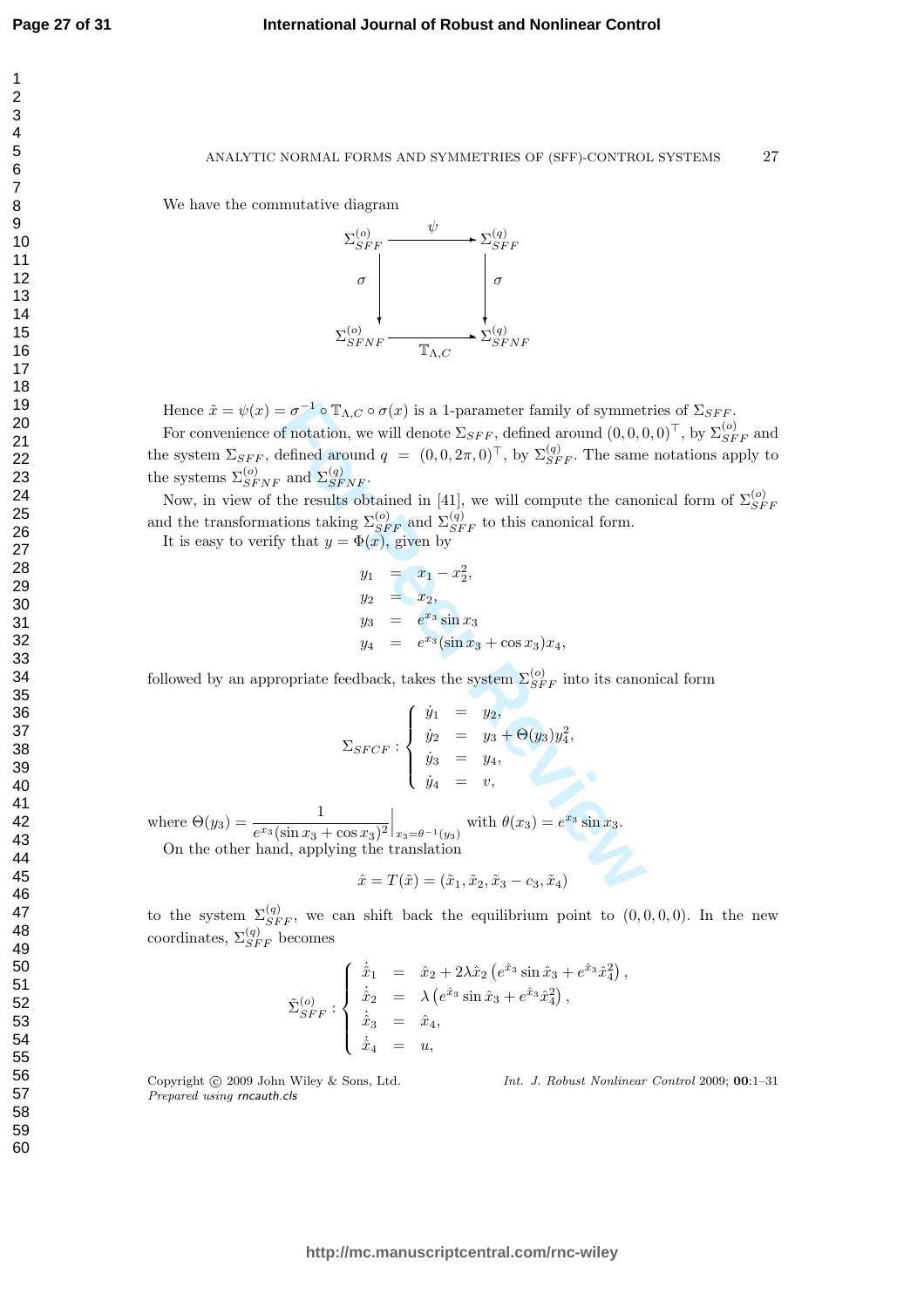$\mathbf{1}$ 

28 ISSA AMADOU TALL AND WITOLD RESPONDEK

where  $\lambda = e^{c_3}$ . The diffeomorphism  $\tilde{y} = \Psi(\hat{x})$  given by

$$
\tilde{y}_1 = \lambda^{-1}(\hat{x}_1 - \hat{x}_2^2), \n\tilde{y}_2 = \lambda^{-1}\hat{x}_2, \n\tilde{y}_3 = e^{\hat{x}_3}\sin \hat{x}_3 \n\tilde{y}_4 = e^{\hat{x}_3}(\sin \hat{x}_3 + \cos \hat{x}_3)\hat{x}_4,
$$

followed by an appropriate feedback, takes the system  $\tilde{\Sigma}_{SFF}^{(o)}$  into its canonical form

$$
\Sigma_{SFCF} : \begin{cases} \n\dot{\tilde{y}}_1 &= \tilde{y}_2, \\ \n\dot{\tilde{y}}_2 &= \tilde{y}_3 + \Theta(\tilde{y}_3)\tilde{y}_4^2, \\ \n\dot{\tilde{y}}_3 &= \tilde{y}_4, \\ \n\dot{\tilde{y}}_4 &= v. \n\end{cases}
$$

It follows that the composition  $\tilde{y} = \Psi \circ T \circ \psi \circ \Phi^{-1}(y)$  is a 1-parameter family of symmetries of the canonical form according to the diagram.



We explicitly find this family of symmetries by expressing the coordinates  $\tilde{y}$  as functions of the coordinates y:

$$
\tilde{y}_1 = \lambda^{-1}(\hat{x}_1 - \hat{x}_2^2) = \lambda^{-1}(\tilde{x}_1 - \tilde{x}_2^2) \n= \lambda^{-1} (\lambda x_1 + (\lambda^2 - \lambda)x_2^2 + c_1 - \lambda^2 x_2^2) \n= x_1 - x_2^2 + \tilde{c}_1 = y_1 + \tilde{c}_1.
$$

Similarly, we get

$$
\tilde{y}_2 = \lambda^{-1}\hat{x}_2 = \lambda^{-1}\tilde{x}_2 = \lambda^{-1}(\lambda x_2) = x_2 = y_2;
$$
  

$$
\tilde{y}_3 = e^{\hat{x}_3}\sin \hat{x}_3 = e^{\tilde{x}_3 + 2\pi}\sin(\tilde{x}_3 + 2\pi) = e^{x_3}\sin x_3 = y_3
$$

and

$$
\tilde{y}_4 = e^{\hat{x}_3} (\sin \hat{x}_3 + \cos \hat{x}_3) \hat{x}_4 \n= e^{\tilde{x}_3 + 2\pi} (\sin(\tilde{x}_3 + 2\pi) + \cos(\tilde{x}_3 + 2\pi)) \tilde{x}_4 \n= e^{\tilde{x}_3} \sin \tilde{x}_3 + e^{\tilde{x}_3} \tilde{x}_4^2 = \tilde{y}_4.
$$

We conclude that the symmetries of the canonical form are exhausted here by a 1-parameter family of translations along the first variable. This is in concordance with the results in [38]. Notice that the composition  $\Phi \circ \psi \circ \Phi^{-1}$  does not yield a symmetry for the canonical form. The reason is that, the system  $\Sigma_{SFF}^{(q)}$ , being defined around the equilibrium q, is not transformed into the canonical form  $\Sigma_{SFCF}$  by the same diffeomorphism  $\Phi$  as  $\Sigma_{SFF}^{(o)}$  is.

Copyright  $\circled{c}$  2009 John Wiley & Sons, Ltd. Prepared using rncauth.cls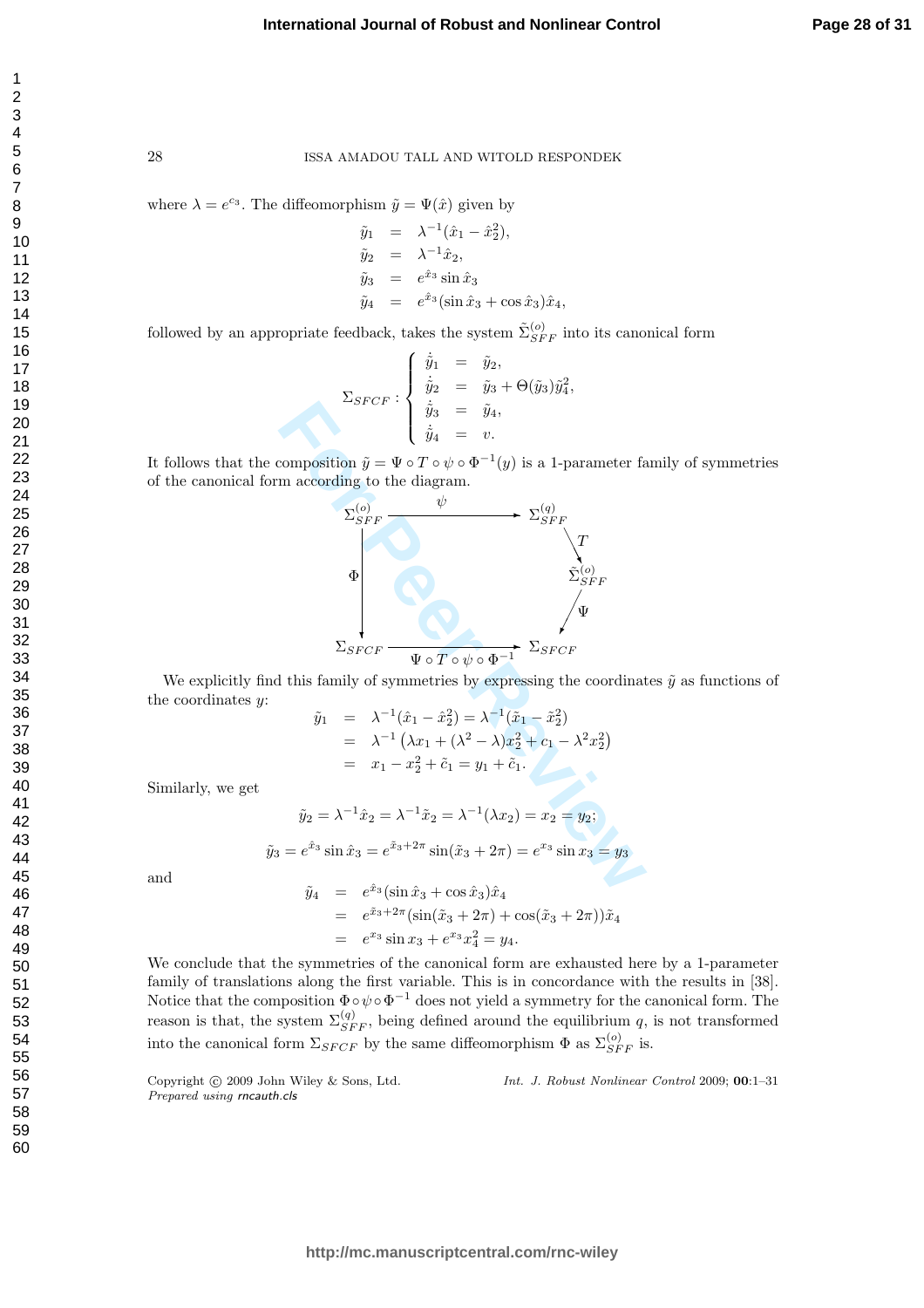$\overline{1}$  $\overline{2}$  $\overline{3}$  $\overline{4}$ 5 6  $\overline{7}$ 8  $\mathbf{Q}$ 

#### REFERENCES

- 1. V. I. Arnold, Geometrical Methods in the Theory of Ordinary Differential Equations, Second Edition, Springer-Verlag, 1988.
- 2. A. Astolfi and F. Mazenc, A geometric characterization of feedforward forms, in Proc. MTNS'2000, Perpignan, France, 2000.
- 3. S. Battilotti, Semiglobal stabilization of uncertain block-feedforward forms via measurement feedback, in *Proc.of NOLCOS'98*, Enschede, the Netherlands,  $(1998)$ , pp. 342-347.
- 4. V. D. Blondel and A. Megretski, Unsolved Problems in Mathematical Systems and Control Theory, Princeton University Press, 2004.
- 5. V. Bogaevski and A. Povzner, Algebraic Methods in Nonlinear Physics, Springer-Verlag, New York, 1991.
- 6. B. Bonnard, Quadratic control systems, Mathematics of Control, Signals, and Systems, 4 (1991), pp. 139– 160.
- 7. R. W. Brockett, Feedback invariants for nonlinear systems , in Proc. IFAC Congress, Helsinski, 1978.
- 8. M. Fliess, J. Lévine, P. Martin, and P. Rouchon, Flatness and defect of nonlinear systems: Introductory theory and examples, International Journal of Control, 6 (1995), pp. 1327-1361.
- 9. Hamzi, B., J.-P. Barbot and W. Kang (1998). Bifurcation and Topology of Equilibrium Sets for Nonlinear Discrete-Time Control Systems, Proc. of the Nonlinear Control Systems Design Symposium (NOLCOS'98), pp. 35-38.
- 10. Hamzi, B., J.-P. Barbot and W. Kang (1999). Normal forms for discrete time parameterized systems with uncontrollable linearization, Proceedings of the 38th IEEE Conference on Decision and Control, vol. 2 , pp. 2035-2038.
- 11. Hamzi, B., J.-P. Barbot and W. Kang (1999). Bifurcation for discrete-time parameterized systems with uncontrollable linearization, Proc. of the 38th IEEE Conference on Decision and Control, vol.1, pp. 684 -688.
- e, P. Martin, and P. Rouchon, Flatness and defect of nonlinear<br>s., *International Journal of Control*, 6 (1995), pp. 1327-1361.<br>
From and W. Kang (1998). Bifurcation and Topology of Equilibrol Systems, *Proc. of the Nonlin* 12. Hamzi, B., J.-P. Barbot and W. Kang (1999). "Stabilization of Nonlinear Discrete-Time Control Systems with Uncontrollable Linearization". In Modern Applied Mathematics Techniques in Circuits, Systems and Control", World Scientific and Engineering Society Press , pp. 278-283. Also in Proc. of the 3rd IEEE/IMACS Multiconference on Circuits, Systems, Communications and Computers, pp. 4581-4586.
- 13. Hamzi, B., J.-P. Barbot, S. Monaco, and D. Normand-Cyrot (2001). Normal Forms versus Naimark-Sacker Bifurcation Control, invited paper to the *Nonlinear Control Systems Design Symposium (NOLCOS'01)*.
- 14. Hamzi, B., J.-P. Barbot, S. Monaco, and D. Normand-Cyrot (2001). Nonlinear Discrete-Time Control of Systems with a Naimark-Sacker Bifurcation, Systems and Control Letters, 44, 245-258.
- 15. Hamzi, B, and Tall, I. A., Normal Forms for Nonlinear Discrete Time Control Systems, in CD Proceedings 42nd IEEE Conference on Decision & Control, 2003, pp. 1357-1361.
- 16. L. R. Hunt and R. Su, Linear equivalents of nonlinear time varying systems, in: Proc. MTNS, Santa Monica, CA, (1981), pp. 119-123.
- 17. A. Isidori, Nonlinear Control Systems, Second Edition, New York: Springer-Verlag, 1989.
- 18. B. Jakubczyk, Equivalence and Invariants of Nonlinear Control Systems, in Nonlinear Controllability and Optimal Control, H.J. Sussmann (ed.), Marcel Dekker, New York-Basel, (1990), pp. 177-218.
- 19. B. Jakubczyk and W. Respondek, On linearization of control systems, Bull. Acad. Polon. Sci. Ser. Math., 28 (1980), pp. 517-522.
- 20. B. Jakubczyk and W. Respondek, Feedback classification of analytic control systems in the plane, in: Analysis of Controlled Dynamical Systems, B. Bonnard et al. (eds.), Birkhäuser, Boston, (1991), pp. 262– 273.
- 21. M. Jankovic, R. Sepulchre, and P. Kokotovic, Constructive Lyapunov stabilization of nonlinear cascade systems, IEEE Trans. Automat. Control, 41 (1996), pp. 1723-1735.
- 22. W. Kang , Extended controller form and invariants of nonlinear control systems with single input, J. of Mathem. System, Estim. and Control, 4, (1994), pp. 1-25.
- 23. W. Kang , Quadratic normal forms of nonlinear control systems with uncontrollable linearization, Proc. 34th CDC, New Orleans, (1995).
- 24. W. Kang and A.J. Krener, Extended quadratic controller normal form and dynamic feedback linearization of nonlinear systems, SIAM J. Control and Optim., 30 (1992), pp. 1319-1337.
- 25. W. Kang, Bifurcation and normal form of nonlinear control systems part I and II, SIAM J. Control and Optim. , 36, (1998), 193-212 and 213-232.
- 26. W. Kang, Bifurcation control via state feedback for systems with a single uncontrollable mode, SIAM J. Control and Optim. , 38, (2000), 1428-1452.
- 27. A.J. Krener, Approximate linearization by state feedback and coordinate change, Systems and Control Letters, 5 (1984), pp. 181-185.
- 28. A. J. Krener, S. Karahan, M. Hubbard, and R. Frezza, Higher order linear approximations to nonlinear control systems , Proc. of the 26th CDC, Los Angeles, (1987) pp. 519-523.

Copyright  $\odot$  2009 John Wiley & Sons, Ltd. Prepared using rncauth.cls

Int. J. Robust Nonlinear Control 2009; 00:1–31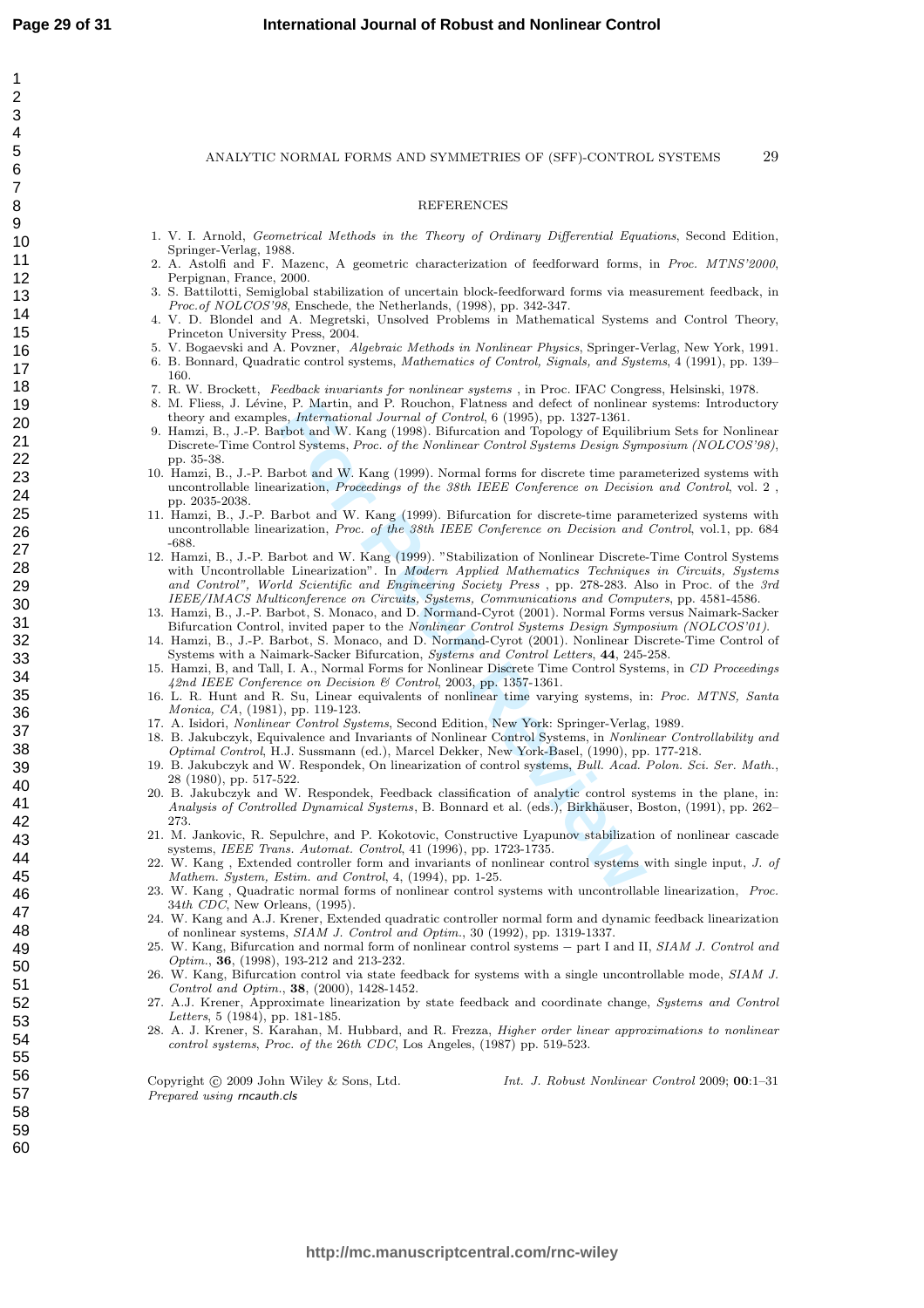- 29. A. J. Krener, W. Kang, and D. E. Chang, Control bifurcations, IEEE Trans. on Automat. Control, 49 (2004), pp. 1231-1246.
- 30. Krener, A.J. and L. Li (2002). Normal Forms and Bifurcations of Discrete Time Nonlinear Control Systems, SIAM J. on Control and Optimization, 40, 1697-1723.
- 31. A. Marigo, Constructive necessary and sufficient conditions for strict triangularizability of driftless nonholonomic systems,in Proc. 34th CDC, Phoenix, Arizona, USA, (1999), pp. 2138-2143.
- 32. F. Mazenc and L. Praly, Adding integrations, saturated controls, and stabilization for feedforward forms, IEEE Trans. Automat. Control, 41 (1996), pp. 1559-1578.
- 33. F. Mazenc and L. Praly, Asymptotic tracking of a reference state for systems with a feedforward structure, Automatica, 36 (2000), pp. 179-187.
- 34. R. Olfati-Saber, Fixed point controllers and stabilization of the cart-pole system and the rotating pendulum, Proc. of the 38th CDC, Phoenix, AZ, 1999, pp. 1174-1181.
- 35. R. Olfati-Saber, Normal forms for underactuated mechanical systems with symmetry, IEEE Trans. Automat. Control, 47 (2002), pp. 305-308.
- 36. W. Respondek, Feedback classification of nonlinear control systems in  $R^2$  and  $R^3$ , in: Geometry of Feedback and Optimal Control, B. Jakubczyk and W. Respondek (eds.), Marcel Dekker, New York, (1998), pp. 347- 382.
- 37. W. Respondek, Transforming a single input system to a p-normal form via feedback, Proc. of the  $42^{nd}$ IEEE CDC, Maui, Hawai, pp. 1574-1579.
- 38. W. Respondek and I. A. Tall, How Many Symmetries Does Admit a Nonlinear Single-Input Control System around Equilibrium, in Proc. of the 40th CDC, pp. 1795-1800, Florida, (2001).
- 39. W. Respondek and I.A. Tall, Nonlinearizable single-input control systems do not admit stationary symmetries, Systems and Control Lett., 46 (2002), pp 1-16.
- 40. W. Respondek and I.A. Tall, Strict feedforward form and symmetries of nonlinear control systems, in Proc. of the  $43^{rd}$  IEEE Conf. on Decision and Control, Atlantis, Bahamas, pp. 1611-1616.
- 41. W. Respondek and I.A. Tall, Smooth and analytic normal and canonical forms for strict feedforward systems, Proc. of the 44th IEEE Conf. on Decision and Control, Seville, Spain, 2005, pp. 4213-4218.
- 42. W. Respondek and I. A. Tall, Feedback equivalence of nonlinear control systems: a survey on formal approach, to apper in Normal Forms, Bifurcations and Chaos in Automatic: From Theory Towards Applications, W. Perruquetti and J.-P. Barbot (eds.), Marcel Dekker, 2005.
- 43. W. Respondek and M.Zhitomirskii, Feedback classification of nonlinear control systems on 3-manifolds, Mathematics of Control, Signals and Systems, 8 (1995), pp. 299-333.
- 44. Sepulchre R., Janković M., and Kokotović P. Constructive Nonlinear Control, Springer, Berlin-Heidelberg-New York, 1996.
- 45. I. A. Tall, Normal Forms of Multi-Inputs Nonlinear Control Systems with Controllable Linearization, in New Trends in Nonlinear Dynamics and Control, and their Applications, W. Kang, M. Xiao, C. Borges (eds.), LNCS vol. 295, Springer, Berlin-Heidelberg, 2003, pp. 87-100.
- 46. I. A. Tall, Feedback Classification of Multi-Inputs Nonlinear Control Systems, submitted in SIAM Journal on Control and Optim. .
- 47. I. A. Tall and W. Respondek, Feedback classification of nonlinear single-input control systems with controllable linearization: normal forms, canonical forms, and invariants, in SIAM Journal on Control and Optim., **41** (5), pp 1498-1531, (2003).
- 48. I. A. Tall and W. Respondek, Normal forms, canonical forms, and invariants of single-input control systems under feedback, Proc. 39th CDC, Sydney, (2000), pp. 1625-1630.
- 49. I. A. Tall and W. Respondek, Normal forms and invariants of nonlinear single-input systems with noncontrollable linearization, NOLCOS'01, Petersburg, Russia, (2001).
- doacex cassincation or nonimear control systems in  $R^{\alpha}$  and  $R^{\alpha}$ , man and  $R^{\alpha}$ , and  $R^{\alpha}$ , B. Jakubczyk and W. Respondek (eds.), Marcel Dekker, New<br>ansforming a single input system to a *p*-normal form via feed 50. I.A. Tall and W. Respondek, Feedback equivalence to feedforward forms for nonlinar single-input control systems, in Dynamics, Bifurctions and Control, F. Colonius and L. Grüne (eds), LNCS vol. 273, Springer, Berlin-Heidelberg, 2002, pp. 269-286.
- 51. I. A. Tall and W. Respondek, Feedback Equivalence to a Strict Feedforward Form for Nonlinear Single-Input Systems, to appear in Int. Journal of Control.
- 52. I. A. Tall and W. Respondek, Transforming a Single-Input Nonlinear System to a Strict Feedforward Form via Feedback, Nonlinear Control in the Year 2000, A. Isidori, F. Lamnabhi, and W. Respondek, (eds.), Springer-Verlag, 2, pp. 527-542, London, England, (2001).
- 53. I. A. Tall and W. Respondek, Feedback Equivalence to Feedforward Form for Nonlinear Single-Input Systems, Dynamics, Bifurcations and Control, F. Colonius and L. Grune (eds.), LNCIS, 273, pp. 269-286, Springer-Verlag, Berlin Heidelberg, (2002).
- 54. I.A. Tall and W. Respondek, Transforming a single-input nonlinear system to a feedforward form via feedback, in Nonlinear Control in the Year 2000, A. Isidori, F. Lamnabhi-Lagarrigue, and W. Respondek (eds.), Springer, 2 (2000), pp. 527-542.
- 55. I.A. Tall and W. Respondek, Weighted Canonical Forms, inProc. 43rd IEEE Conference on Decision and

Copyright  $\odot$  2009 John Wiley & Sons, Ltd. Prepared using rncauth.cls

Int. J. Robust Nonlinear Control 2009; 00:1–31

 $\overline{1}$  $\overline{2}$  $\overline{3}$  $\overline{4}$